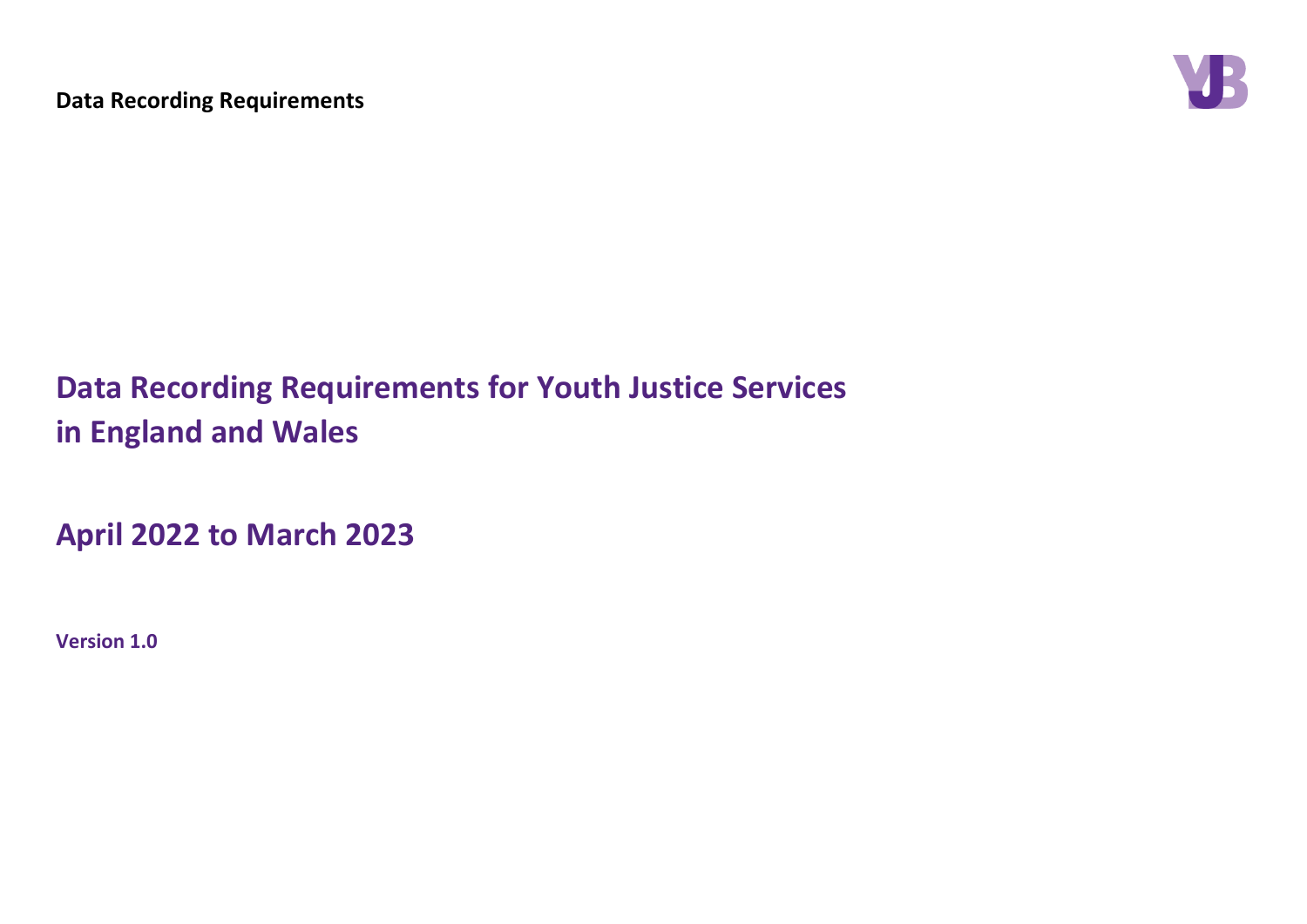## **Data Recording Requirements Contents Contents**

## **Contents**

**[Introduction](#page-2-0)** 

[Changes to Data Collection](#page-3-0)

**[Data Quality Focus](#page-4-0)** 

[Data Submission Procedure](#page-3-1)

[Mandatory Case Level Data](#page-7-0)

[Budget and Staffing](#page-18-0)

[Welsh Youth Justice Indicators](#page-25-0)

[Annex A: YJB Data Categories](#page-36-0)

[Annex B: Case Level Data](#page-42-0) – Further Information

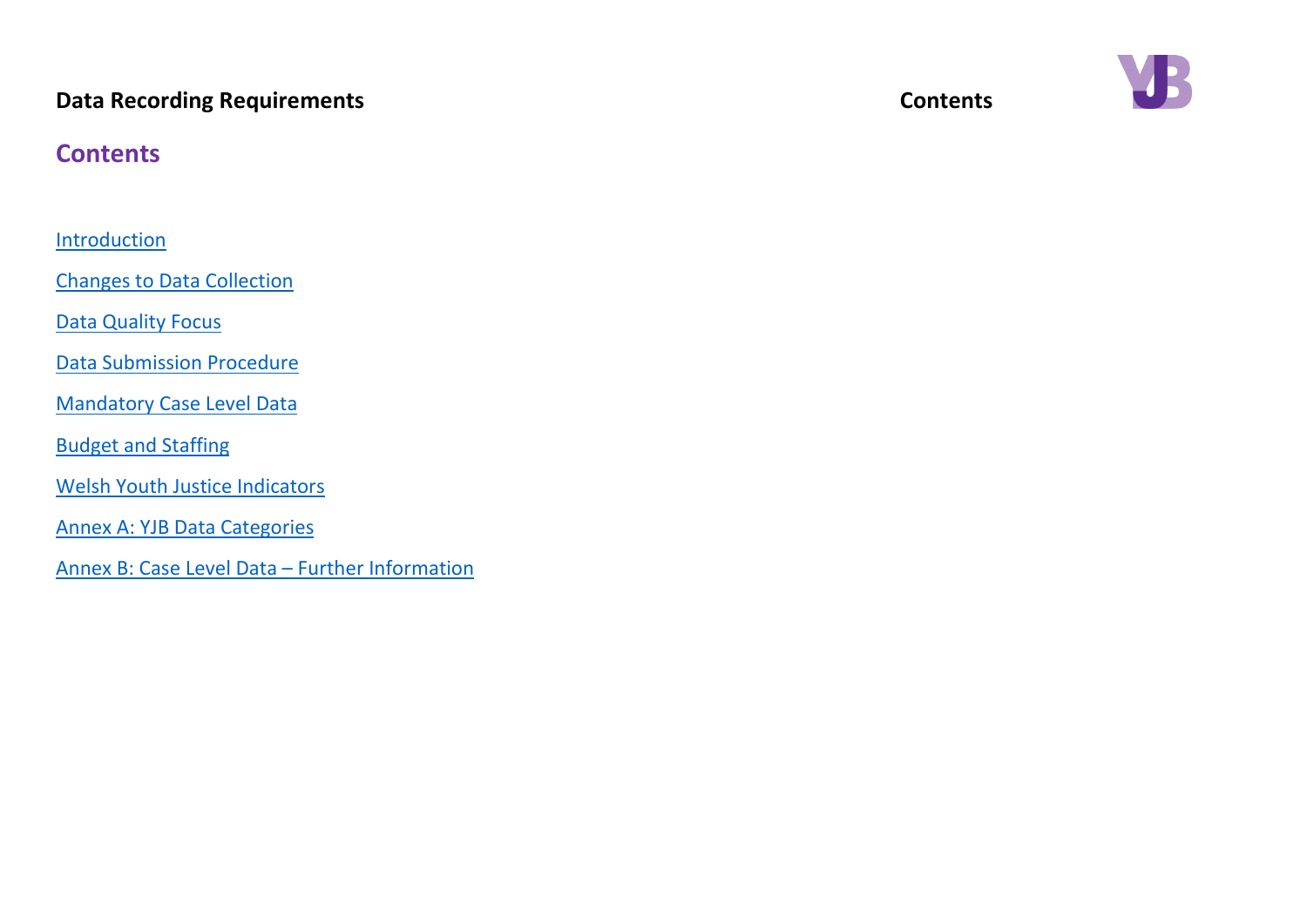## **Data Recording Requirements Introduction**



## <span id="page-2-0"></span>**Introduction**

The Data Recording Requirements for Youth Justice Service describes both how Youth Justice Services (YJSs) submit data to the Youth Justice Board for England and Wales (YJB) and detail around what is collected and how it's recorded.

In addition, the document details changes to data recording from the previous including new fields and additional guidance to some existing fields.

The term Youth Justice Services has replaced the term Youth Offending Teams. The statutory definition of a local youth justice service is contained in the Crime and Disorder Act 1998. In statute these are known as Youth Offending Teams. However, as services have evolved, they have become known by different names. For this reason, we now prefer to use the term Youth Justice Services (YJSs). Within this document, the term YOT is used when it refers to a table or field that has not yet changed, for example the YOT field in the case level data or the Budget and Staffing Tables. These will be changed as part of next year's Data Recording Requirements.

A case-level submission to the YJB of data for individual children is the principal requirement for YJSs. Some data must still be submitted at summary-level via web-forms. The [Data Submission Procedure](#page-3-1) section of this guidance provides the details of how these submissions take place.

YJSs should always submit case level data via Connectivity. YJSs having issues with Connectivity should contact their CMS supplier in the first instance and then contact [i2nsupport@northgateps.com](mailto:i2nsupport@northgateps.com) if the supplier is unable to help. If it is not possible to submit via Connectivity, a secure email with all XML parts in a single zip file will be accepted.

YJSs are reminded of their legal obligation to provide the YJB with quarterly data in a timely and accurate manner. Failure to do so can result in delays or withdrawal of the YJB grant.

There are some changes to data requirements this year. These changes are provided in more detail on the next page. Thanks to all YJS colleagues who helped to contribute towards this.

The Data Recording Requirements may be updated during the year, not with new requirements, but specific guidance around improving data quality if identified. YJSs will be notified when any changes to the DRR document are made.

For queries or feedback on any aspect of the YJS Data Recording Requirements, please email informationandanalysis@yib.gov.uk.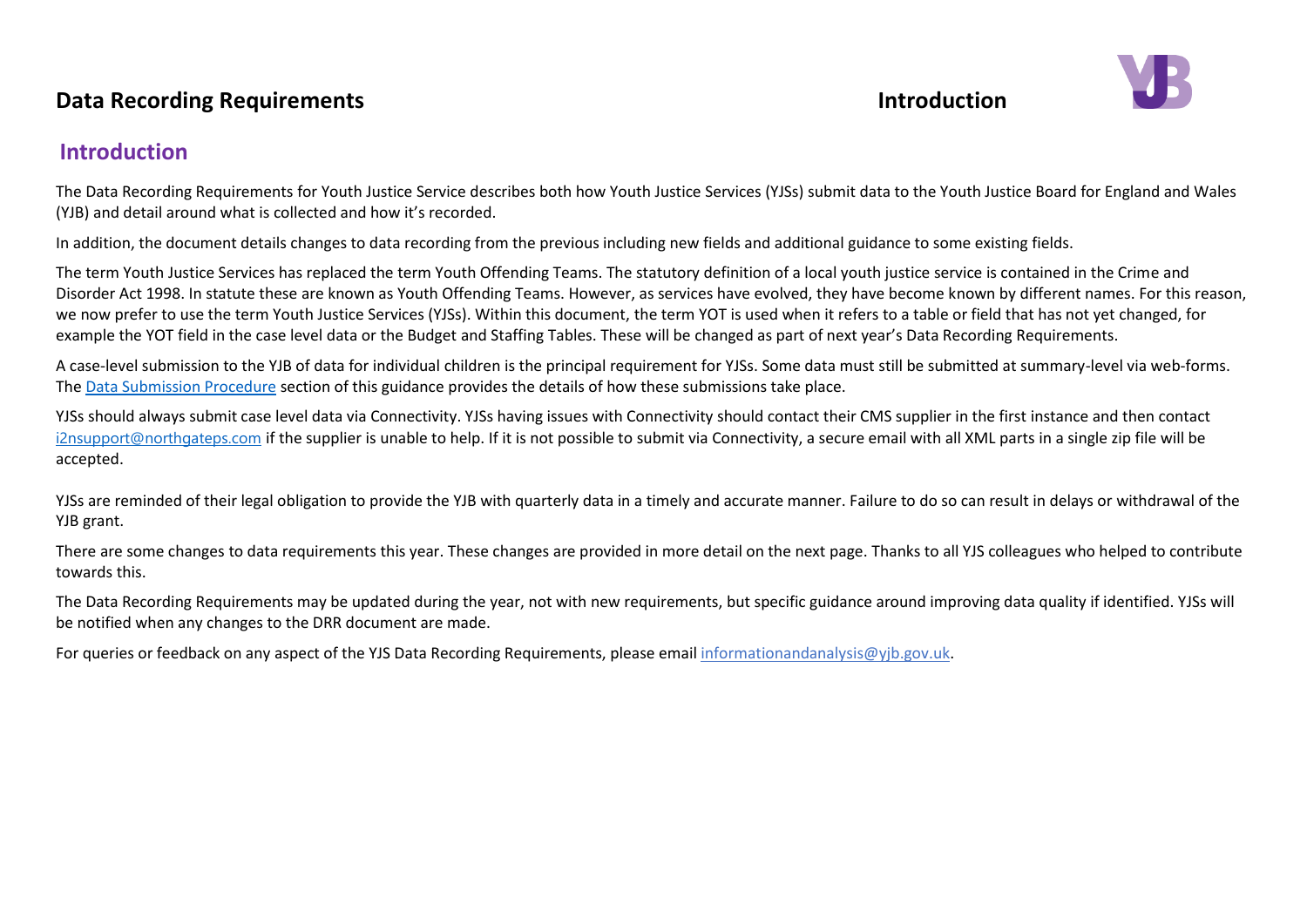

## <span id="page-3-0"></span>**Changes to data collection**

There are some additional data requirements this year, which will help support the YJB's priorities programme and aim to lead to better outcomes for children. Youth Justice Services should ensure they're compliant with the latest version of the schema at the earliest opportunity.

### <span id="page-3-1"></span>**Changes to Case Management System recording**

- Additional enumerations for non-substantive/Civil Legal Outcome Types (Criminal Behaviour Order, Gang Injunction, Community Protection Notice, Anti-Social Behaviour Injunction, Knife Crime Protection Order, Sexual Harm Prevention Order and Stalking Protection Order).
- Change of field name from Gender to Sex and addition of two new questions to enable YJSs to record the distinction between biological sex and gender identity of child, if different to biological sex.

### **Changes to AssetPlus Leaving Custody Module around Resettlement**

- Addition of new question in the Leaving Custody module around accommodation type on release. There will be an exhaustive list of accommodation types that can be selected (At Home, Bail Hostel, Bed & Breakfast, Foster Care (LA), Foster Care (Private) Foyer, Homeless, Homeless Hostel, Hospital, Living with Friends, Residential Unit (LA), Residential Unit (Private), Residential Unit (Secure), Traveller site, Other).
- Addition of questions around resettlement pathway needs including accommodation, ETE, Physical Health, Mental Health, Substance Misuse, Finance, Benefit and Debt and Families, and Relationship support.
- Addition of Resettlement pathways action taken reference data (Outreach support, Appointment on release, Referral, Other (please specify), Not applicable)
- New reference data around ETE provision upon release (Education part time, Education full time, Training/ Apprenticeships Full time, Training/ Apprenticeships part time, Employment part time, Employment full time, Other, Yet to clarify).
- Addition of Date Last Updated fields in the YP Self-Assessment and Parent Self-Assessment sections.
- Removal of three questions in the Leaving Custody module ("Has the child been meaningfully involved in identifying subsequent placements?", ""If placed in Local Authority Accommodation, how much does the accommodation placement cost per week?", "If placed in Local Authority Accommodation, how much does the accommodation placement cost per week?").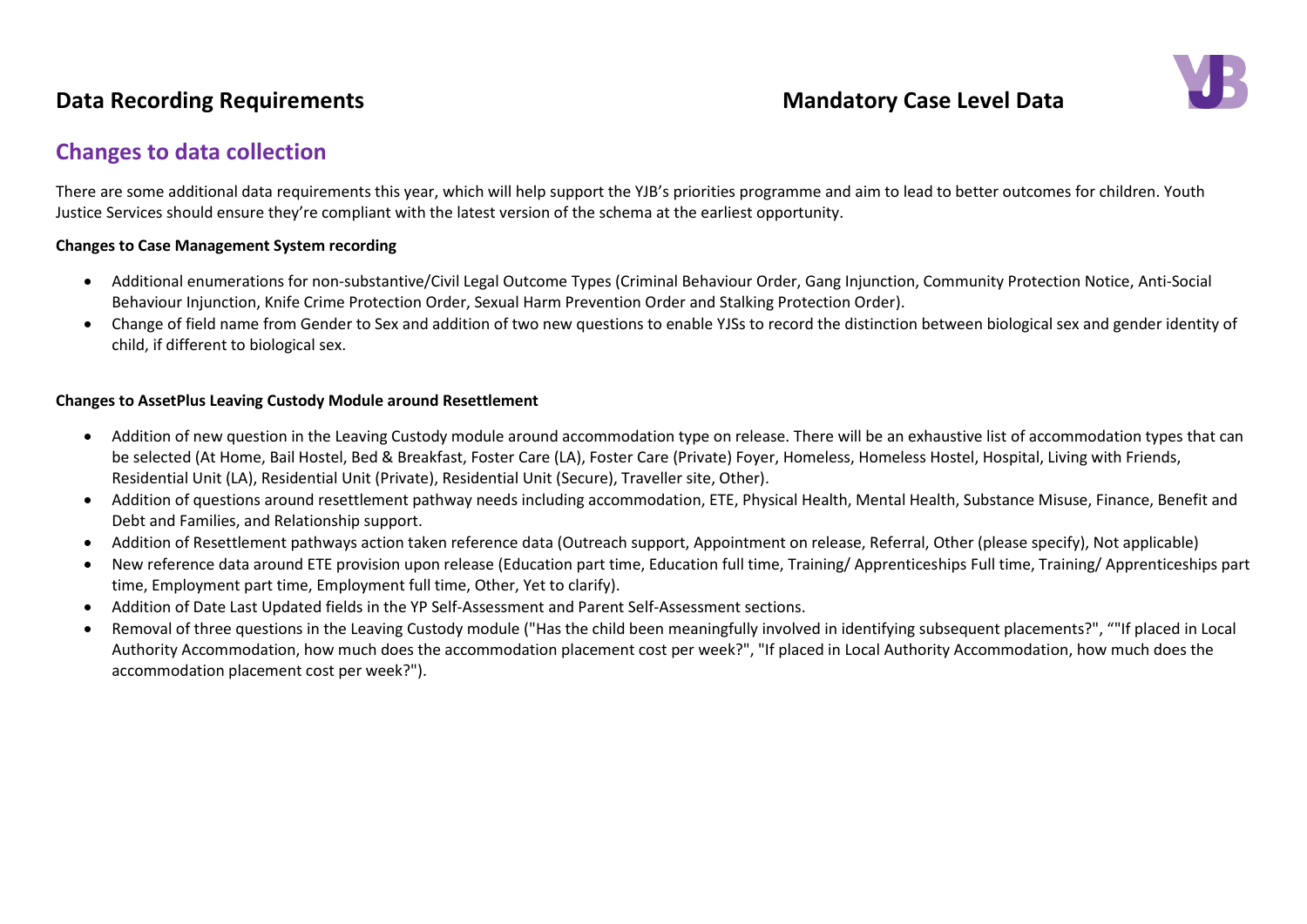

## <span id="page-4-0"></span>**Data Quality Focus - PNC Numbers**

There has been a renewed focus on this important data item recently as it's needed to match across datasets including the PNC itself for research purposes. Better match rates will contribute to better research, which will hopefully lead to better outcomes for children.

YJSs should have robust processes in place to ensure PNC numbers for children cautioned or sentenced are both initially received in documents from the police or courts and where they are missing, a way to obtain them via the police secondee or through other means. As part of quarterly data validation, the YJB will upload a list of CYPIDs, dates of birth and invalid PNC IDs to assist YJSs with this process, where resubmissions can be made once the missing IDs have been input or invalid PNC IDs changed to valid PNC IDs.

The Information and Analysis Team carried out an assessment of completeness of PNC IDs and found this identified the following as the main issues affecting data quality for this field:

### **Dummy PNC IDs**

The most common reason for invalid PNCs, accounting for over 70% of cases, is dummy PNC IDs being used (for example 0000/0000000A). This guidance suggests using a dummy PNC ID if it has not been possible to obtain the actual PNC ID. This should be only be used in exceptional circumstances and YJSs should contact police colleagues to obtain the PNC ID where possible if it hasn't been provided via charge sheets or in court documents.

### **Withheld or Missing**

Several YJSs have Withheld or Missing PNC IDs. Where this is happening, YJSs should contact their Case Management System supplier to ask them to enable PNC IDs to come through as part of quarterly returns. For those cases where PNC numbers aren't being received on charge sheets, please contact your police secondee or local police force and ask them to ensure these are filled in before passing onto the YJS.

### **Incomplete Years**

The first part of the PNC ID is a year code (e.g. 2022). A small proportion of PNC IDs are coming through with incomplete PNC IDs (e.g. 0022 or 2200). Where PNC numbers come through from the police or courts in this format, YJSs should ensure the complete and correct year code is entered.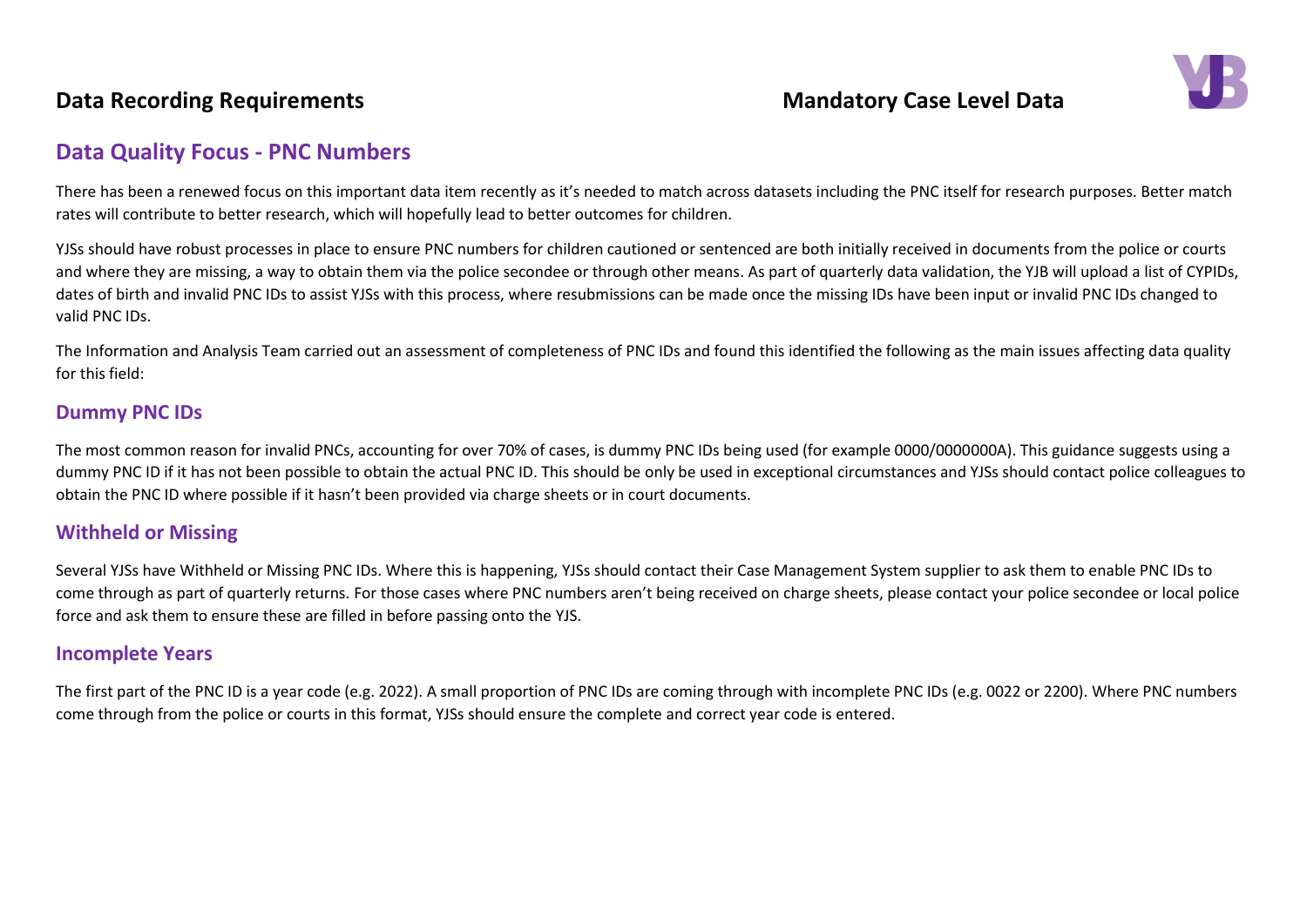

## **Data Quality Focus - PNC Numbers – example process map**

The process map below is an example of how YJSs could initially obtain PNC IDs and what could be done if it isn't received at first. YJSs are free to follow any process they wish around this but should ensure PNC IDs are input on the CMS for all children who are cautioned or sentenced.

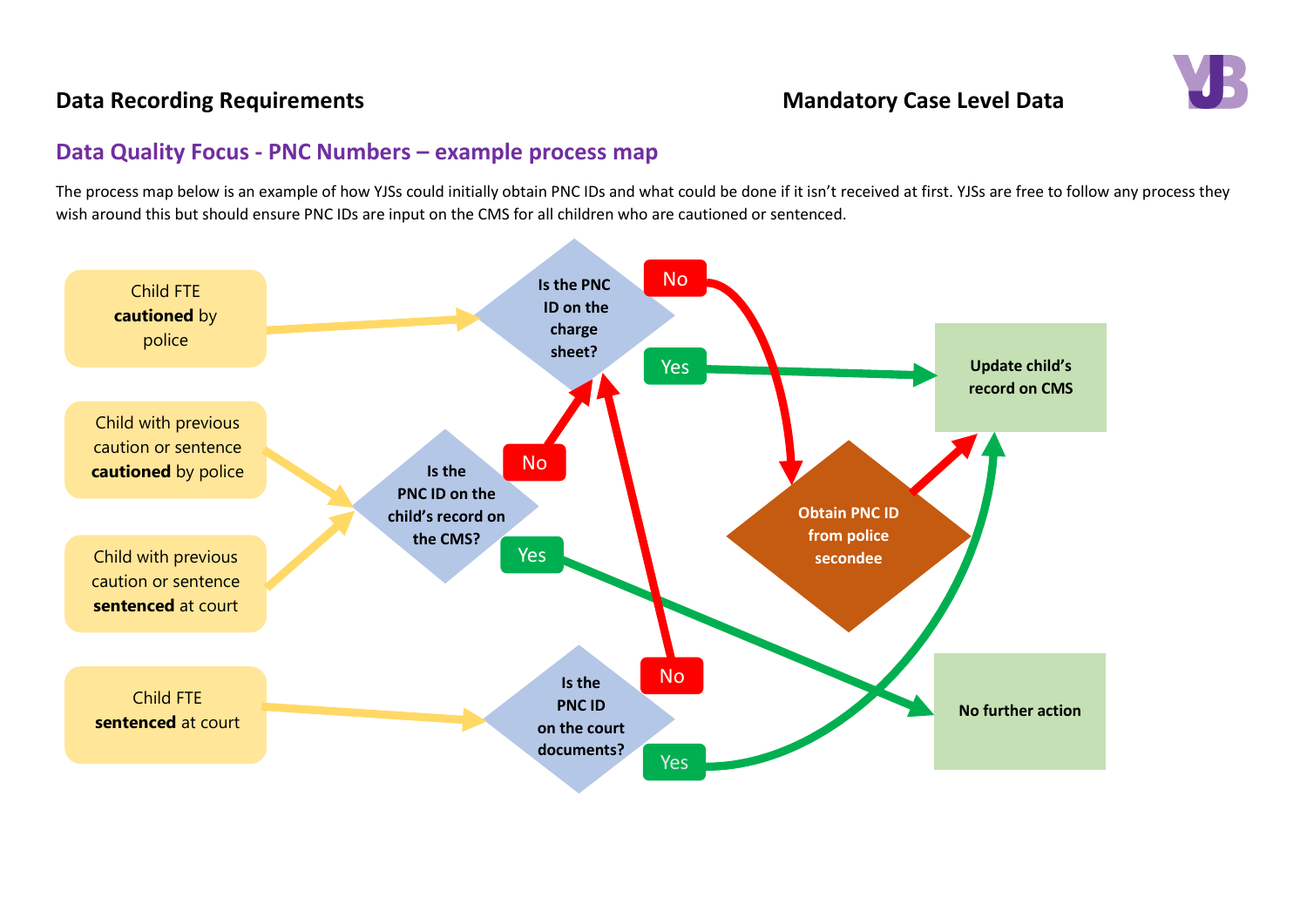

## **Data Quality Focus – Diversionary Outcomes**

Last year, the YJB started collecting data on diversionary outcomes with YJS intervention. The guidance around these has been updated to ensure recording consistency across YJSs. The YJB are aware that diversion practice is a growing area of work for YJSs and diversionary data reporting will provide formal evidence and recognition of the work taking place and contribute to better consistency and research. There is a range of terminology in use for diversion outcomes and interventions. To help provide clarity the YJB has published definitions following consultation with stakeholders.

| <b>Outcome Type</b>                                | Mandatory<br><b>or</b><br><b>Voluntary</b> | <b>Description</b>                                                                                                                                                                                                                                                                                                                                                                                                                                                                                                                                                                                            |
|----------------------------------------------------|--------------------------------------------|---------------------------------------------------------------------------------------------------------------------------------------------------------------------------------------------------------------------------------------------------------------------------------------------------------------------------------------------------------------------------------------------------------------------------------------------------------------------------------------------------------------------------------------------------------------------------------------------------------------|
| Community Resolution - YOT<br>involvement          | <b>Mandatory</b>                           | Outcome 8 Community Resolutions (CRs) facilitated by or partly by the YJS. A CR is a diversionary OOCD that can only be<br>used by Police when children have accepted responsibility for an offence. A process of multi-agency decision making<br>supports the consideration of referrals into the service to determine the outcome for children, proportionate to their<br>assessed level of need. This may involve the YJS delivering support/intervention that may or may not be voluntary. All<br>support should be proportionate, aimed at addressing unmet needs and supporting prosocial life choices. |
| Community Resolution - No<br>YOT involvement       | Voluntary                                  | CRs facilitated solely by the Police with no YJS involvement. This may include, for example, Street Restorative Justice<br>carried out by police officers or community support officers who have been trained to facilitate a conversation between<br>perpetrators, victims and other stakeholders at the time of attendance at the incident. Depending on local practice,<br>police may or may not pass the details of these CRs to YJS.                                                                                                                                                                     |
| Community Resolution -<br>Other agency facilitated | Voluntary                                  | CRs facilitated for the most part by another agency that is suited to meeting the needs of the child, e.g. social care or<br>health services. Depending on local practice, police and facilitating agencies may or may not pass the details of these<br>CRs to YJS.                                                                                                                                                                                                                                                                                                                                           |
| Other Informal Action - YOT<br>involvement         | <b>Mandatory</b>                           | Other diversionary outcomes given by the police where intervention/support may be offered to children to address<br>identified needs and facilitated by or partly by YJS. These outcomes include but are not limited to No Further Action -<br>Outcome 22. No Further Action - Outcome 21. No Further Action - Outcome 20. Detailed definitions are available on<br>the YJB Resource Hub. Local practice around these outcomes may vary across different YJS or police force areas and<br>may or may not be captured on YJS case management systems.                                                          |
| Other Informal Action – No<br>YOT involvement      | Voluntary                                  | Other diversionary outcomes given by the police where intervention/support may be offered to children to address<br>identified needs and facilitated by another agency with no YJS involvement. These outcomes include but are not limited<br>to No Further Action – Outcome 22. No Further Action – Outcome 21. No Further Action – Outcome 20. Detailed<br>definitions are available on the YJB Resource Hub. Depending on local practice, police and facilitating agencies may or<br>may not pass the details of these outcomes to YJS.                                                                    |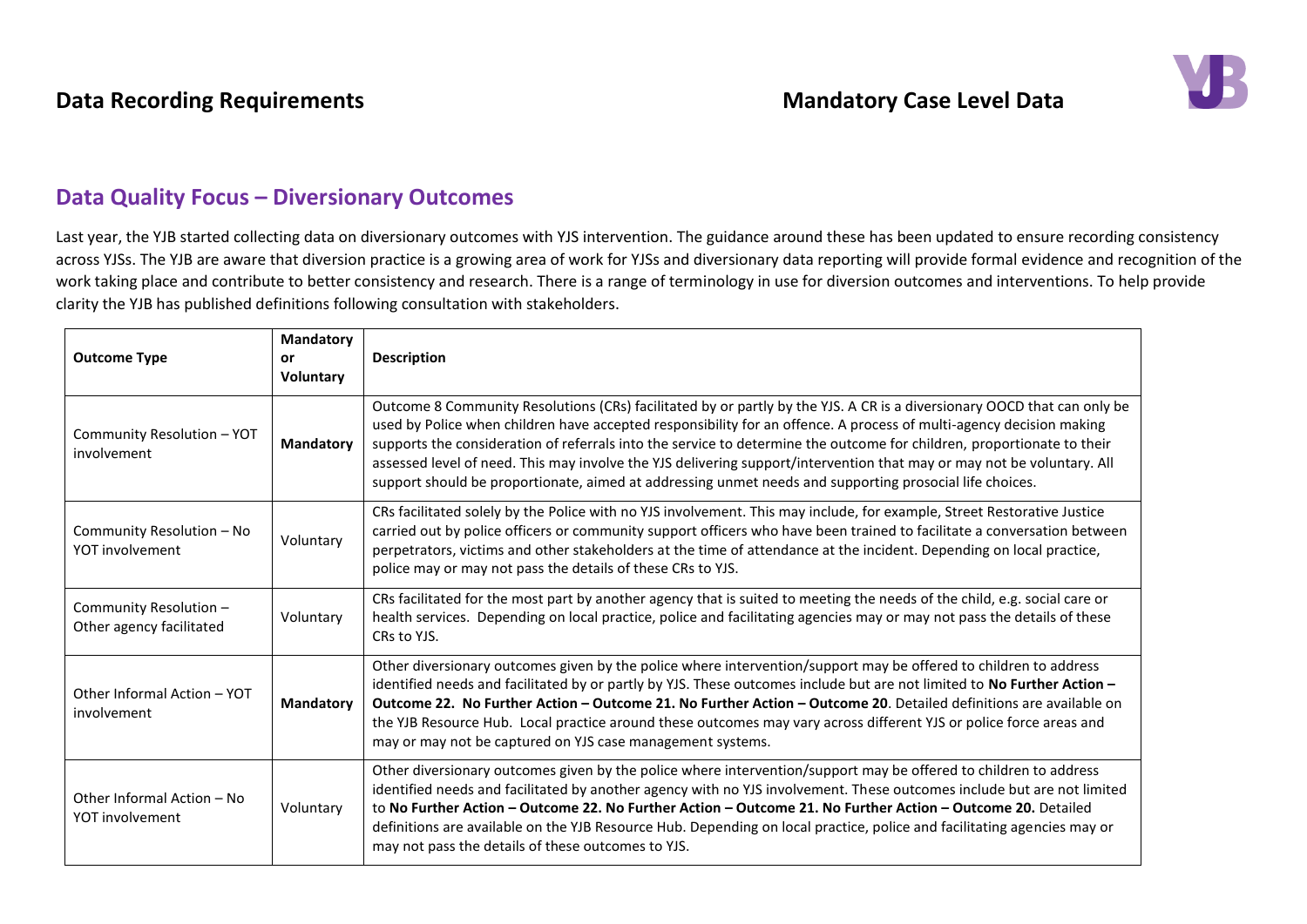

### **Data Submission Procedure**

All YJSs must make a **quarterly case-level submission** by the last working day of the month following the end of each quarter. The case-level submission must include data for the quarter ending one month before the submission deadline that is as accurate and up to date as possible. By default, data relating to certain items in the YJS caselevel data schema will be excluded. YJSs must not alter the default setting to include any of these items unless advised. YJSs must validate data before submission to the YJB. CMS's have validation functions which YJSs must use to ensure data is accurate. YJSs are not normally required to validate data relating to periods prior to the most recent quarter but may wish to consider limited validation of historical data.

YJSs should submit their quarterly case level data submission via Connectivity. YJSs having issues with Connectivity should contact their CMS supplier in the first instance and then contact [i2nsupport@northgateps.com](mailto:i2nsupport@northgateps.com) if the supplier is unable to help.

All YJSs must make a summary-level submission annually on **Budget and Staffing**. Annual summary-level submissions for Budget and Staffing data must be made via web-forms to the YJB in the [Budget and Staffing module of YJAF](https://yjbservices.yjb.gsi.gov.uk/secure/bands/#/upload) however an alternate address may apply locally, as access is no longer via the open web, and YJSs should check with local IT providers. The data must conform to validation checks on the web-form, which prevent submission if not observed.

Welsh YJSs must make a summary-level submission quarterly based on the four **Welsh Youth Justice Indicators** by the last working day of the month following the end of each quarter. This should be done using the [Welsh Indicator Submission page](https://yjbservices.yjb.gsi.gov.uk/Indicators/WelshIndicatorPeriods) in YJAF.

While every effort will be made to publish to the proposed publication dates below, technical issues affecting YJS data at CMS or YJAF level may prevent this. This depends on a variety factors, including completeness of returns. If the proposed dates change during the year, YJSs will be notified and the dates in this guidance will be updated.

**Data Submission Deadlines and Proposed YDS Publication Dates**

<span id="page-7-0"></span>

| <b>Quarter and Deadline</b> |                           |                                      |                                                     | <b>Required Data</b>                                             | <b>Proposed YDS</b><br><b>Publication Dates</b>           |                  |                  |
|-----------------------------|---------------------------|--------------------------------------|-----------------------------------------------------|------------------------------------------------------------------|-----------------------------------------------------------|------------------|------------------|
| Quarter                     | <b>Dates Covered</b>      | <b>Submission</b><br><b>Deadline</b> | <b>Case Level</b><br>Data (inc<br><b>AssetPlus)</b> | <b>Budget and</b><br><b>Staffing</b><br><b>Return</b><br>2022/23 | <b>Welsh Youth</b><br><b>Justice</b><br><b>Indicators</b> | <b>Draft YDS</b> | <b>Final YDS</b> |
| Q1                          | $01/04/2022 - 30/06/2022$ | 31/07/2022                           |                                                     |                                                                  |                                                           | 31/08/2022       | 09/09/2022       |
| Q <sub>2</sub>              | 01/07/2022 - 30/09/2022   | 31/10/2022                           |                                                     |                                                                  |                                                           | 30/11/2022       | 09/12/2022       |
| Q3                          | $01/10/2022 - 31/12/2022$ | 31/01/2023                           |                                                     |                                                                  |                                                           | 22/02/2023       | 03/03/2023       |
| Q4                          | 01/01/2023 - 31/03/2023   | 30/04/2023                           |                                                     |                                                                  |                                                           | 31/05/2023       | 09/06/2023       |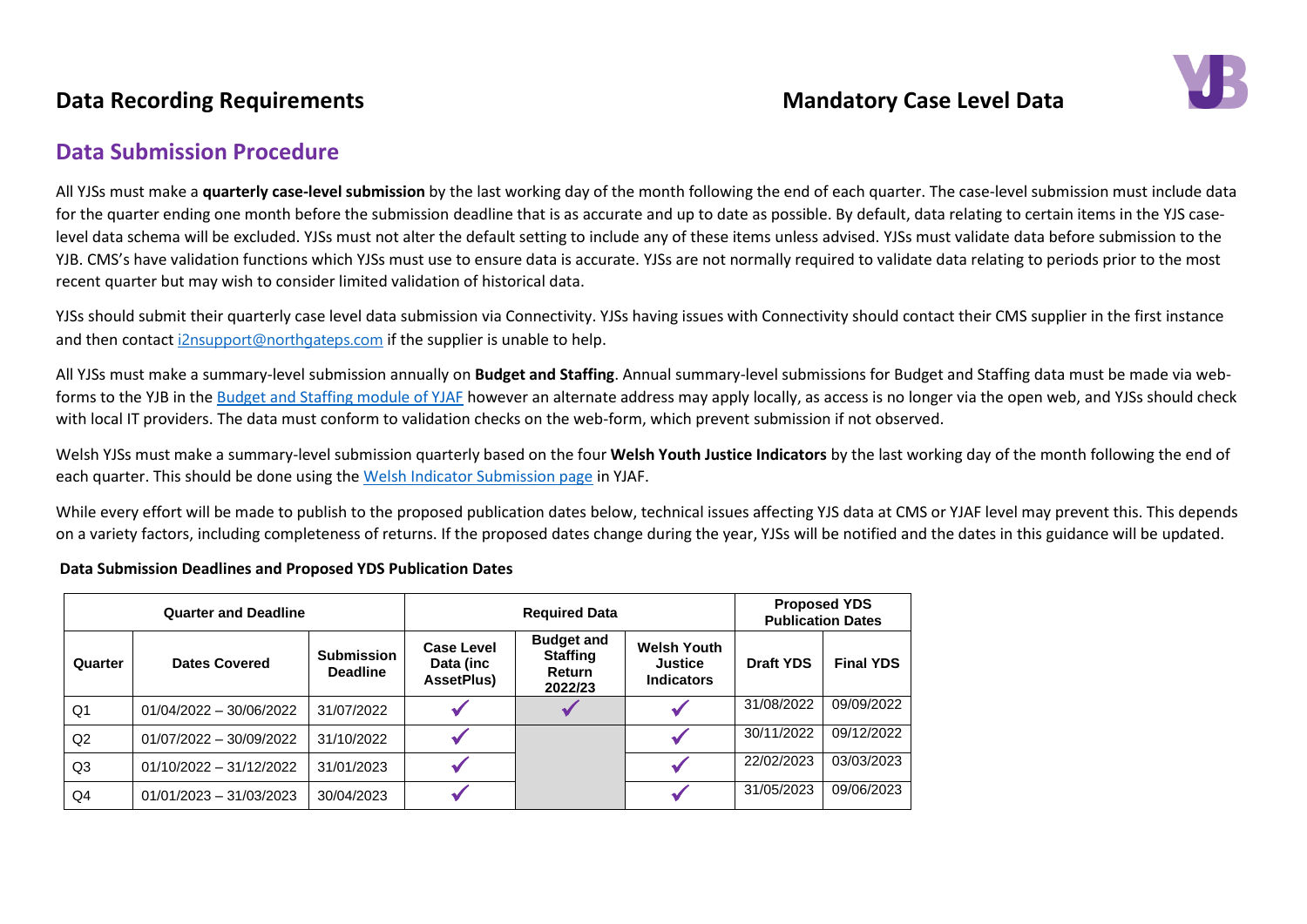

## **Mandatory Case Level Data**

YJSs record data on children, offences, legal outcomes, court hearings, intervention programmes, and other areas such as AssetPlus. YJSs must submit case-level data, which the YJB can aggregate and then derive reports from. See Annex D for further details of case-level data reporting.

When YJSs make their case-level submission as described in the data submission procedure section, data will be submitted for those children on the case management system (CMS) for whom new recording for any item in the YJS case-level data schema took place during the return period selected. For these children, a full case-history will be included in the submission.

This section lists the data items in schema 7.0. Only items for which data is sent from the YJS CMS to the YJB are described here; items calculated within YJAF are excluded, e.g. Age at arrest.

YJSs must also record case-level schema items in line with guidance from CMS providers. For many items, such as Date of Birth, the schema item maps straightforwardly to the relevant CMS field and it is obvious which field this is. For other items it may not be obvious, particularly where recording differs significantly in each CMS, and YJSs should refer to CMS guidance to ensure correct recording.

YJSs are required to record all items in this section on a routine and regular basis, so that YJAF will contain the data the YJB needs to meet its statutory responsibilities.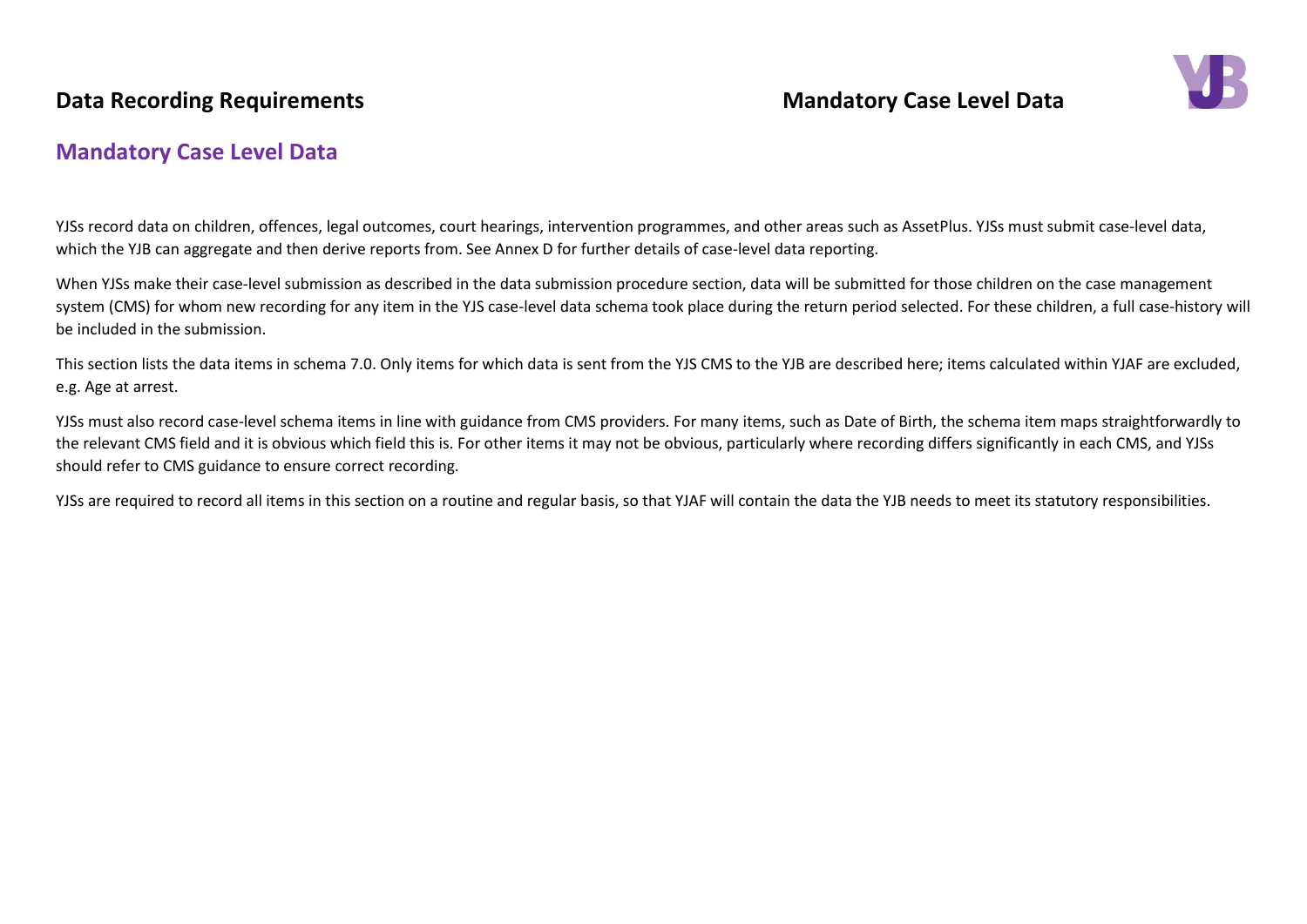

| Item                                                                                    | <b>Description</b>                                                                                                                                                                                                                                                                                                                                                                             | Field type           | <b>Available values</b>                                                                                                                                                                                                                                                                                                                                     | <b>Further</b><br>Info        |
|-----------------------------------------------------------------------------------------|------------------------------------------------------------------------------------------------------------------------------------------------------------------------------------------------------------------------------------------------------------------------------------------------------------------------------------------------------------------------------------------------|----------------------|-------------------------------------------------------------------------------------------------------------------------------------------------------------------------------------------------------------------------------------------------------------------------------------------------------------------------------------------------------------|-------------------------------|
| Date of birth                                                                           | YJSs must ensure the dates of birth of children on their CMS are recorded<br>accurately. They should use CMS to check if any children are recorded as<br>having a date of birth which falls outside expected values.                                                                                                                                                                           | Date -<br>dd/mm/yyyy | N/A                                                                                                                                                                                                                                                                                                                                                         |                               |
| Sex                                                                                     | YJSs must ensure the sex of each child on their CMS is recorded. They<br>should use the CMS to check if gender is recorded as unknown for any<br>children.                                                                                                                                                                                                                                     | Drop-down            | Male<br>Female<br>Not Known                                                                                                                                                                                                                                                                                                                                 |                               |
| Is the gender you<br>identify with the<br>same as your sex<br>registered at birth?      | YJSs should ensure children whose details are being entered onto the CMS<br>for the first time are asked this question. YJSs can choose to ask existing<br>children on the caseload this question if they choose to but we are<br>conscious of reporting burden                                                                                                                                | Drop-down            | Yes<br>No                                                                                                                                                                                                                                                                                                                                                   |                               |
| If you answered<br>"No", please give<br>the term you use to<br>describe your<br>gender. | Free text                                                                                                                                                                                                                                                                                                                                                                                      | Free text            | Free text                                                                                                                                                                                                                                                                                                                                                   |                               |
| Ethnicity                                                                               | YJSs must accurately record the self-defined ethnicity of each child on<br>their CMS according to the 18+1 classification (see Annex B). The 18+1<br>classifications include Gypsy or Irish Traveller and Arab. This will be held as<br>the Ethnicity, and the YJ Application Framework will calculate the ethnicity<br>according to the 5+1 classification and hold this as the Ethnic group. | Drop-down            | W1 English/Welsh/Scottish/Northern Irish/British<br>W <sub>2</sub> Irish<br>W3 Gypsy or Irish Traveller<br>W4 Any other White background<br>M1 White and Black Caribbean<br>M2 White and Black African<br>M3 White and Asian<br>M4 Any other Mixed background<br>A1 Indian<br>A2 Pakistani<br>A3 Bangladeshi<br>A4 Chinese<br>A5 Any other Asian background | <b>Further</b><br><b>Info</b> |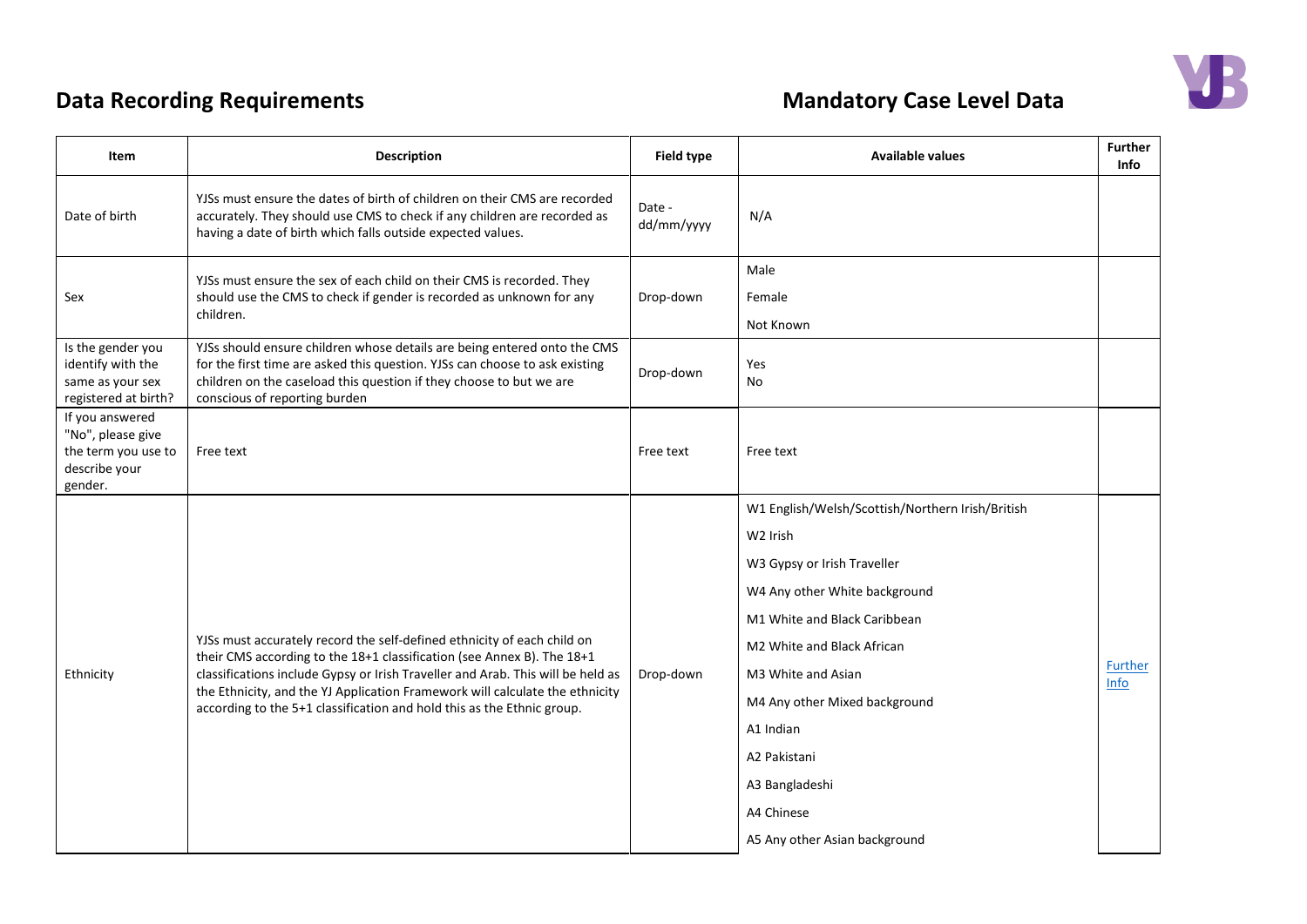

|                                   |                                                                                                                                                                                                                                                                                                                                                                                                                                                                      |           | <b>B1 African</b>                                                                                                                        |  |
|-----------------------------------|----------------------------------------------------------------------------------------------------------------------------------------------------------------------------------------------------------------------------------------------------------------------------------------------------------------------------------------------------------------------------------------------------------------------------------------------------------------------|-----------|------------------------------------------------------------------------------------------------------------------------------------------|--|
|                                   |                                                                                                                                                                                                                                                                                                                                                                                                                                                                      |           | <b>B2 Caribbean</b>                                                                                                                      |  |
|                                   |                                                                                                                                                                                                                                                                                                                                                                                                                                                                      |           | B3 Any other Black background                                                                                                            |  |
|                                   |                                                                                                                                                                                                                                                                                                                                                                                                                                                                      |           | O1 Arab                                                                                                                                  |  |
|                                   |                                                                                                                                                                                                                                                                                                                                                                                                                                                                      |           | O2 Other                                                                                                                                 |  |
|                                   |                                                                                                                                                                                                                                                                                                                                                                                                                                                                      |           | N1 Not Known/Not Stated                                                                                                                  |  |
| Nationality                       | YJSs should record the nationality of each child on their CMS according to<br>the CMS dropdown list                                                                                                                                                                                                                                                                                                                                                                  | Drop-down | As per YJS CMS                                                                                                                           |  |
| Religion                          | YJSs should record the religion of each child on their CMS according to the<br>CMS dropdown list                                                                                                                                                                                                                                                                                                                                                                     | Drop-down | As per YJS CMS                                                                                                                           |  |
| Immigration status                | Where a child isn't a British citizen, an EU national or doesn't have<br>indefinite leave to remain, YJSs should record the immigration status of<br>children based on the available values in their CMS                                                                                                                                                                                                                                                             | Drop-down | Asylum seeker<br>Granted asylum<br>Exceptional leave to remain<br>Unknown status Asylum seeker<br>Unaccompanied Asylum seeker<br>Refugee |  |
| Preferred Language                | YJSs should record the preferred language of each child on their CMS as<br>per the standard list                                                                                                                                                                                                                                                                                                                                                                     | Drop-down | As per YJS CMS                                                                                                                           |  |
| YOT                               | YJSs' CMS will automatically submit the name of the YJS making the<br>submission when the case-level submission is made. YJSs are not required<br>to record this separately.                                                                                                                                                                                                                                                                                         | N/A       | N/A                                                                                                                                      |  |
| Current young<br>person ID number | The Current Young Person ID (CYPID) is the ID number assigned to each<br>child by the YJS's CMS. YJSs do not need to record this as it is created<br>automatically by the CMS.<br>YJSs should check regularly that no child has data recorded in two<br>different records, and therefore has more than one CYPID, as if they were<br>two separate children. Where such cases are found, the multiple records<br>should be merged, and all duplicate records deleted. | N/A       | N/A                                                                                                                                      |  |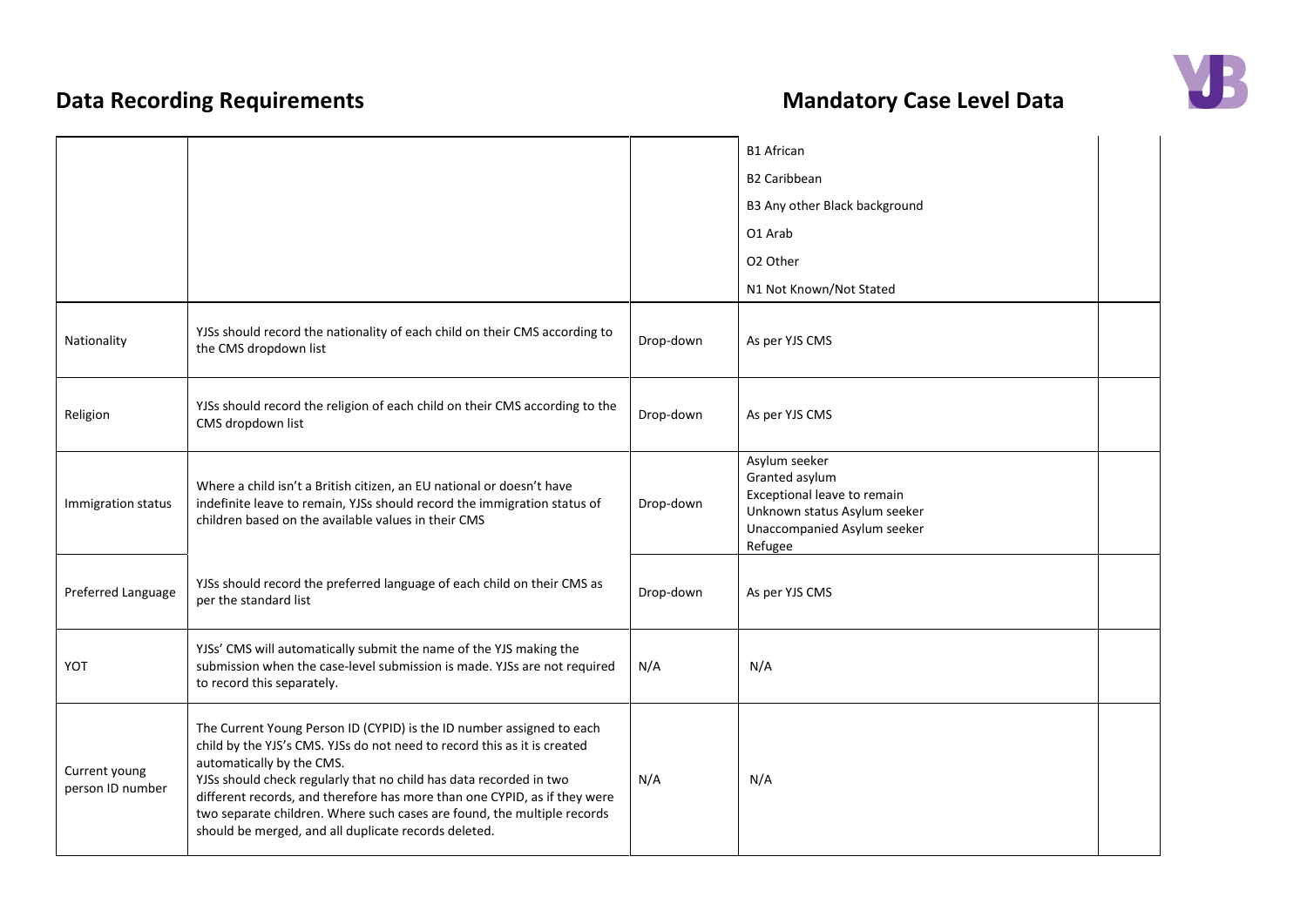

| Originating young<br>person ID number | YJSs must record the Originating Young Person ID (OYPID) where<br>applicable, in line with CMS guidance. If recorded reliably, together with<br>Transfer in date and Transfer out date, it will help link records in the YJAF<br>for children who move between YJSs or are Looked-after Children placed<br>out of area, and assign data to the YJS or local authority responsible for<br>them at different times.                                 | N/A           | N/A        | <b>Further</b><br>info |
|---------------------------------------|---------------------------------------------------------------------------------------------------------------------------------------------------------------------------------------------------------------------------------------------------------------------------------------------------------------------------------------------------------------------------------------------------------------------------------------------------|---------------|------------|------------------------|
| PNC number                            | PNC numbers must be sent in the following format (where 'y' represents a<br>year, 'n' a numerical value and 'A' represents a text value).<br>'yyyy/nnnnnnnA'<br>If the PNC ID hasn't been received and if after contacting police<br>colleagues, YJSs still don't have the ID, the value should be set as<br>'0000/0000000A'                                                                                                                      | yyyy/nnnnnnnA | N/A        | Further<br>info        |
| Arrest date                           | YJSs must try to ensure the arrest date of each offence on CMS is recorded<br>accurately. This is most important where the arrest date occurs<br>considerably later than the offence date, and particularly if a child's<br>birthday falls between the offence and arrest dates. Where arrest dates<br>are not recorded, standard YJB reports that need to refer to this date must<br>use offence date instead, which can lead to anomalous data. | Date          | dd/mm/yyyy | <b>Further</b><br>info |
| Local/other status                    | YJSs must record, in line with CMS guidance, whether children recorded on<br>their CMS have local area status or not. Some YJSs have the choice of<br>'Other' or the name of one or more local areas for this field. Others can<br>record 'Local' or 'Other' in relation to multiple dates, in which case a full<br>history is submitted.                                                                                                         | N/A           | N/A        | Further<br>info        |
| Residence on Legal<br>Outcome Date    | YJSs must record in line with CMS guidance, the residence on each legal<br>outcome date of children in the CMS, which should be mapped to 'Local' if<br>the YJS was responsible for the child on the legal outcome date or 'Other'<br>if they were caretaking a child on another YJS's behalf.                                                                                                                                                    | N/A           | N/A        |                        |
| Offence                               | For each offence, YJSs must record the CMS Offence description from the<br>list of offences on their CMS. The CMS will map each offence to a YJB<br>Offence type (see Annex B). Both the YJB offence type assigned by the                                                                                                                                                                                                                         | N/A           | N/A        | Further                |
| (CMS description &<br>YJB type)       | CMS, and the CMS offence description recorded by YJSs will be sent to<br>YJAF when the case-level submission is made.                                                                                                                                                                                                                                                                                                                             | Free text     | N/A        | info                   |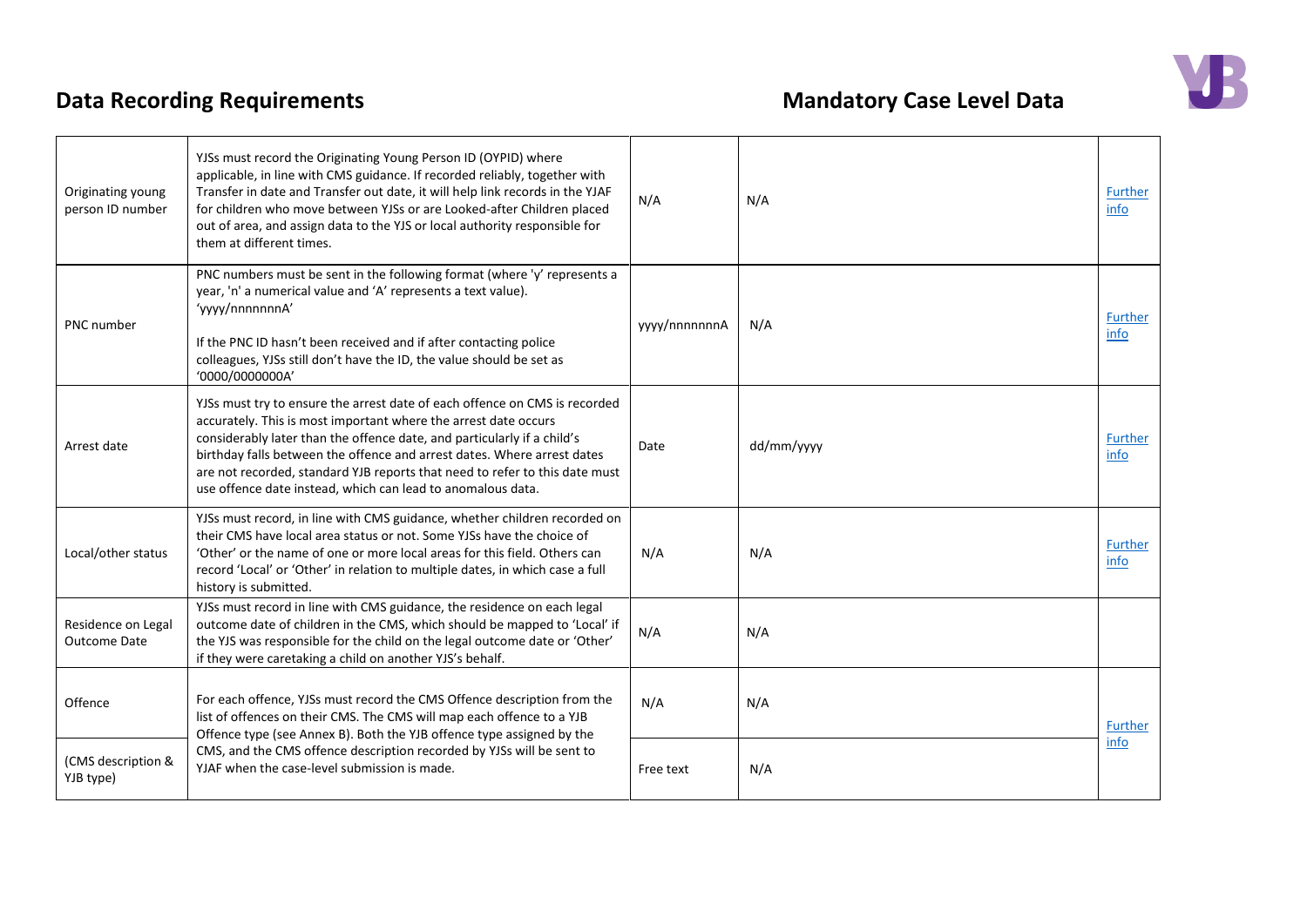

| Offence date                     | YJSs must try to ensure the offence date of each offence on CMS is<br>recorded accurately particularly if a child's birthday falls between the<br>offence and arrest dates.                                                                  | Date      | dd/mm/yyyy                                                                                                      |                                                                                                                                                                                                                                                                                                                                                  | Further<br>info        |
|----------------------------------|----------------------------------------------------------------------------------------------------------------------------------------------------------------------------------------------------------------------------------------------|-----------|-----------------------------------------------------------------------------------------------------------------|--------------------------------------------------------------------------------------------------------------------------------------------------------------------------------------------------------------------------------------------------------------------------------------------------------------------------------------------------|------------------------|
| Offence knife-<br>enabled status | YJSs must record whether any offence was 'knife-related', in line with CMS<br>guidance. This field will be auto populated based on the offence selected<br>but YJSs will still be able to manually check the box if necessary.               | Tick-box  | Yes<br>No<br>Don't know                                                                                         |                                                                                                                                                                                                                                                                                                                                                  | Further<br>info        |
| Offence seriousness<br>score     | The CMS will automatically submit the Offence seriousness score for each<br>offence recorded by YJSs when the case-level submission is made. This<br>data will allow the YJB to review seriousness scores in future.                         | N/A       |                                                                                                                 |                                                                                                                                                                                                                                                                                                                                                  |                        |
| Hearing date                     | YJSs must ensure the date of each hearing on their CMS is recorded<br>accurately. They should use CMS or YJB exception reports to check if any<br>hearing is recorded as having a date which falls outside expected values.                  | Date      | dd/mm/yyyy                                                                                                      |                                                                                                                                                                                                                                                                                                                                                  |                        |
| Plea                             | YJSs should record the plea of the child if applicable                                                                                                                                                                                       | Drop-down | Guilty<br>Not Guilty<br>No Plea<br>Unknown<br>Changed to Guilty<br>Changed to Not Guilty<br><b>Found Guilty</b> |                                                                                                                                                                                                                                                                                                                                                  |                        |
|                                  |                                                                                                                                                                                                                                              |           | Community remand                                                                                                | Unconditional bail<br>Conditional bail                                                                                                                                                                                                                                                                                                           |                        |
| Remand decision                  | The remand status that a court applies to a child must be recorded for<br>each hearing, from the lists available on CMS, unless sentence is passed.<br>The CMS will map each remand decision to a YJB Remand decision type<br>(see Annex B). | N/A       | Community remand with<br>intervention                                                                           | Conditional bail with tag<br>Bail supervision and support<br>Bail supervision and support<br>with radio tag<br>Bail supervision and support<br>with GPS tag<br><b>ISS bail</b><br>ISS bail with radio tag<br>ISS bail with GPS tag<br>Remand to local authority<br>accommodation<br>Remand to local authority<br>accommodation with radio<br>tag | <b>Further</b><br>info |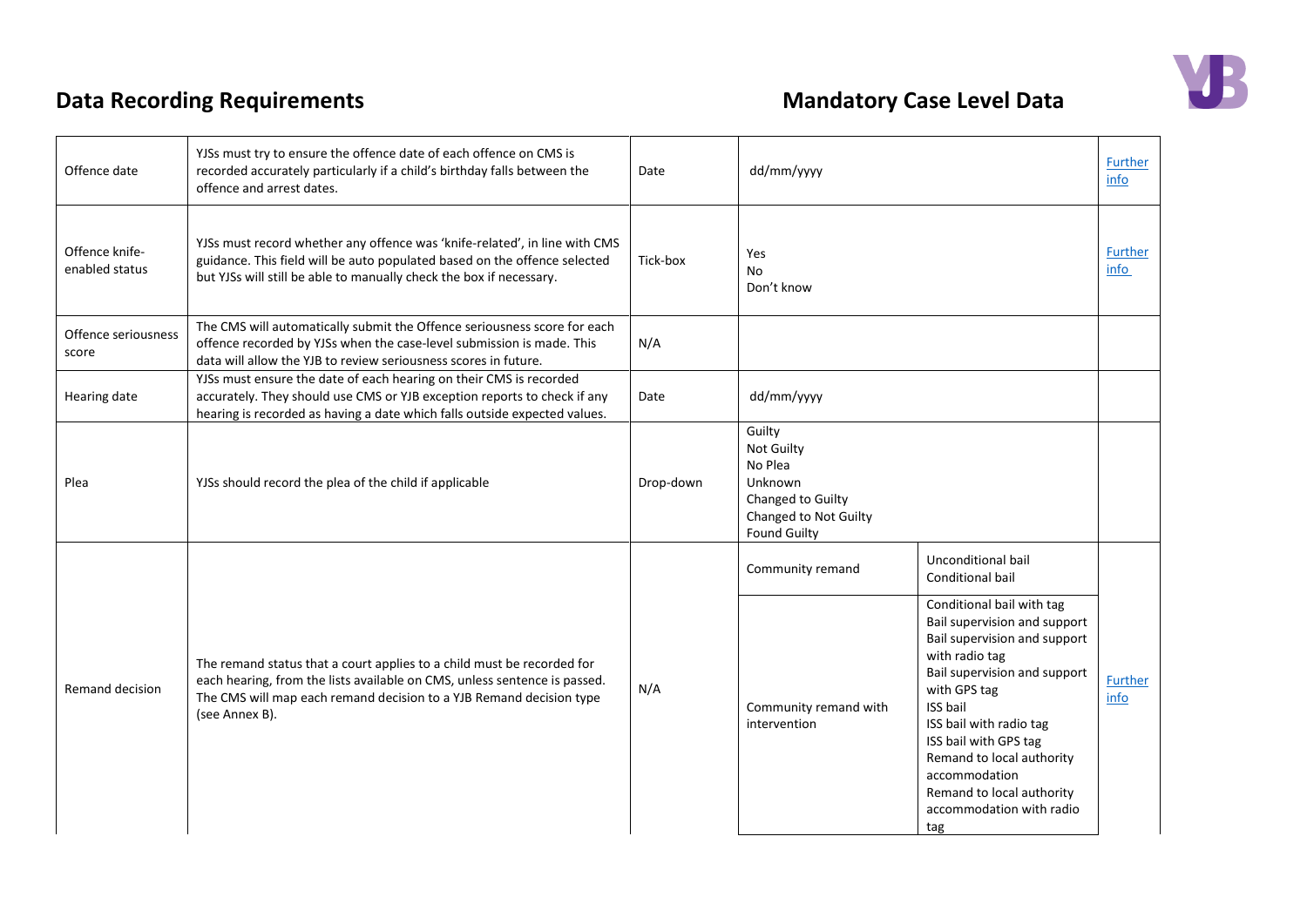

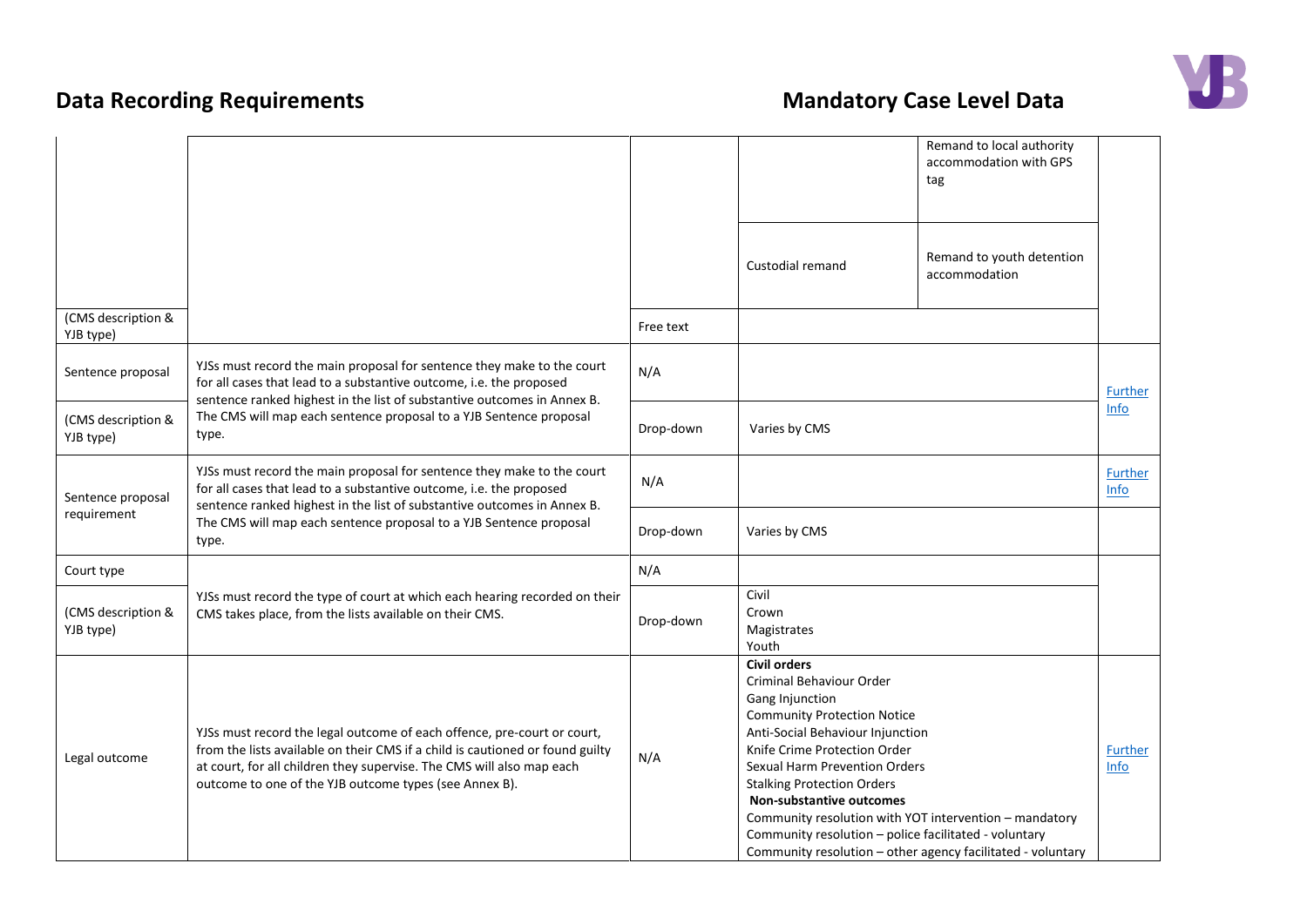| (CMS description &<br>YJB type) |                                                                                                                                                                                                       | Drop-down | Out of court substantive<br>Youth caution<br>Youth conditional caution<br><b>First Tier</b><br>Absolute Discharge<br><b>Conditional Discharge</b><br>Fine<br><b>Bind Over</b><br><b>Compensation Order</b><br>Referral Order<br><b>Reparation Order</b><br>Action Plan Order<br>Community<br>Youth Rehabilitation Order<br>Custody<br>Detention and Training Order<br>Section 250<br>Section 254<br>Section 259<br>Varies by CMS |                               |
|---------------------------------|-------------------------------------------------------------------------------------------------------------------------------------------------------------------------------------------------------|-----------|----------------------------------------------------------------------------------------------------------------------------------------------------------------------------------------------------------------------------------------------------------------------------------------------------------------------------------------------------------------------------------------------------------------------------------|-------------------------------|
| Legal outcome date              | The outcome date of each legal outcome must be recorded. The date must<br>be the actual date the outcome was imposed, and not, for example, the<br>date the YJS was informed of a pre-court decision. | Date      | dd/mm/yyyy                                                                                                                                                                                                                                                                                                                                                                                                                       |                               |
| Legal outcome<br>requirement    | For Youth Rehabilitation Orders (YRO), YJSs must record each requirement<br>imposed, which will be passed to the data field Legal outcome<br>requirement.                                             | Tick-box  | Activity<br><b>Attendance Centre</b><br>Curfew<br><b>Drug Testing</b><br>Drug Treatment<br>Education<br>Electronic Monitoring - radio tag<br>Electronic Monitoring - GPS tag<br>Exclusion<br><b>Intensive Fostering</b><br><b>Intoxicating Substance Treatment</b><br><b>Local Authority Residence</b><br>Mental Health Treatment<br>Programme<br><b>Prohibited Activity</b>                                                     | <b>Further</b><br><b>Info</b> |

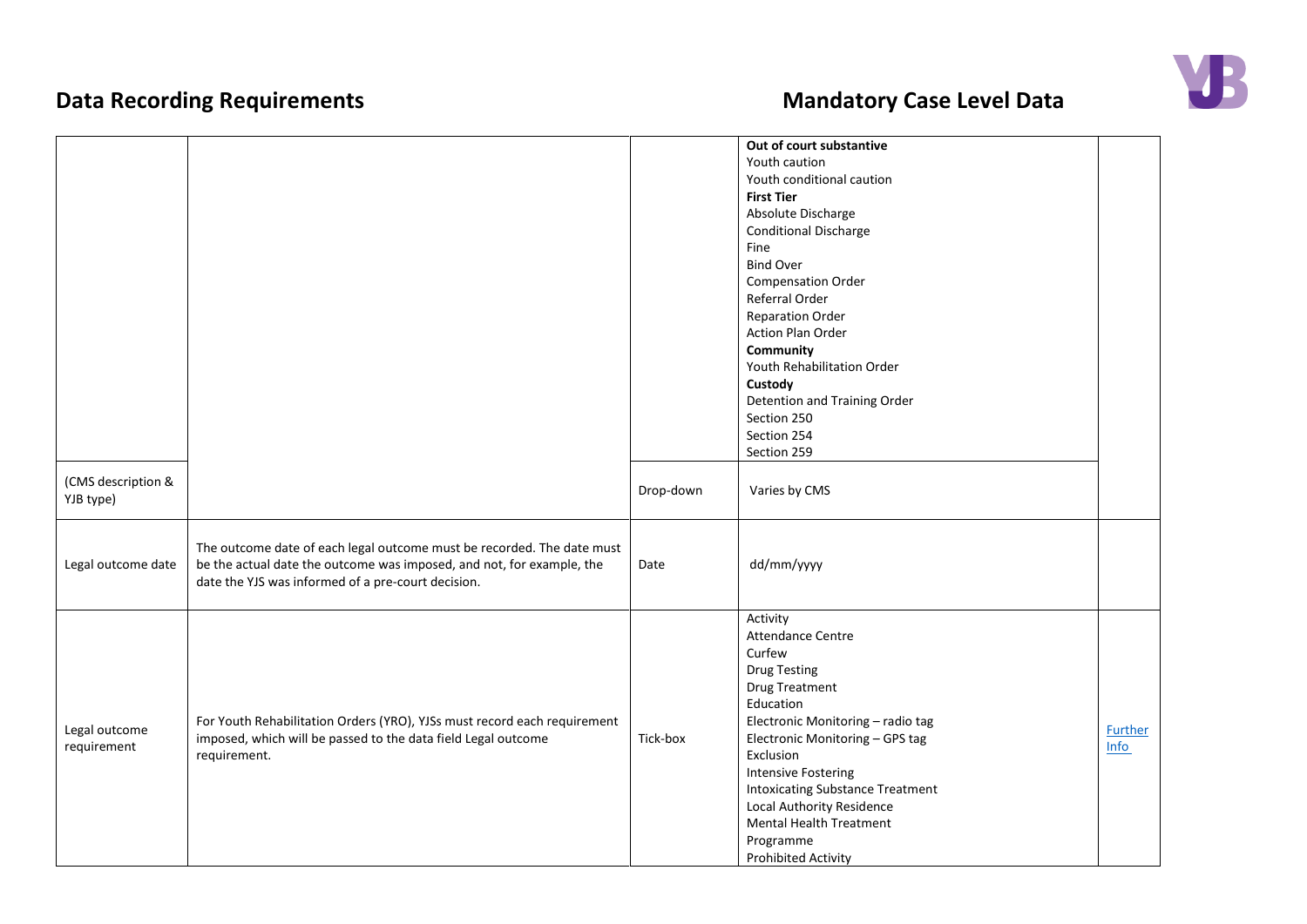

|                                 |                                                                                                                                                                                                                                                                                                                                                          |           | Residence<br>Supervision<br>Unpaid Work                                                                                                                                                                                        |                        |
|---------------------------------|----------------------------------------------------------------------------------------------------------------------------------------------------------------------------------------------------------------------------------------------------------------------------------------------------------------------------------------------------------|-----------|--------------------------------------------------------------------------------------------------------------------------------------------------------------------------------------------------------------------------------|------------------------|
|                                 | The term that the court imposes for each court outcome must be                                                                                                                                                                                                                                                                                           | Years     |                                                                                                                                                                                                                                |                        |
|                                 | recorded, in hours, weeks or months as appropriate. Where a court<br>imposes more than one disposal of the same type to run consecutively,<br>the individual term for each outcome should be recorded against each                                                                                                                                       | Months    |                                                                                                                                                                                                                                |                        |
| Legal outcome term              | individual outcome, rather than the combined term being recorded<br>against one of the outcomes.                                                                                                                                                                                                                                                         | Weeks     |                                                                                                                                                                                                                                |                        |
|                                 | The Outcome term is not required for pre-court outcomes. In YJAF, the<br>Outcome term is held in five fields, for terms in years, months, weeks,                                                                                                                                                                                                         | Days      |                                                                                                                                                                                                                                |                        |
|                                 | days and hours.                                                                                                                                                                                                                                                                                                                                          | Hours     |                                                                                                                                                                                                                                |                        |
| Outcome<br>requirement term     | For Youth Rehabilitation Orders (YRO), YJSs must record the Outcome<br>requirement term of each individual requirement imposed.                                                                                                                                                                                                                          | Free text | N/A                                                                                                                                                                                                                            |                        |
| Outcome<br>main/other           | Where more than one outcome is given for any one offence, CMS<br>guidance describes how YJSs should record which outcome is the 'main'<br>outcome, which should be that ranked highest in the list of substantive<br>outcomes in Annex B, where such an outcome is given. This data will be<br>passed to the YJB when the case-level submission is made. | Drop-down | <b>MAIN</b><br><b>OTHER</b>                                                                                                                                                                                                    |                        |
| Intervention<br>programme       | YJSs must create a (intervention) programme record and record the<br>programme type, from the lists available on their CMS, for all programmes                                                                                                                                                                                                           |           |                                                                                                                                                                                                                                | <b>Further</b>         |
| (CMS description &<br>YJB type) | which they manage. The CMS will also map each programme to one of the<br>YJB programme types.                                                                                                                                                                                                                                                            | Drop-down | Varies by CMS                                                                                                                                                                                                                  | info                   |
| Programme<br>requirement        | For Youth Rehabilitation Orders (YRO), YJSs must record each requirement<br>imposed, which will be passed to the data field Programme requirement.                                                                                                                                                                                                       | Drop-down | Activity<br><b>Attendance Centre</b><br>Curfew<br><b>Drug Testing</b><br><b>Drug Treatment</b><br>Education<br>Electronic Monitoring - radio tag<br>Electronic Monitoring - GPS tag<br>Exclusion<br><b>Intensive Fostering</b> | <b>Further</b><br>info |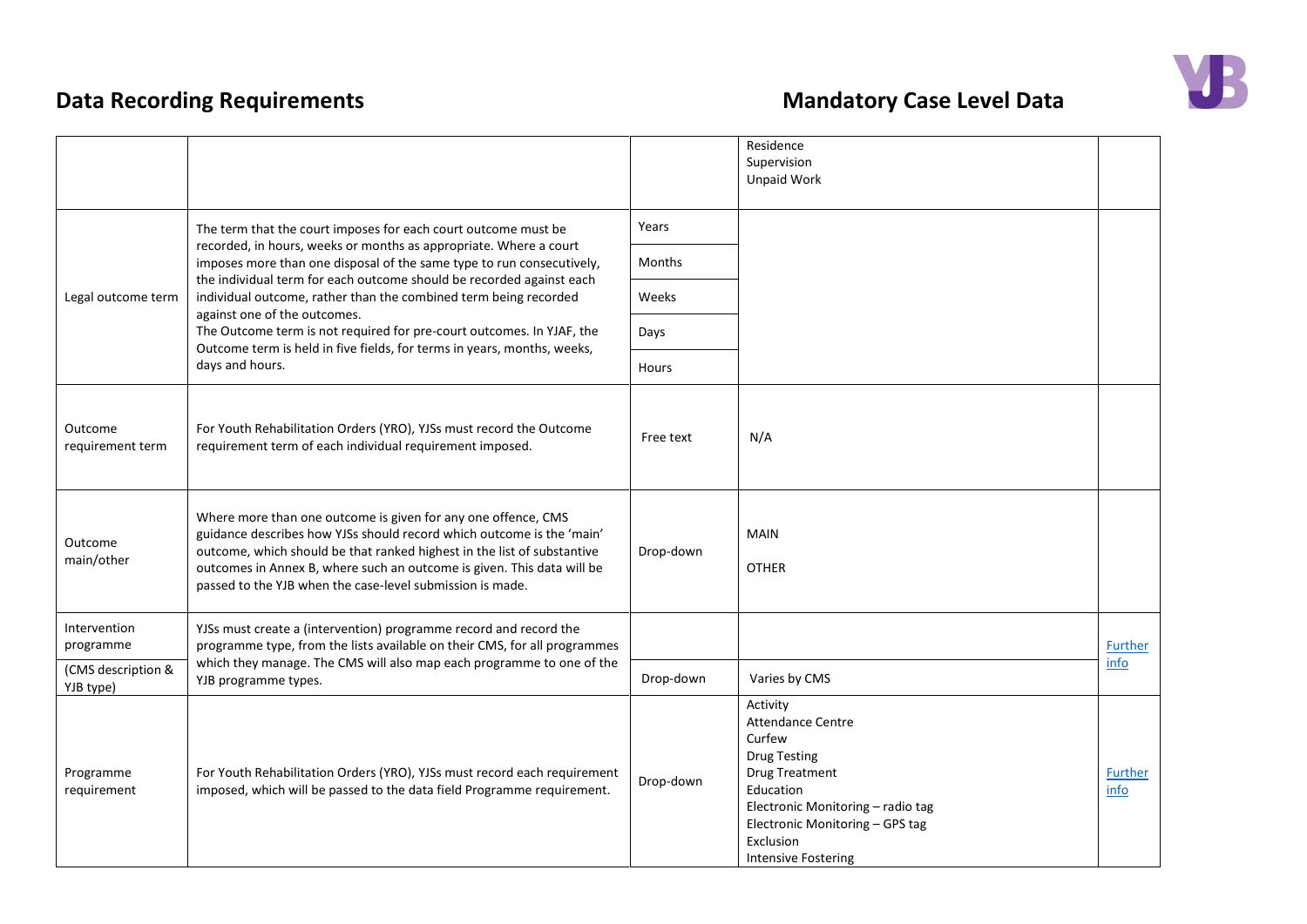|                                                              |                                                                                                                                                                                                                                                                                                                                                                                                                                                                                                                                                                                                                                                                                                                                                                                  |                        | <b>Intoxicating Substance Treatment</b><br>Local Authority Residence<br><b>Mental Health Treatment</b><br>Programme<br>Prohibited Activity<br>Residence<br>Supervision<br><b>Unpaid Work</b> |                 |
|--------------------------------------------------------------|----------------------------------------------------------------------------------------------------------------------------------------------------------------------------------------------------------------------------------------------------------------------------------------------------------------------------------------------------------------------------------------------------------------------------------------------------------------------------------------------------------------------------------------------------------------------------------------------------------------------------------------------------------------------------------------------------------------------------------------------------------------------------------|------------------------|----------------------------------------------------------------------------------------------------------------------------------------------------------------------------------------------|-----------------|
| Programme<br>start/end date<br>Requirement<br>start/end date | The Programme start and end date must be recorded for all recorded<br>programmes.<br>For Bail Supervision and Support programmes, the start date must be the<br>date of the first contact with the child after the court has made BSS a<br>condition of bail, which should normally be the same day.<br>For court outcomes, the Programme start date should be the same as the<br>corresponding Legal outcome date.                                                                                                                                                                                                                                                                                                                                                              | Date                   | dd/mm/yyyy                                                                                                                                                                                   | Further<br>info |
| Intervention plan<br>sign-off date                           | The date the intervention plan for the programme is signed off must be<br>recorded.                                                                                                                                                                                                                                                                                                                                                                                                                                                                                                                                                                                                                                                                                              | Date                   | dd/mm/yyyy                                                                                                                                                                                   |                 |
| Accommodation<br>start/end disposal                          | Recording for Accommodation at end of programme must be undertaken,<br>in line with CMS guidance. The YJS's CMS may allow a value of<br>'Satisfactory' or 'Not Satisfactory' to be recorded for this item directly<br>against the programme, in which case these will be mapped to<br>the YJB values 'Suitable' and 'Unsuitable' by the CMS when the case-level<br>submission is made. Otherwise, this item will be derived from 'Suitable' or<br>'Unsuitable' categories recorded against any address recorded for a child<br>with a start date earlier than the programme<br>end date and an end date later than the programme end date or blank; if<br>multiple entries meet date requirements and any are 'Unsuitable', then<br>the item will be calculated as 'Unsuitable'. | Drop-down              | Suitable<br>Unsuitable<br>Unknown                                                                                                                                                            | Further<br>info |
| ETE description,<br>hours and start/end<br>date              | YJS's must record whether children on relevant<br>disposals are actively engaged in suitable education, training and<br>employment (ETE) when the disposal closes.<br>'Active engagement' is defined as 25 or more hours for children of school                                                                                                                                                                                                                                                                                                                                                                                                                                                                                                                                  | Drop-down              |                                                                                                                                                                                              | <b>Further</b>  |
|                                                              | age and 16 or more hours for those above statutory school age.<br>'Relevant youth justice disposals' are defined as programmes resulting<br>from a Youth Conditional Cautions, Referral Orders, Youth Rehabilitation<br>Orders or the community element of a custodial sentence.                                                                                                                                                                                                                                                                                                                                                                                                                                                                                                 | $Date -$<br>dd/mm/yyyy |                                                                                                                                                                                              | info            |

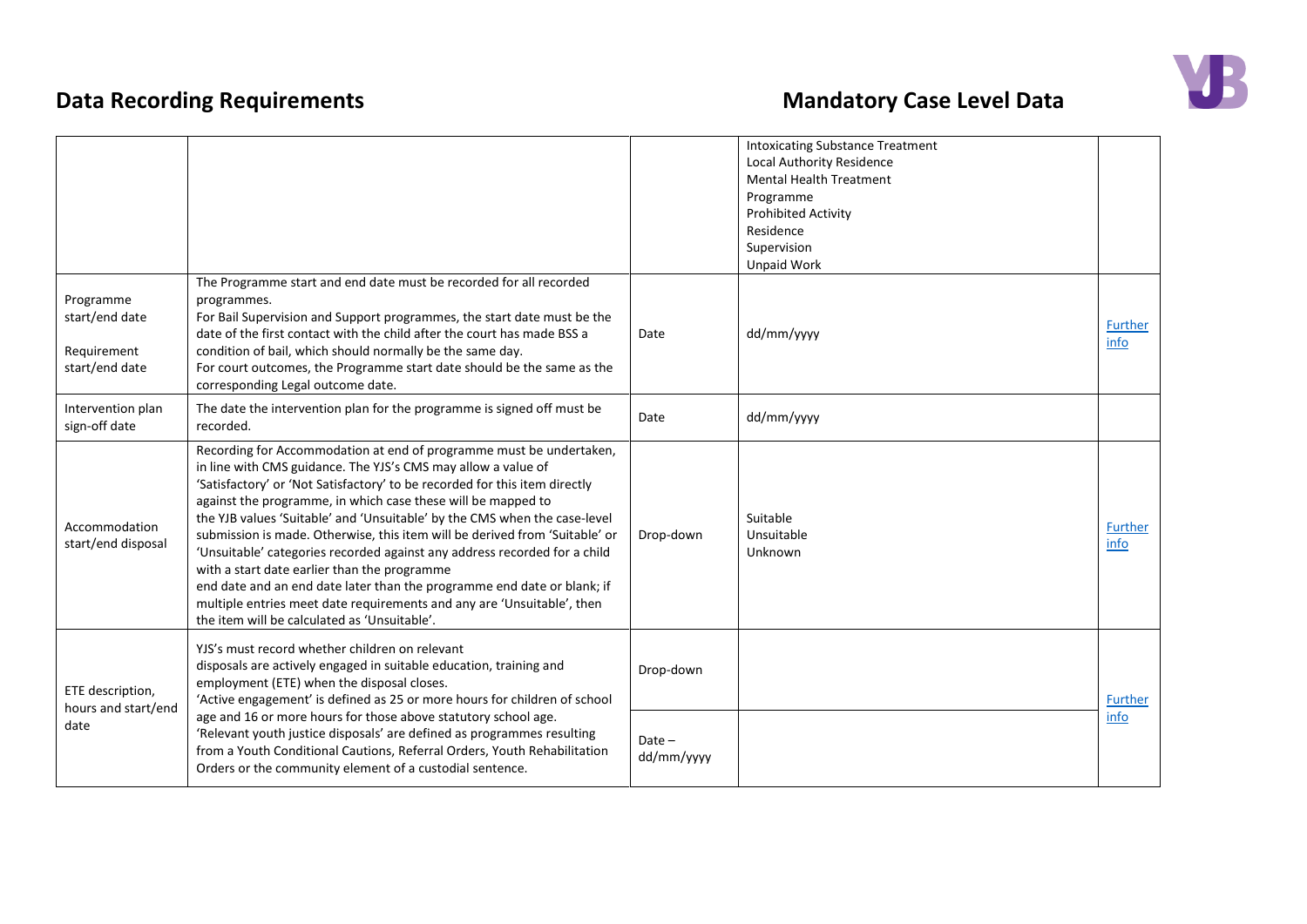## **Data Recording Requirements Mandatory AssetPlus Fields**



### **Mandatory AssetPlus Fields**

AssetPlus is a comprehensive end-to-end assessment and planning framework for use with children across England and Wales by YJSs and the secure estate. It aims to identify strengths, needs, risks and issues and to facilitate the planning of appropriate interventions for children who have offended or are at risk of offending, both in the community and custody.

From 2021/22, the YJB started collecting data from all closed question fields. These included 611 constrained value data items (drop down boxes, tick boxes and date fields.

The benefits of collecting this additional data include

- Supporting the development of more sophisticated models for improving outcomes for children.
- Facilitating evaluation, joint analysis and policy formation.
- Enabling the YJB to consider more child first approaches to offending rather than punitive.
- Strengthening the evidence base for effective oversight of the YJS.

**Practitioners should ensure that stages are completed. Stages that have been stopped or not completed will not come through in the quarterly returns and this means that the most up to date assessment data relating to a particular outcome will not be reflected in any analysis.**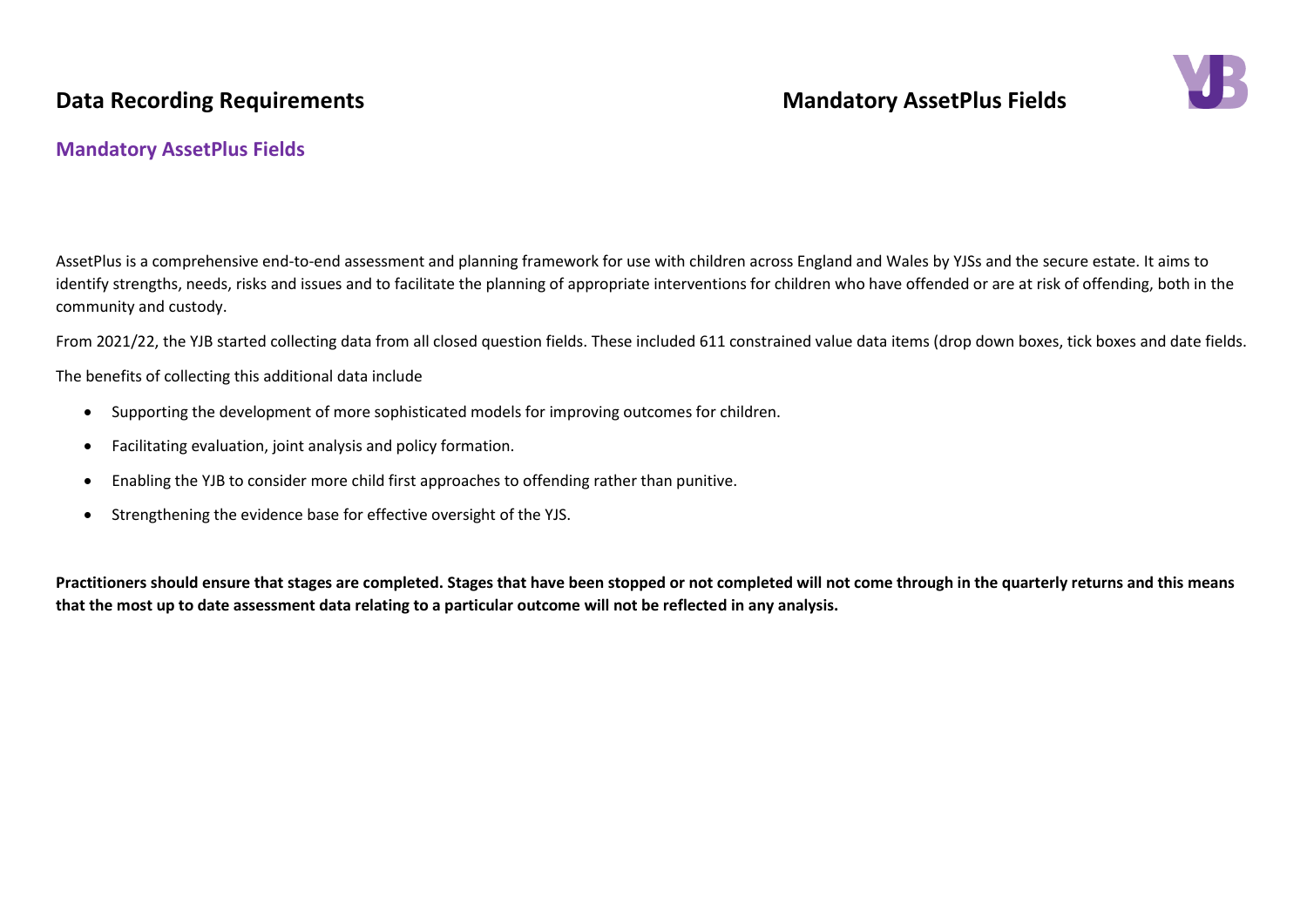

## <span id="page-18-0"></span>**Annual Budget and Staffing Return**

This section provides guidance on completing the annual budget and staffing return due as part of the quarter one returns.

YJSs must submit budget and staffing data for 2022/23 by 31st July 2022 via YJAF, as described in the data submission procedure section. It is particularly important that Budget and Staffing data is returned accurately and on a consistent basis in accordance with this guidance as the data is to be used to provide YJSs with a tool to analyse their funding and outcomes as compared to national average and similar YJSs of their choice.

The tables required are:

- **B5 YOT Budget Costs and Contributions**
- **B7 Staffing of the YOT by Contract Type**
- **B8 Staffing of the YOT by Gender and Ethnicity**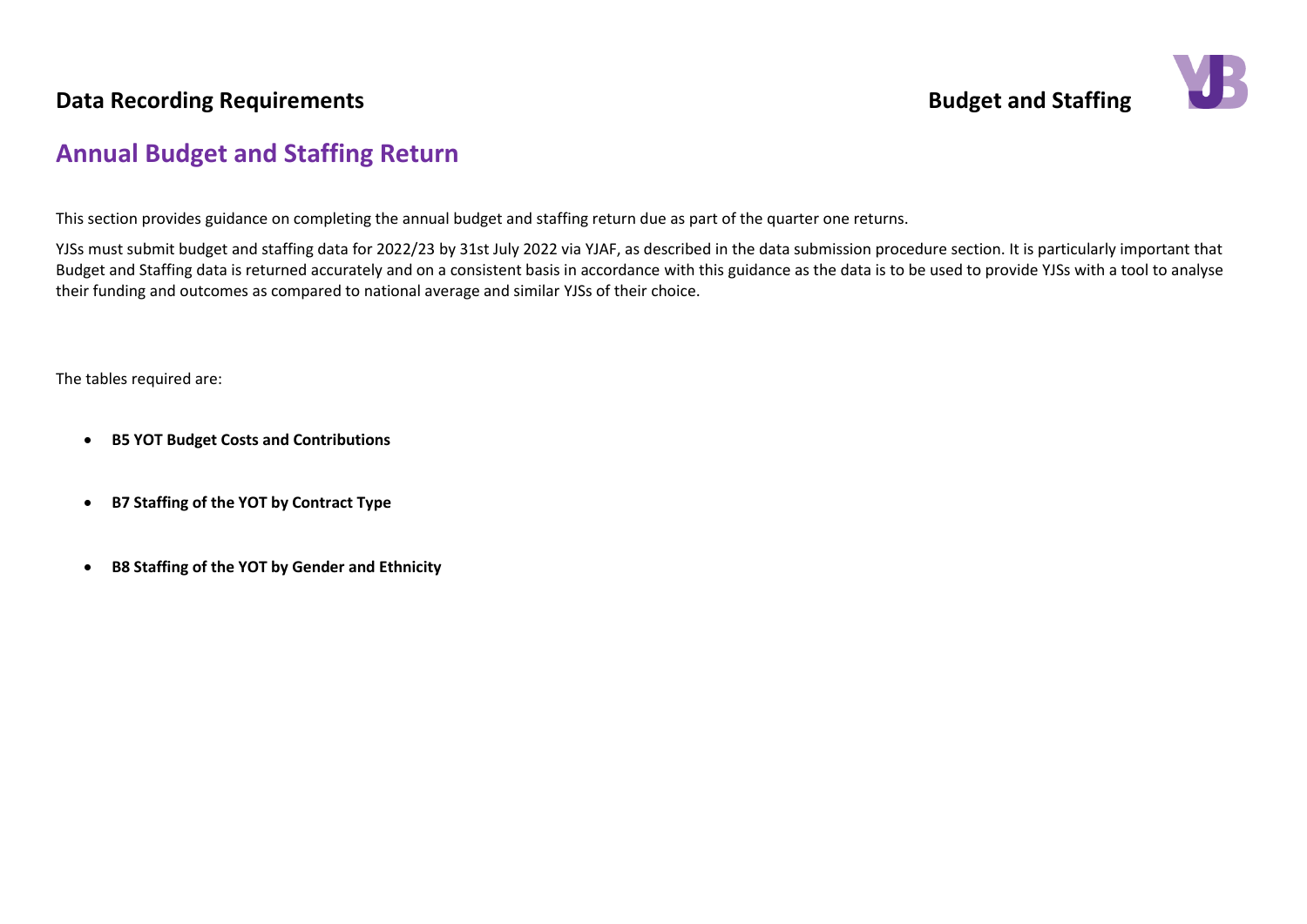

### **Table B5: YOT Budget Costs and Contributions 2022/23**

Record financial contributions to the YJS budget for the financial year 2022/23 using standard currency format, i.e. £50,000 as opposed to £50k, etc.

Click on hyperlinks for further information.

| Agency                               | <b>Staffing Costs</b> | <b>Payments in</b><br>kind | Other delegated<br>funds | <b>Total</b> |
|--------------------------------------|-----------------------|----------------------------|--------------------------|--------------|
| Police                               | £                     | £                          | £                        |              |
| <b>Police and Crime Commissioner</b> | £                     | £                          | £                        | 0            |
| Probation                            | £                     | £                          | £                        | $\mathbf 0$  |
| Health                               | £                     | £                          | £                        | $\Omega$     |
| <b>Local Authority</b>               |                       | £                          | £                        | 0            |
| <b>Wales Assembly Government*</b>    |                       | £                          | £                        |              |
| YJB                                  |                       | £                          | £                        | 0            |
| Other                                |                       | £                          | £                        | 0            |
| Total                                | 0                     | $\bf{0}$                   | 0                        | 0            |

\* Only Welsh YJSs need to complete this section.

In relation to services shared by consortia, the proportion of the funds that are attributable to the services used by the YJS should be included. Where, for example, YJSs A, B and C share a service with a budget of £250,000, and management information, e.g. caseload, indicates a split of services of 30% used by YJS A, 45% by YJS B and 25% by YJS C, then the budget for this service should be split as follows:

| YJS A   | YJS B    | YJS C   | <b>TOTAL</b> |  |  |
|---------|----------|---------|--------------|--|--|
| £75,000 | £112,500 | £62,500 | £250,000     |  |  |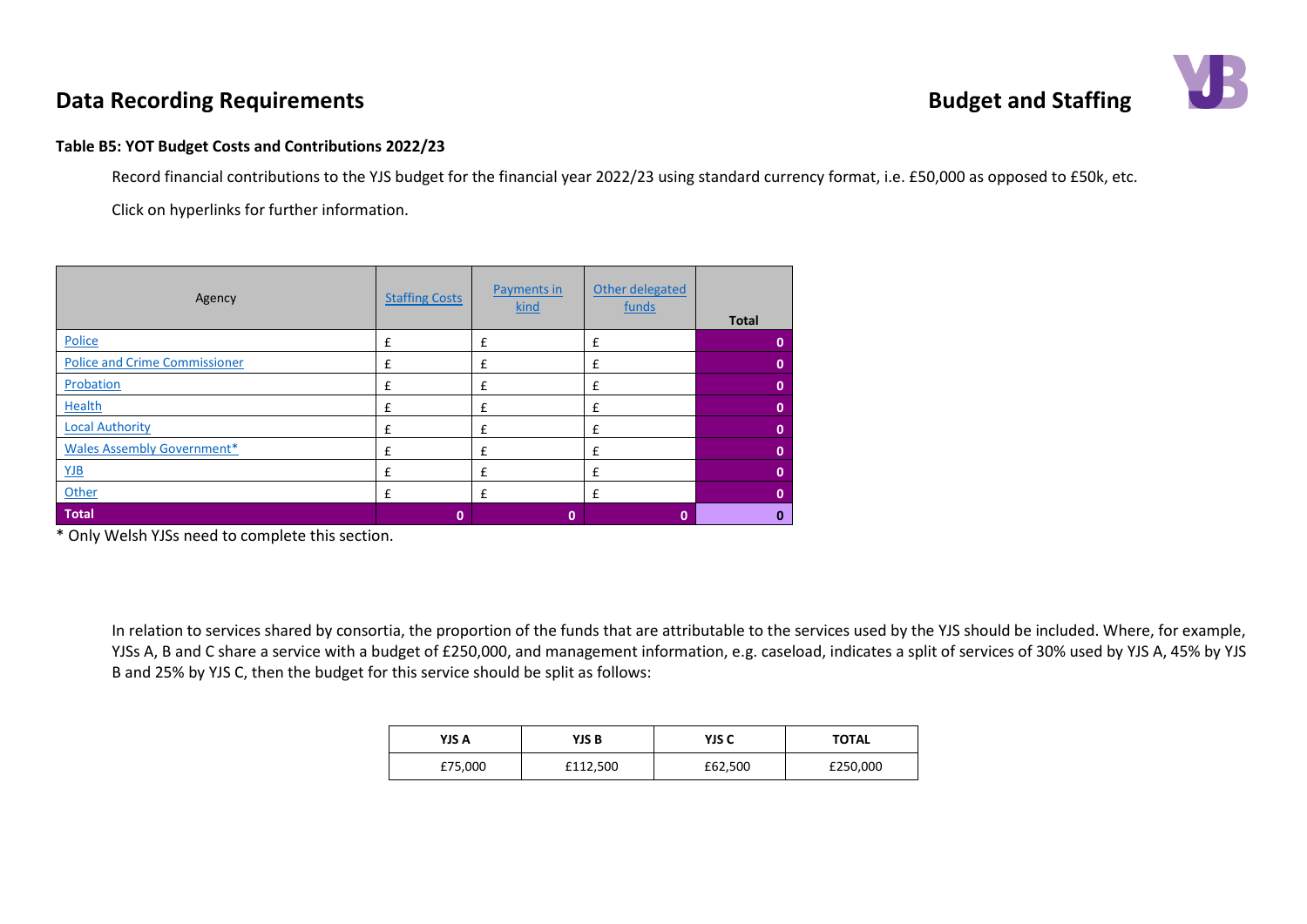

### **Table B7: Staffing of the YOT by contract type as of 30th June 2022**

Count all staff within the YJS, including outsourced services. Given the diverse nature of the YJS workforce, please count YJS staff in a broad sense. For example, where a YJS has outsourced targeted prevention or ISS services, these staff should be counted and identified within the appropriate column. This table counts full time equivalents, whereas Table B8 is a headcount. The totals of Tables B7 and B8 will not equal, unless there are no part-time staff counted.

Click on hyperlinks for further information.

| Type of Contract                     | <b>Strategic Manager</b> |               | <b>Operational Manager</b> |               | <b>Practitioners</b> |               | Administration |               | <b>Sessional</b> | Students /<br>trainees |
|--------------------------------------|--------------------------|---------------|----------------------------|---------------|----------------------|---------------|----------------|---------------|------------------|------------------------|
|                                      | Part-<br>time            | Full-<br>time | Part-<br>time              | Full-<br>time | Part-<br>time        | Full-<br>time | Part-<br>time  | Full-<br>time |                  |                        |
| Permanent                            |                          |               |                            |               |                      |               |                |               |                  |                        |
| Fixed-term                           |                          |               |                            |               |                      |               |                |               |                  |                        |
| Outsourced                           |                          |               |                            |               |                      |               |                |               |                  |                        |
| Temporary                            |                          |               |                            |               |                      |               |                |               |                  |                        |
| Vacant                               |                          |               |                            |               |                      |               |                |               |                  |                        |
| Secondee Children's Services         |                          |               |                            |               |                      |               |                |               |                  |                        |
| <b>Secondee Probation</b>            |                          |               |                            |               |                      |               |                |               |                  |                        |
| <b>Secondee Police</b>               |                          |               |                            |               |                      |               |                |               |                  |                        |
| <b>Secondee Health (Substance</b>    |                          |               |                            |               |                      |               |                |               |                  |                        |
| misuse)                              |                          |               |                            |               |                      |               |                |               |                  |                        |
| Secondee Health (Mental health)      |                          |               |                            |               |                      |               |                |               |                  |                        |
| Secondee Health (Physical health)    |                          |               |                            |               |                      |               |                |               |                  |                        |
| <b>Secondee Health</b>               |                          |               |                            |               |                      |               |                |               |                  |                        |
| (Speech/language)                    |                          |               |                            |               |                      |               |                |               |                  |                        |
| Other/Unspecified Secondee<br>Health |                          |               |                            |               |                      |               |                |               |                  |                        |
| <b>Secondee Education</b>            |                          |               |                            |               |                      |               |                |               |                  |                        |
| <b>Secondee Connexions</b>           |                          |               |                            |               |                      |               |                |               |                  |                        |
| <b>Secondee Other</b>                |                          |               |                            |               |                      |               |                |               |                  |                        |
| <b>Total</b>                         | $\mathbf{0}$             | $\mathbf{0}$  | $\mathbf{0}$               | $\mathbf 0$   | $\mathbf{0}$         | $\mathbf{0}$  | $\mathbf{0}$   | $\mathbf 0$   | $\mathbf{0}$     | $\mathbf{0}$           |
| Disabled (self-classified)           | 0                        | 0             | 0                          | 0             | 0                    | 0             | 0              | 0             | 0                | 0                      |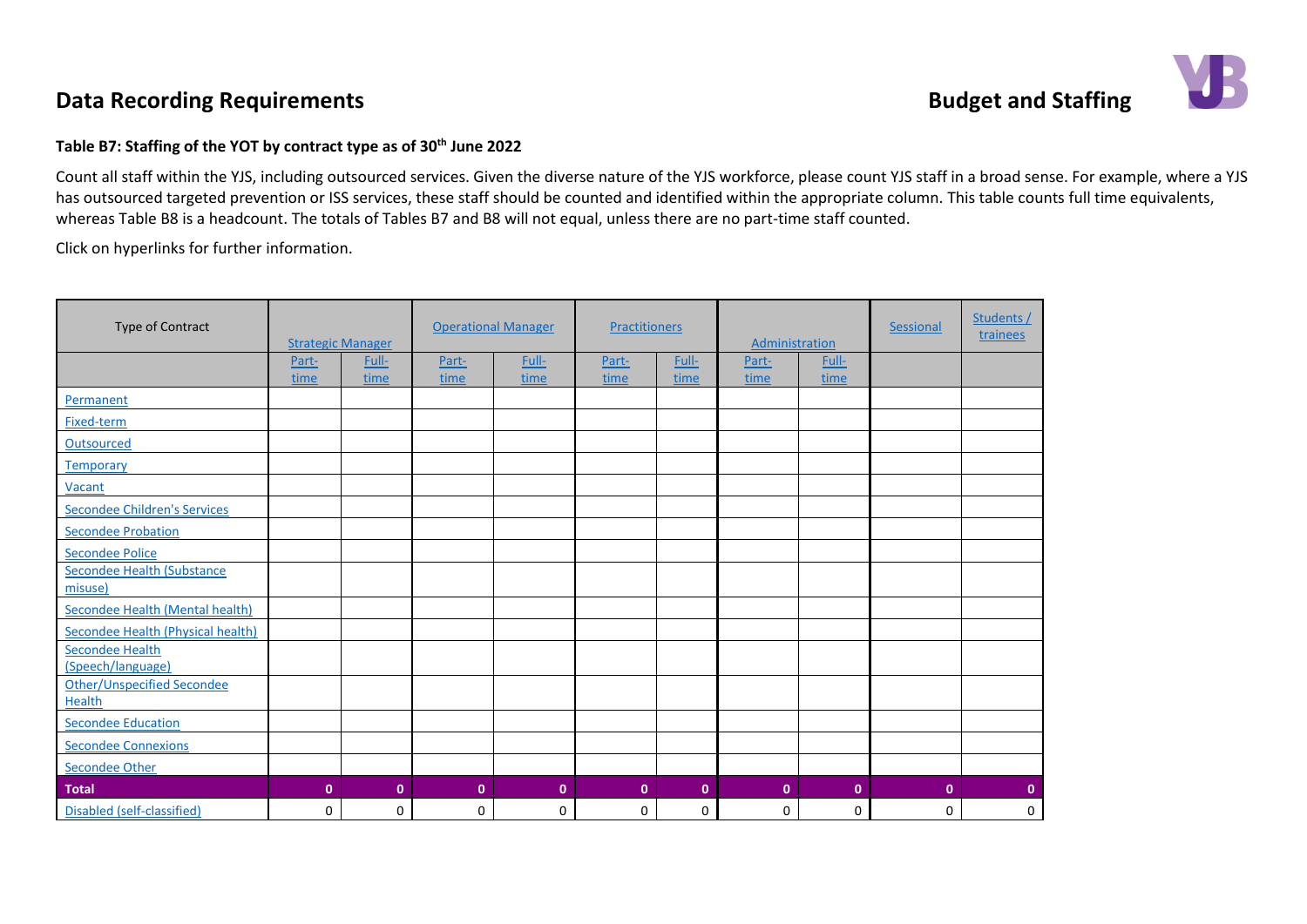### **Table B8: Staffing of the YOT by gender and ethnicity as of 30th June 2022**

Click on hyperlinks for further information.

| <b>Ethnicity Group</b>        |          | <b>Managers</b><br><b>Strategic</b> | <b>Managers</b><br>Operational |   | <b>Practitioners</b> |          | $ve$         | Administrati | Sessional                |   |   | <b>Student</b> |   | <b>Referral Order</b><br><b>Panel Volunteer</b> |             | Other<br>Volunteer | <b>Total</b> |              |
|-------------------------------|----------|-------------------------------------|--------------------------------|---|----------------------|----------|--------------|--------------|--------------------------|---|---|----------------|---|-------------------------------------------------|-------------|--------------------|--------------|--------------|
|                               | M        |                                     | M                              |   | M                    |          | M            |              | M                        | F | M |                | M |                                                 | M           |                    | M            |              |
| Asian or Asian British        |          |                                     |                                |   |                      |          |              |              |                          |   |   |                |   |                                                 |             |                    | 0            | $\mathbf{0}$ |
| <b>Black or Black British</b> |          |                                     |                                |   |                      |          |              |              |                          |   |   |                |   |                                                 |             |                    | $\Omega$     | $\mathbf{0}$ |
| Mixed                         |          |                                     |                                |   |                      |          |              |              |                          |   |   |                |   |                                                 |             |                    | $\mathbf{0}$ | $\mathbf{0}$ |
| Chinese or Other              |          |                                     |                                |   |                      |          |              |              |                          |   |   |                |   |                                                 |             |                    | 0            | $\mathbf{0}$ |
| White or White British        |          |                                     |                                |   |                      |          |              |              |                          |   |   |                |   |                                                 |             |                    | $\Omega$     | $\mathbf{0}$ |
| <b>Total</b>                  | $\Omega$ | n                                   | $\Omega$                       | n | $\Omega$             | n        | $\mathbf{0}$ | n            | $\Omega$                 | n | n | $\Omega$       |   |                                                 | $\Omega$    | $\Omega$           | $\bf{0}$     | $\mathbf{0}$ |
|                               |          |                                     |                                |   |                      |          |              |              | $\overline{\phantom{a}}$ |   |   |                |   |                                                 |             |                    |              |              |
| Welsh Speakers*               | $\Omega$ | 0                                   | $\mathbf 0$                    | 0 | 0                    | $\Omega$ | $\mathbf 0$  | $\Omega$     | 0                        | 0 | 0 | 0              | 0 | 0                                               | $\mathbf 0$ | 0                  | $\Omega$     | $\Omega$     |

\* Only Welsh YJSs need to complete this section.

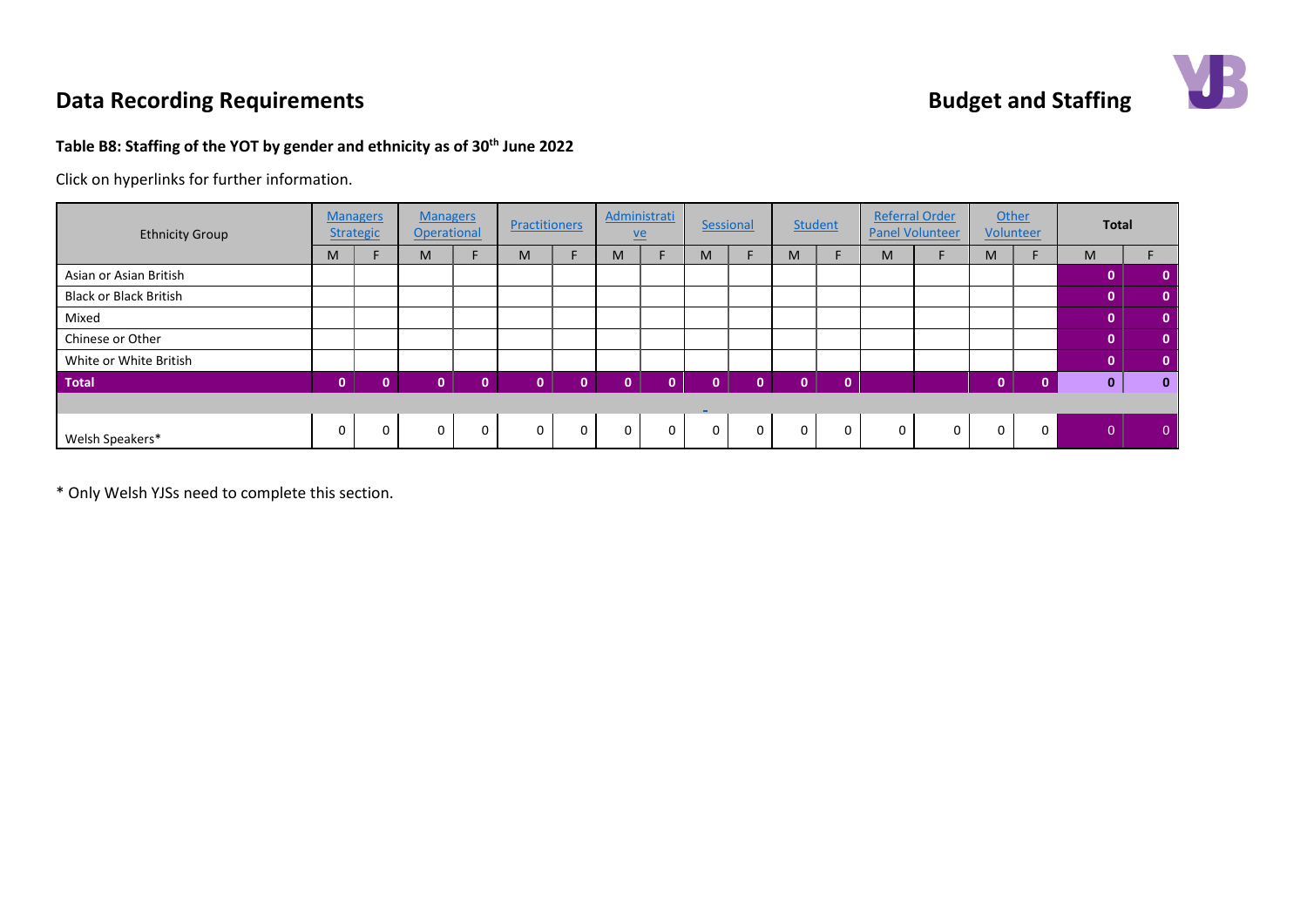

<span id="page-22-10"></span><span id="page-22-9"></span><span id="page-22-8"></span><span id="page-22-7"></span><span id="page-22-6"></span><span id="page-22-5"></span><span id="page-22-4"></span><span id="page-22-3"></span><span id="page-22-2"></span><span id="page-22-1"></span><span id="page-22-0"></span>

| Table     | <b>Field or Column</b>               | <b>Description/Counting rules</b>                                                                                                                                                                                                                                                                                                                                                                                                                                                                                                                 |
|-----------|--------------------------------------|---------------------------------------------------------------------------------------------------------------------------------------------------------------------------------------------------------------------------------------------------------------------------------------------------------------------------------------------------------------------------------------------------------------------------------------------------------------------------------------------------------------------------------------------------|
| <b>B5</b> | <b>Staffing Costs</b>                | Refers to any finances earmarked for staff salaries. This would include the total cost of the secondee to the employer, including on-going costs e.g. a<br>Police officer seconded to the YJS                                                                                                                                                                                                                                                                                                                                                     |
| <b>B5</b> | Payments in Kind                     | Refers to payments made in the form of goods and services, rather than cash. Examples would include a YJS using local authority office<br>accommodation or the probation service providing unpaid work placements. Although the YJS is not charged for these services, they are contributions<br>in kind and their value should be included in the budget calculations. For services with variable take-up and no fixed budget, such as unpaid work<br>placements and remand placements, the value of the previous years' service should be used. |
| <b>B5</b> | <b>Other Delegated Funds</b>         | Refers to direct monetary contributions made by a partner agency to the YJS budget, i.e. all cash contributions from partner agencies for service<br>delivery excluding any recorded under Staffing Costs above.                                                                                                                                                                                                                                                                                                                                  |
| <b>B5</b> | Police                               | Contributions specifically from the Police budget as distinct from the PCC budget                                                                                                                                                                                                                                                                                                                                                                                                                                                                 |
| <b>B5</b> | <b>Police and Crime Commissioner</b> | Include contributions specifically from the PCC budget as distinct from the Police budget                                                                                                                                                                                                                                                                                                                                                                                                                                                         |
| <b>B5</b> | Probation                            | Contributions from the National Probation Service                                                                                                                                                                                                                                                                                                                                                                                                                                                                                                 |
| <b>B5</b> | Health                               | Contributions from the Department for Health                                                                                                                                                                                                                                                                                                                                                                                                                                                                                                      |
| <b>B5</b> | Local Authority                      | Contributions from the Local Authority                                                                                                                                                                                                                                                                                                                                                                                                                                                                                                            |
| <b>B5</b> | <b>Wales Assembly Government</b>     | For Welsh YJSs only. English YJSs should ensure this data is not recorded in this field.                                                                                                                                                                                                                                                                                                                                                                                                                                                          |
| <b>B5</b> | <b>Youth Justice Board</b>           | Record all services commissioned or delivered by the YJS which are funded by way of the single YJS grant. In relation to services shared by consortia,<br>the proportion of the funds that are attributable to the services used by the YJS should be included.                                                                                                                                                                                                                                                                                   |
| <b>B5</b> | Other                                | Record all funding for services commissioned or delivered by the YJS which are funded from any other sources. However, only include funding for core<br>YJS services, i.e. targeted youth crime prevention and interventions arising from court orders. Do not, for example, include all Family Intervention<br>Project funding here if the YJS Manager merely manages the service and the budget on behalf of a wider parenting partnership.                                                                                                     |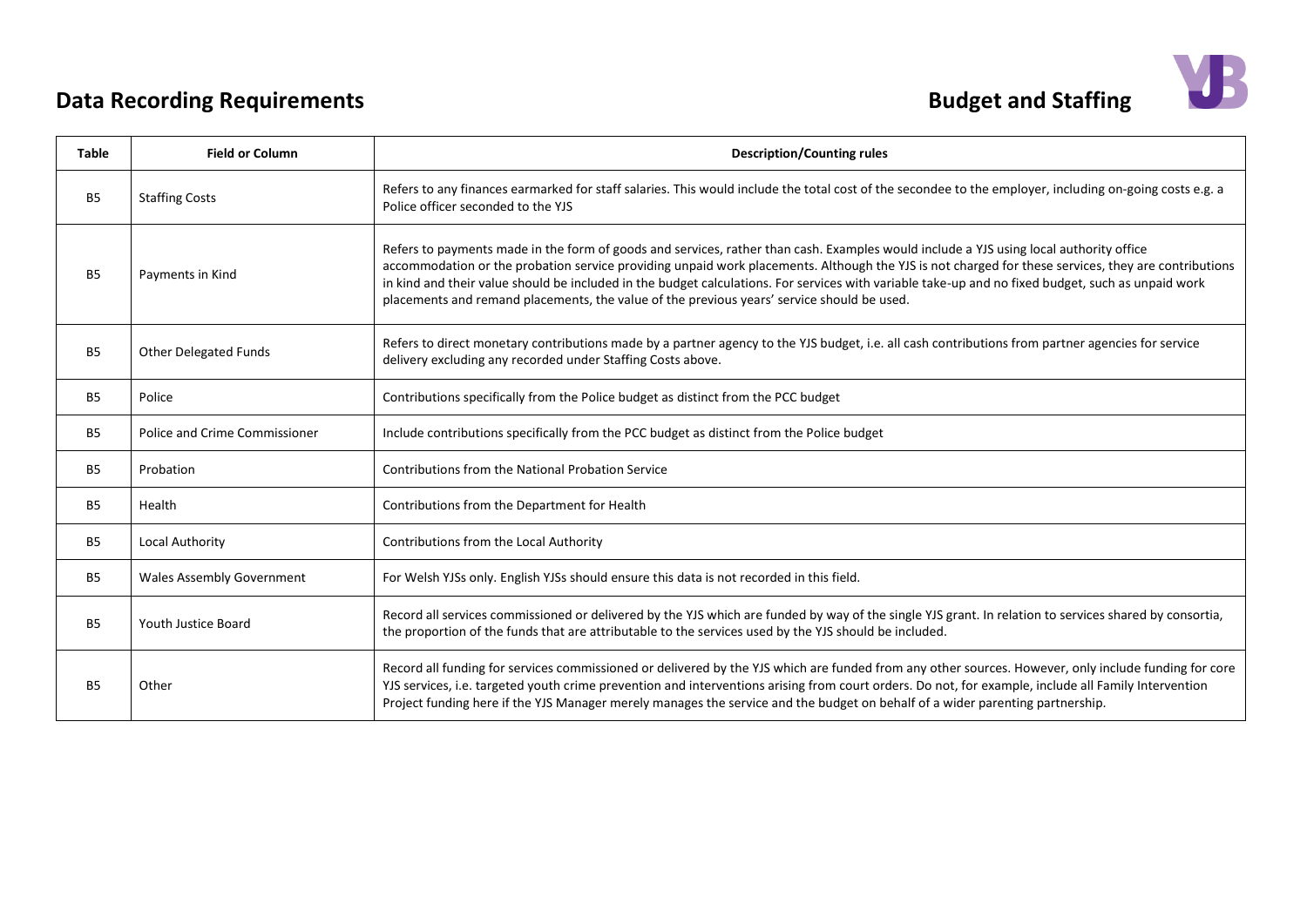| <b>Budget and Staffing</b> |  |
|----------------------------|--|
|----------------------------|--|



<span id="page-23-9"></span><span id="page-23-8"></span><span id="page-23-7"></span><span id="page-23-6"></span><span id="page-23-5"></span><span id="page-23-4"></span><span id="page-23-3"></span><span id="page-23-2"></span><span id="page-23-1"></span><span id="page-23-0"></span>

| <b>Table</b> | <b>Field or Column</b>      | <b>Description/Counting rules</b>                                                                                                                                                                                                                                                                                                                                                                               |
|--------------|-----------------------------|-----------------------------------------------------------------------------------------------------------------------------------------------------------------------------------------------------------------------------------------------------------------------------------------------------------------------------------------------------------------------------------------------------------------|
| <b>B7</b>    | Full time (FT)              | Each full-time member of staff must be counted once.                                                                                                                                                                                                                                                                                                                                                            |
| <b>B7</b>    | Part time (PT)              | Each part-time (PT) member of staff should be counted in terms of their fulltime equivalent in the four 'PT' columns in Table B7. For example, if one<br>member of staff works three days per week and another four days per week, count these as 1.4 staff (0.6 + 0.8).                                                                                                                                        |
| <b>B7</b>    | Permanent                   | Staff who are permanent employees of the local authority or other, broader organisation within which the YJS sits, but who are seconded to the YJS,<br>should not be counted as permanent YJS staff. For example, a 'children and families' social worker who has a permanent contract with the County<br>Council but who is seconded to a YJS for three years should be counted as a Social Services Secondee. |
| <b>B7</b>    | Fixed-term                  | Staff who are employed on fixed-term contracts of more than a year. This category may include posts which are renewed on a regular basis but should<br>not include secondees.                                                                                                                                                                                                                                   |
| B7 and B8    | <b>Strategic Managers</b>   | A strategic manager is taken to be the manager with overall responsibility for the YJS.                                                                                                                                                                                                                                                                                                                         |
| B7 and B8    | <b>Operational Managers</b> | Operational managers are the next level of YJS management, where this exists. Count team leaders, specialist coordinators, practice supervisors and<br>similar in this category.                                                                                                                                                                                                                                |
| B7 and B8    | Practitioners               | This category includes youth justice practitioners or caseworkers and is likely to contain the bulk of the workforce. Count staff in the relevant column<br>for full-time or part-time.<br>This category should include senior practitioners, i.e. not operational managers or other staff with a supervisory role, but rather those senior staff<br>who retain a case-work role.                               |
| B7 and B8    | <b>Administrative Staff</b> | Non-practitioner support staff who do not have direct contact with children other than in an administrative role.                                                                                                                                                                                                                                                                                               |
| B7 and B8    | Sessional                   | Sessional staff may provide specific, targeted help to the YJS on particular matters, on an occasional or part-time basis.                                                                                                                                                                                                                                                                                      |
| B7 and B8    | Students/Trainees           | Staff on placements and traineeships.                                                                                                                                                                                                                                                                                                                                                                           |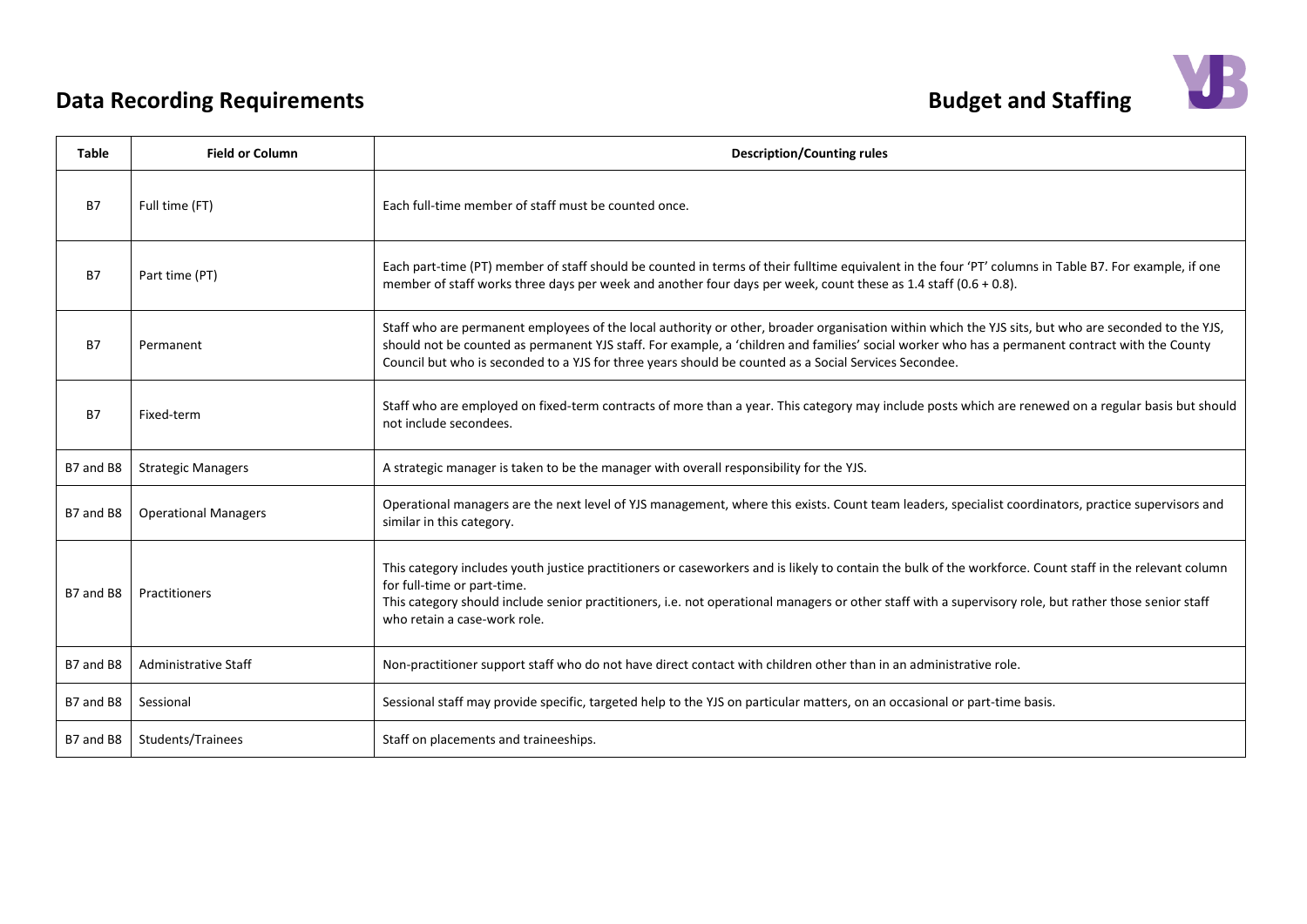|  | <b>Budget and Staffing</b> |  |
|--|----------------------------|--|
|--|----------------------------|--|



<span id="page-24-4"></span><span id="page-24-3"></span><span id="page-24-2"></span><span id="page-24-1"></span><span id="page-24-0"></span>

| <b>Table</b>   | <b>Field or Column</b>              | <b>Description/Counting rules</b>                                                                                                                                                                                                                                                                                                                                                                                                                                                                                                                                                                                                                                                                                                                                                                                                               |
|----------------|-------------------------------------|-------------------------------------------------------------------------------------------------------------------------------------------------------------------------------------------------------------------------------------------------------------------------------------------------------------------------------------------------------------------------------------------------------------------------------------------------------------------------------------------------------------------------------------------------------------------------------------------------------------------------------------------------------------------------------------------------------------------------------------------------------------------------------------------------------------------------------------------------|
| <b>B8</b>      | Referral Order Panel Volunteer      | Unpaid Referral Order panel volunteers (although some YJSs may pay subsistence and travel). This category should only include Referral Order panel<br>volunteers.                                                                                                                                                                                                                                                                                                                                                                                                                                                                                                                                                                                                                                                                               |
| B <sub>8</sub> | <b>Other Volunteer</b>              | Unpaid volunteer workers (although some YJSs may pay subsistence and travel). This category should exclude Referral Order panel volunteers and<br>only include other staff working with the YJS or its outsourced services on a voluntary basis, such as mentors, appropriate adults and victim support<br>staff.                                                                                                                                                                                                                                                                                                                                                                                                                                                                                                                               |
|                |                                     | This category does not include paid staff from the voluntary sector (e.g. Nacro ISS workers), who are covered under the section Outsourced. Count<br>volunteers in table B8 only, not in table B7.                                                                                                                                                                                                                                                                                                                                                                                                                                                                                                                                                                                                                                              |
| <b>B7</b>      | Outsourced                          | Staff who work in areas of the service which are contracted out to outside agencies. These staff would not be on the YJS payroll directly but would<br>form part of a bought-in service. These services may perform statutory YJS functions, as with ISS or bail supervision contracts. Where prevention<br>services such as YIPs and YISPs are outsourced rather than delivered in house, these staff would also fall into this category.<br>In order to avoid double counting, where an outsourced service is shared by two or more YJSs, it is important to apportion staff between the YJSs<br>appropriately. This can be achieved using the proportion of services used by each of the YJSs in the consortia. Where there is confusion YJS managers<br>will need to agree the staff numbers to be attributed to each YJS in the consortia. |
| <b>B7</b>      | Temporary                           | Temporary or casual staff, such as agency staff, should be included in this category. Do not include staff on temporary secondments or those with<br>fixed term contracts of over a year.                                                                                                                                                                                                                                                                                                                                                                                                                                                                                                                                                                                                                                                       |
| B7             | Vacant                              | Count all posts which are vacant on 30th June 2020.                                                                                                                                                                                                                                                                                                                                                                                                                                                                                                                                                                                                                                                                                                                                                                                             |
| <b>B7</b>      | Secondee Children's Services        |                                                                                                                                                                                                                                                                                                                                                                                                                                                                                                                                                                                                                                                                                                                                                                                                                                                 |
| <b>B7</b>      | Secondee Probation                  |                                                                                                                                                                                                                                                                                                                                                                                                                                                                                                                                                                                                                                                                                                                                                                                                                                                 |
| <b>B7</b>      | Secondee Police                     | Where staff have a time-limited secondment to the YJS in their contract, they should be recorded as a secondee even though their substantive post                                                                                                                                                                                                                                                                                                                                                                                                                                                                                                                                                                                                                                                                                               |
| <b>B7</b>      | Secondee Health (Substance misuse)  | might be as a permanent employee of the broader organisation within which the YJS sits.<br>Where Education and Social Services departments have been merged, enter staff under Education. Where a seconded worker's parent organisation                                                                                                                                                                                                                                                                                                                                                                                                                                                                                                                                                                                                         |
| <b>B7</b>      | Secondee Health (Mental health)     | does not fit into one of the traditional categories, please use 'Other' (i.e. Housing, Victim Support, etc.).                                                                                                                                                                                                                                                                                                                                                                                                                                                                                                                                                                                                                                                                                                                                   |
| <b>B7</b>      | Secondee Health (Physical health)   | Health Secondees must be counted in the relevant sub-categories for 'Substance Misuse', 'Mental Health', 'Physical Health' (e.g. a general health<br>nurse), Speech and Language therapists where appropriate.                                                                                                                                                                                                                                                                                                                                                                                                                                                                                                                                                                                                                                  |
| <b>B7</b>      | Secondee Health (Speech/language)   | If staff cover more than one category, count the amount of time spent in each category (e.g. if a staff member works in substance misuse half of their                                                                                                                                                                                                                                                                                                                                                                                                                                                                                                                                                                                                                                                                                          |
| <b>B7</b>      | Secondee Health (Other/Unspecified) | time and in mental health the other half, count 0.5 in each category).<br>If the job description does not correspond to the listed categories, if staff cover multiple categories and the split cannot be determined or for other                                                                                                                                                                                                                                                                                                                                                                                                                                                                                                                                                                                                               |
| <b>B7</b>      | Secondee Education                  | reasons the category cannot be determined, count in the Other/unspecified Secondee Health row.                                                                                                                                                                                                                                                                                                                                                                                                                                                                                                                                                                                                                                                                                                                                                  |
| <b>B7</b>      | Secondee Connexions                 |                                                                                                                                                                                                                                                                                                                                                                                                                                                                                                                                                                                                                                                                                                                                                                                                                                                 |
| <b>B7</b>      | Secondee Other                      |                                                                                                                                                                                                                                                                                                                                                                                                                                                                                                                                                                                                                                                                                                                                                                                                                                                 |
| <b>B7</b>      | Disabled                            | Count the number of staff who define themselves as disabled in the last row of Table B7.                                                                                                                                                                                                                                                                                                                                                                                                                                                                                                                                                                                                                                                                                                                                                        |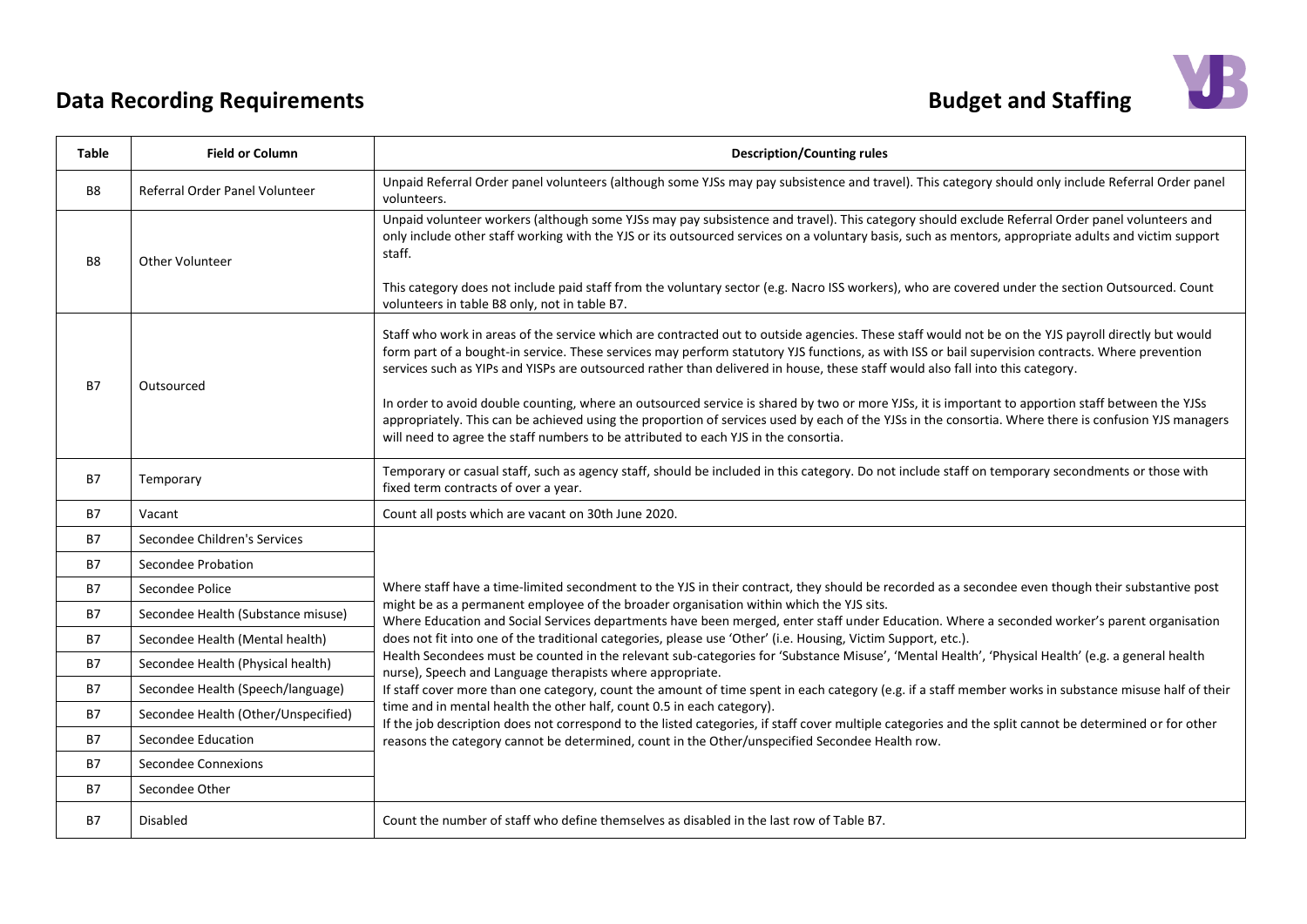## **Data Recording Requirements Notify 10** and the US of the Welsh Youth Justice Indicators



## <span id="page-25-0"></span>**Welsh Youth Justice Indicators**

Welsh YJSs must submit this data quarterly at summary-level, according to the rules in this section, via the web-form process described in the data submission procedure section.

The summary-level data counting rules for each of the indicators describe how YJSs must apply the rules, themselves and via reporting functionality in their case management system (CMS).

#### **WYJI 4: Engagement in education, training and employment for children in the youth justice system**

The percentage change in the average number of hours of suitable education, training or employment received while within the youth justice system by children of statutory school age, and those above statutory school age.

#### **WYJI 5: Access to suitable accommodation for children in the youth justice system**

The percentage change in the proportion of children with suitable accommodation at the end of their court order compared with before the start of their court order, and upon their release from custody compared with before the start of their custodial sentence.

#### **WYJI 6: Access to substance misuse services for children in the youth justice system**

The percentage of children identified as requiring a substance misuse assessment that commence the assessment within five working days of the referral date, and if the child has been identified as requiring substance misuse treatment, this is received within 10 working days of assessment.

#### **WYJI 7: Access to mental health services for children in the youth justice system**

The percentage of children identified as requiring a mental health assessment that received a mental health assessment within 28 days of referral date, and if the child has been identified as requiring mental health treatment, this is received within 28 days of assessment.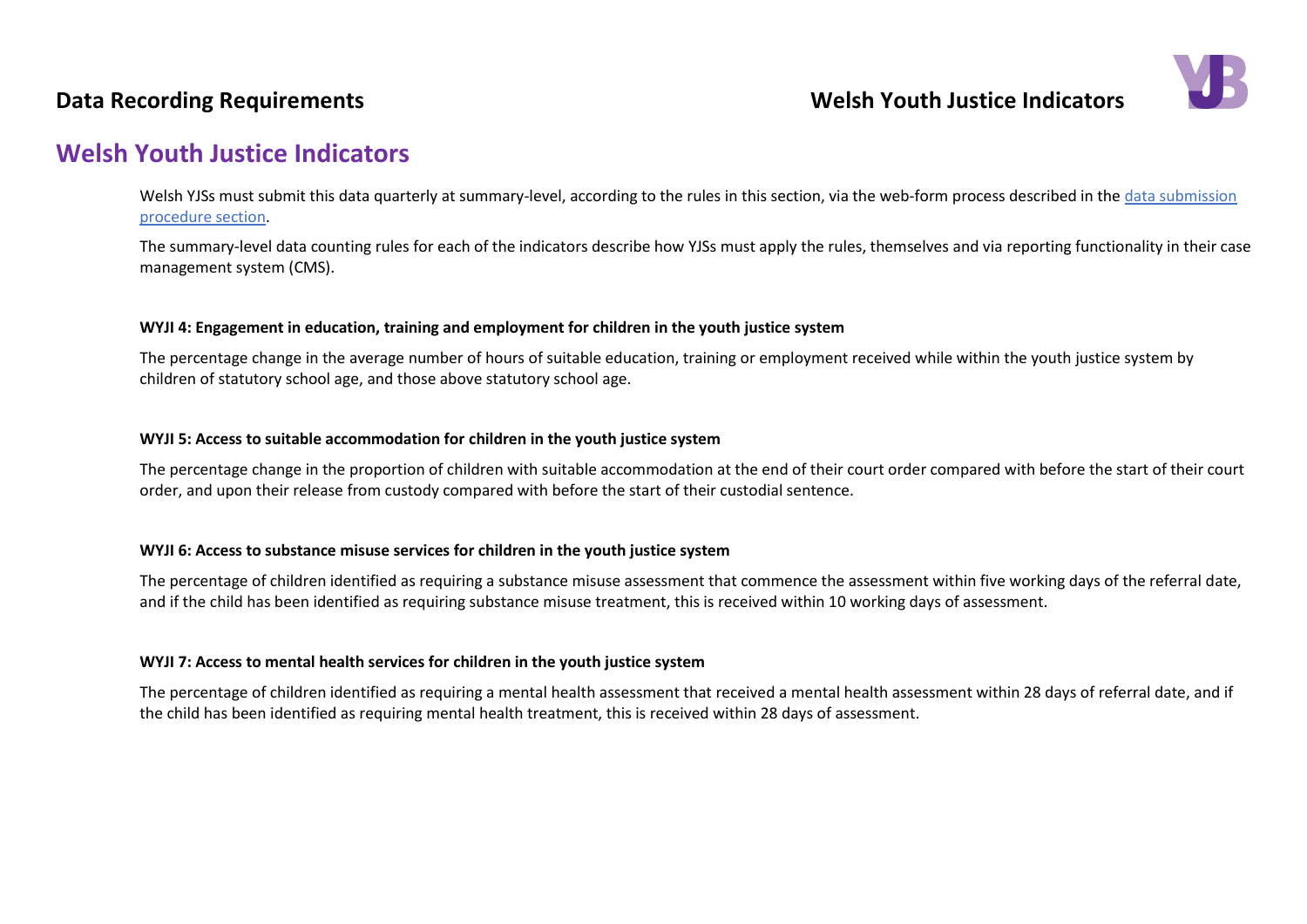

#### **WYJI 4 (SCY001): Engagement in education, training and employment for children in the Youth Justice System**

### **Engagement in education, training and employment (ETE)**

- 1.1 The objective of the Education, Training and Employment (ETE) performance measure is to compare the average number of hours ETE at the start of each court disposal compared with the average ETE hours at the end. This is separated into three categories, one for school age children, one for above school age children and one for children who were of school age at the start of their order and above school age at the end of their order.
- 1.2 To assist in monitoring performance the review stages of the intervention are also collected.
- 1.3 Where a child is unable to receive all the hours of ETE planned in the week before the start, review or before the end of their programme due to physical incapacity or holidays (public, school or employment), provision should be counted for the last week where they were able.
- 1.4 Suitable employment entails full-time, part-time, temporary or agency work or work experience, including periods of paid holiday or leave under a contract of employment. Suitable education and training entail face-to-face contact between a teacher or instructor and the child.
- 1.5 The following are not considered suitable:
- 1.6 Distance, online or self-supported learning unless this is so closely supervised as to allow the number of hours to be accurately recorded;
- 1.7 Medical and similar interventions such as CAMHS or substance misuse treatment;
- 1.8 Time spent on outdoor, leisure or sporting activities unless also part of a programme of ETE as defined below;
- 1.9 Time awaiting a work placement or offer of employment, including from an employment agency.
- 1.10 YJS practitioners must assess the suitability of different types of ETE activity in relation to the child's needs and circumstances. Suitable education and training provision are further defined as that which is broadly in pursuit of legitimate educational objectives, part of a developmental plan overseen by a recognised body or organisation. This may include activities in pursuit of softer outcomes designed to lead ultimately to engagement in more formal learning.
- 1.11 Provision may only count as educational for children excluded from school, for those children with special education needs or as an alternative provision provided by the local authority or an LSC-funded provider where this provision has been identified in individual learning plans.
- 1.12 If the YJS has been unable to ascertain the number of hours the child is offered and/or attended, a zero hour must be recorded for their information.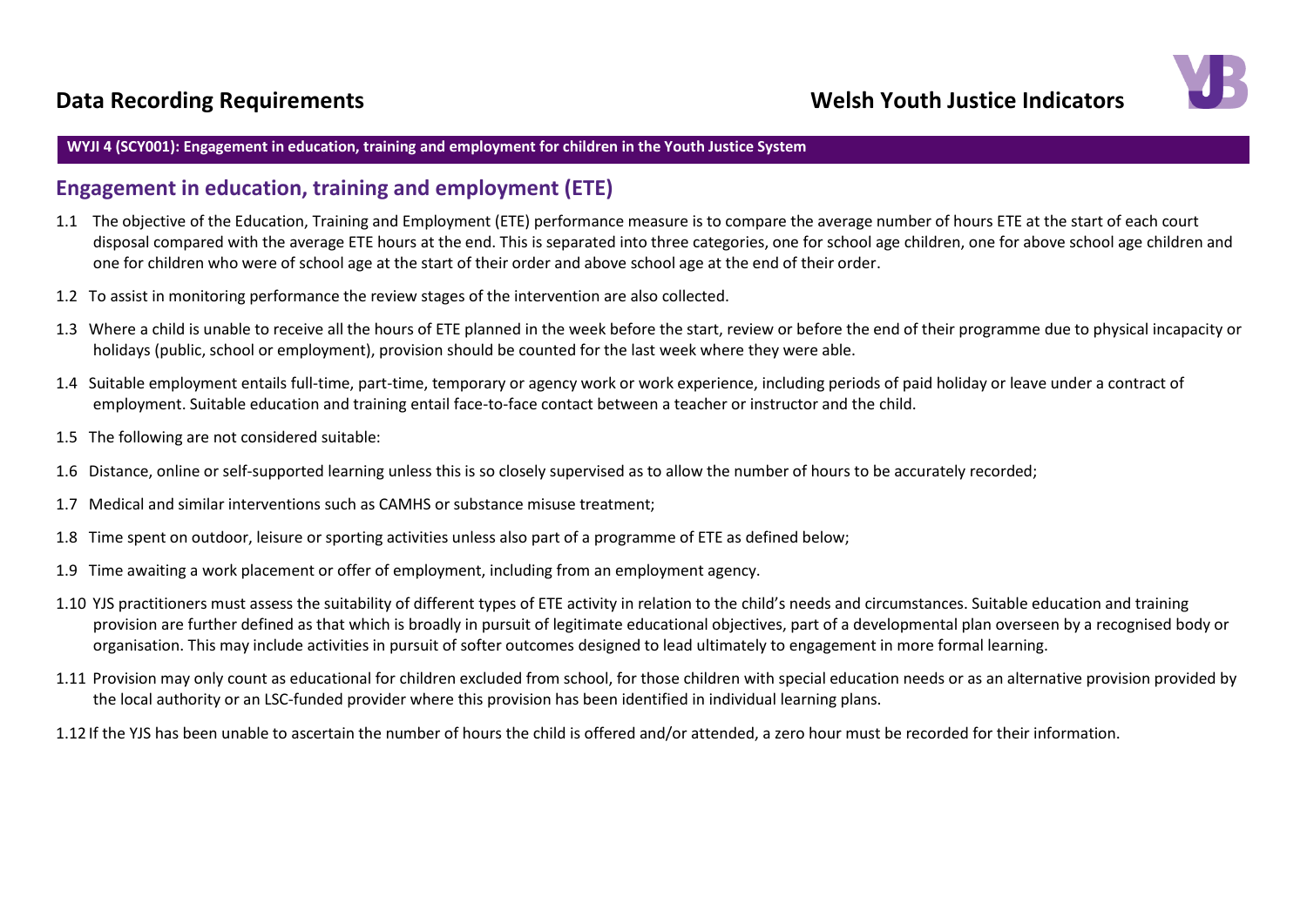## **Data Recording Requirements Welsh Youth Justice Indicators**



**Table 1** counts those interventions where the child was of school age throughout the community or custodial sentence.

**Table 2** counts those interventions where the child was above school age throughout the community or custodial sentence.

**Table 3** counts those interventions where the child was at school age at the start of the intervention but above school age at the end. The child could be at or above school age at the review stage.

#### **WYJI 4 Table - Engagement in ETE**

|   |                                 | <b>Community Penalties</b> |               |            |  | <b>Custodial Sentence</b> |         |     |
|---|---------------------------------|----------------------------|---------------|------------|--|---------------------------|---------|-----|
| а | Number of interventions closing |                            |               |            |  |                           |         |     |
|   | Of the above                    | <b>Start</b>               | <b>Review</b> | <b>End</b> |  | <b>Start</b>              | Release | End |
|   | Number of hours offered         |                            |               |            |  |                           |         |     |
|   | Number of hours attended        |                            |               |            |  |                           |         |     |
|   | Number of Average Hrs Offered   |                            |               |            |  |                           |         |     |
|   | Number of Average Hrs Attended  |                            |               |            |  |                           |         |     |

| <b>Custodial Sentence</b> |                |            |  |  |  |  |  |  |
|---------------------------|----------------|------------|--|--|--|--|--|--|
|                           |                |            |  |  |  |  |  |  |
| <b>Start</b>              | <b>Release</b> | <b>End</b> |  |  |  |  |  |  |
|                           |                |            |  |  |  |  |  |  |
|                           |                |            |  |  |  |  |  |  |
|                           |                |            |  |  |  |  |  |  |
|                           |                |            |  |  |  |  |  |  |

|                                                                                                            | <b>Community Penalties</b>                                                                                                                                                                                                      |                                                                                                  | <b>Custodial Sentences</b>                                                                        |                                                                        |                                                                                                            |  |  |
|------------------------------------------------------------------------------------------------------------|---------------------------------------------------------------------------------------------------------------------------------------------------------------------------------------------------------------------------------|--------------------------------------------------------------------------------------------------|---------------------------------------------------------------------------------------------------|------------------------------------------------------------------------|------------------------------------------------------------------------------------------------------------|--|--|
|                                                                                                            | Number of closed community penalties in the period                                                                                                                                                                              |                                                                                                  | Number of closed custodial sentences in the period                                                |                                                                        |                                                                                                            |  |  |
| <b>Start</b>                                                                                               | <b>Review</b>                                                                                                                                                                                                                   | End                                                                                              | <b>Start</b>                                                                                      | Release                                                                | End                                                                                                        |  |  |
| The rate of ETE hours<br>offered or attended one<br>week prior to the start of<br>the relevant Court order | The rate of ETE hours<br>offered or attended one<br>week prior to the review<br>date. Review date is when<br>the YJS worker does a first<br>review of the order; this<br>will vary by order type,<br>length and YJS procedures. | The rate of ETE hours<br>offered or attended one<br>week prior to the end of<br>the Court order. | The rate of ETE hours<br>offered or attended one<br>week prior to starting<br>custodial sentence. | The rate of ETE hours<br>offered or attended one<br>week after release | The rate of E<br>hours offere<br>attended on<br>prior to the<br>the commur<br>element of t<br>intervention |  |  |

| <b>Custodial Sentences</b>                                                                        |                                                                        |                                                                                                                                     |  |  |  |  |  |  |
|---------------------------------------------------------------------------------------------------|------------------------------------------------------------------------|-------------------------------------------------------------------------------------------------------------------------------------|--|--|--|--|--|--|
|                                                                                                   | Number of closed custodial sentences in the period                     |                                                                                                                                     |  |  |  |  |  |  |
| Release<br>End<br><b>Start</b>                                                                    |                                                                        |                                                                                                                                     |  |  |  |  |  |  |
| The rate of ETE hours<br>offered or attended one<br>week prior to starting<br>custodial sentence. | The rate of ETE hours<br>offered or attended one<br>week after release | The rate of ETE<br>hours offered or<br>attended one week<br>prior to the end of<br>the community<br>element of the<br>intervention. |  |  |  |  |  |  |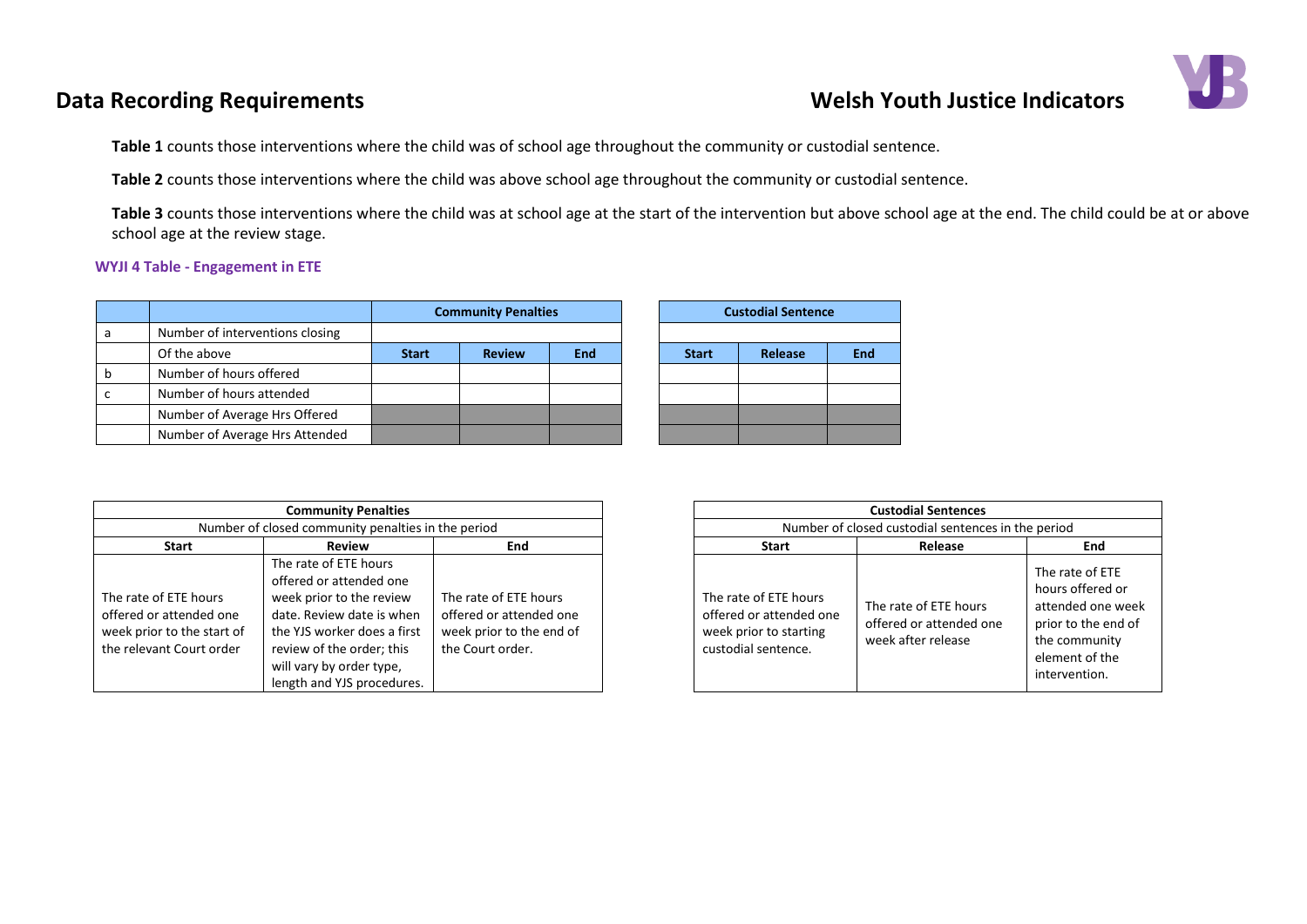## **Data Recording Requirements Notify 10** and the US of the Welsh Youth Justice Indicators



#### **WYJI 5 (SCY002): Access to suitable accommodation for children in the Youth Justice System**

### **Access to suitable accommodation**

- 2.1 The objective of the Accommodation Performance Measure is to report from the court disposals closing, whether the child was in suitable or unsuitable accommodation at the start and end points. For custodial sentences, the start, release and end points of the court disposal will be monitored.
- 2.2 Suitable accommodation means accommodation:
	- which so far as reasonably practicable is suitable for the child in the light of their needs, including their health needs and any needs arising from any disability;
	- in respect of which the responsible authority has satisfied itself as to the character and suitability of the landlord or other provider; and
	- in respect of which the responsible authority has so far as reasonably practicable taken into account the child's wishes and feelings; and education, training or employment needs.
- 2.3 Practitioners should make a professional judgement based on the individual needs and circumstances of each child. Therefore, accommodation may only be deemed to be suitable if:
	- The support needs of the individual child are being met to assist them to sustain the accommodation.
	- Where appropriate, there is a clear strategy to assist the child to move on towards independent living.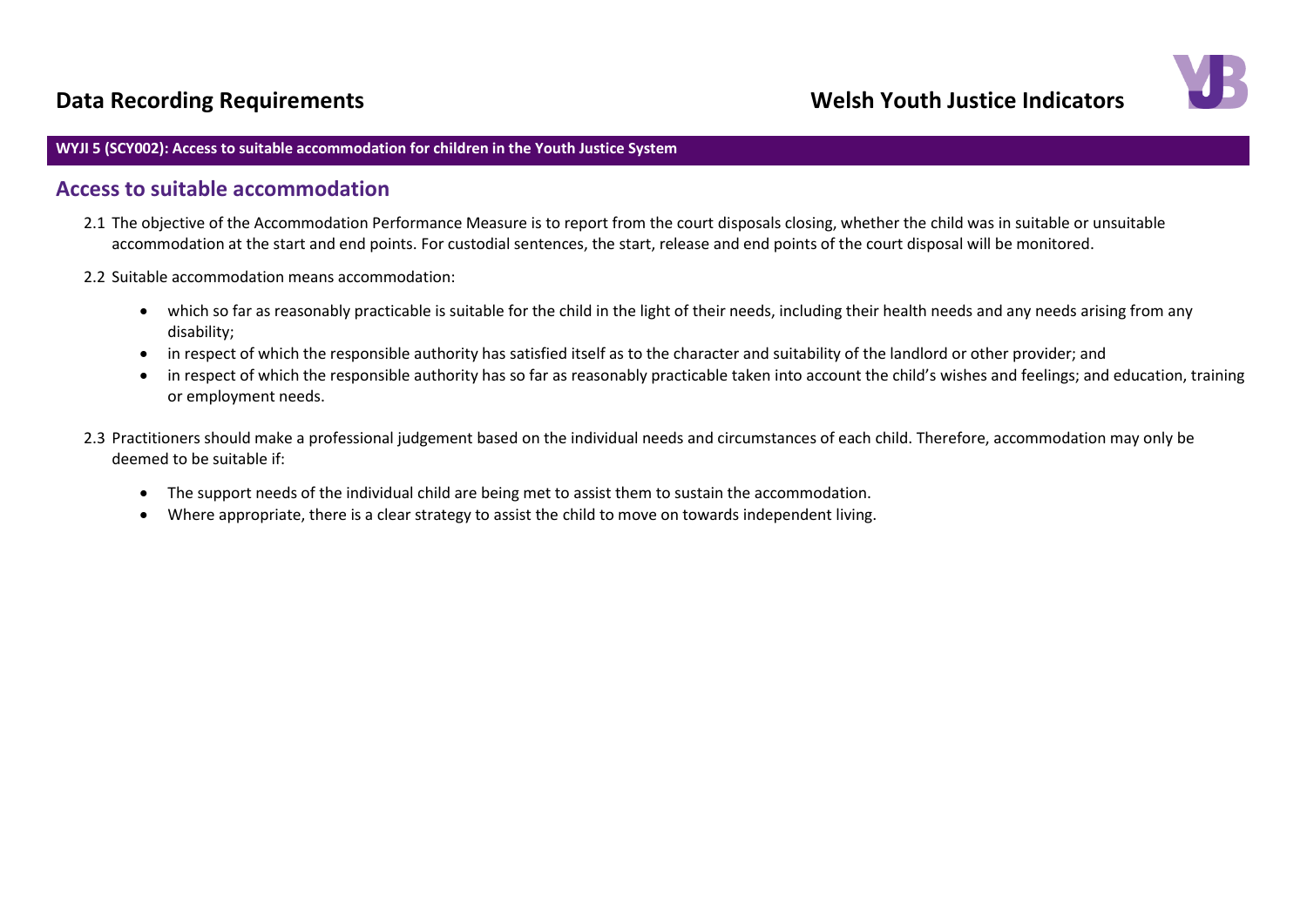## **Data Recording Requirements Notify 10** and the US of the Welsh Youth Justice Indicators



|   | <b>TABLE 1 - SUITABILITY OF</b> | <b>Suitability 10-15 years</b> |           |            |           |              | Suitability 16-17+ years |            | <b>Counting Rules</b> |                                                     |
|---|---------------------------------|--------------------------------|-----------|------------|-----------|--------------|--------------------------|------------|-----------------------|-----------------------------------------------------|
|   | <b>ACCOMMODATION</b>            | <b>Start</b>                   |           | <b>End</b> |           | <b>Start</b> |                          | <b>End</b> |                       |                                                     |
|   | <b>COMMUNITY INTERVENTIONS</b>  | <b>Yes</b>                     | <b>No</b> | <b>Yes</b> | <b>No</b> | <b>Yes</b>   | <b>No</b>                | <b>Yes</b> | <b>No</b>             |                                                     |
| a | At Home                         |                                |           |            |           |              |                          |            |                       | Practitioner's discretion is to be used to          |
| b | <b>Foster Care</b>              |                                |           |            |           |              |                          |            |                       | determine whether the accommodation                 |
| c | Independent Living              |                                |           |            |           |              |                          |            |                       | is suitable for each individual child               |
| d | Living with Friends             |                                |           |            |           |              |                          |            |                       | within the cohort for the period.                   |
| e | <b>Residential Unit</b>         |                                |           |            |           |              |                          |            |                       | For rows a to $k$ – count the number of             |
|   | Supported Accommodation/        |                                |           |            |           |              |                          |            |                       | interventions ending with the children              |
|   | Lodgings                        |                                |           |            |           |              |                          |            |                       | living in each type of accommodation.               |
| g | <b>Traveller site</b>           |                                |           |            |           |              |                          |            |                       | Using the practitioner's discretion, enter          |
| h | Other                           |                                |           |            |           |              |                          |            |                       | the number of children living in each               |
|   | Bed & Breakfast                 |                                |           |            |           |              |                          |            |                       | type of accommodation. If the                       |
|   | No Fixed Abode                  |                                |           |            |           |              |                          |            |                       | accommodation type is not clearly                   |
| k | Unknown                         |                                |           |            |           |              |                          |            |                       | identifiable or unknown, please record<br>in row k. |

#### **WYJI 5 Table 1 Access to suitable accommodation – Community Interventions**

2.4 Table 1 requires the data to be split by age, those aged 10 to 15 and those aged 16 to 17+ years. The table counts the number of relevant community interventions, what their accommodation type was at the start and end of the intervention and whether that accommodation type was suitable or not.

2.5 Definitions: to avoid any ambiguity, three categories of accommodation type which could be misinterpreted, are described in detail below, namely:

- At Home this can include where a child spends time with both parents by an agreed arrangement although it may be two different addresses.
- Homeless a child with no permanent address, this can include those staying in multiple, non-permanent addresses e.g. 'sofa-surfing'.
- Living with friends a child living permanently with a friend/s i.e. having one address. Children living with a family member can be added in this row.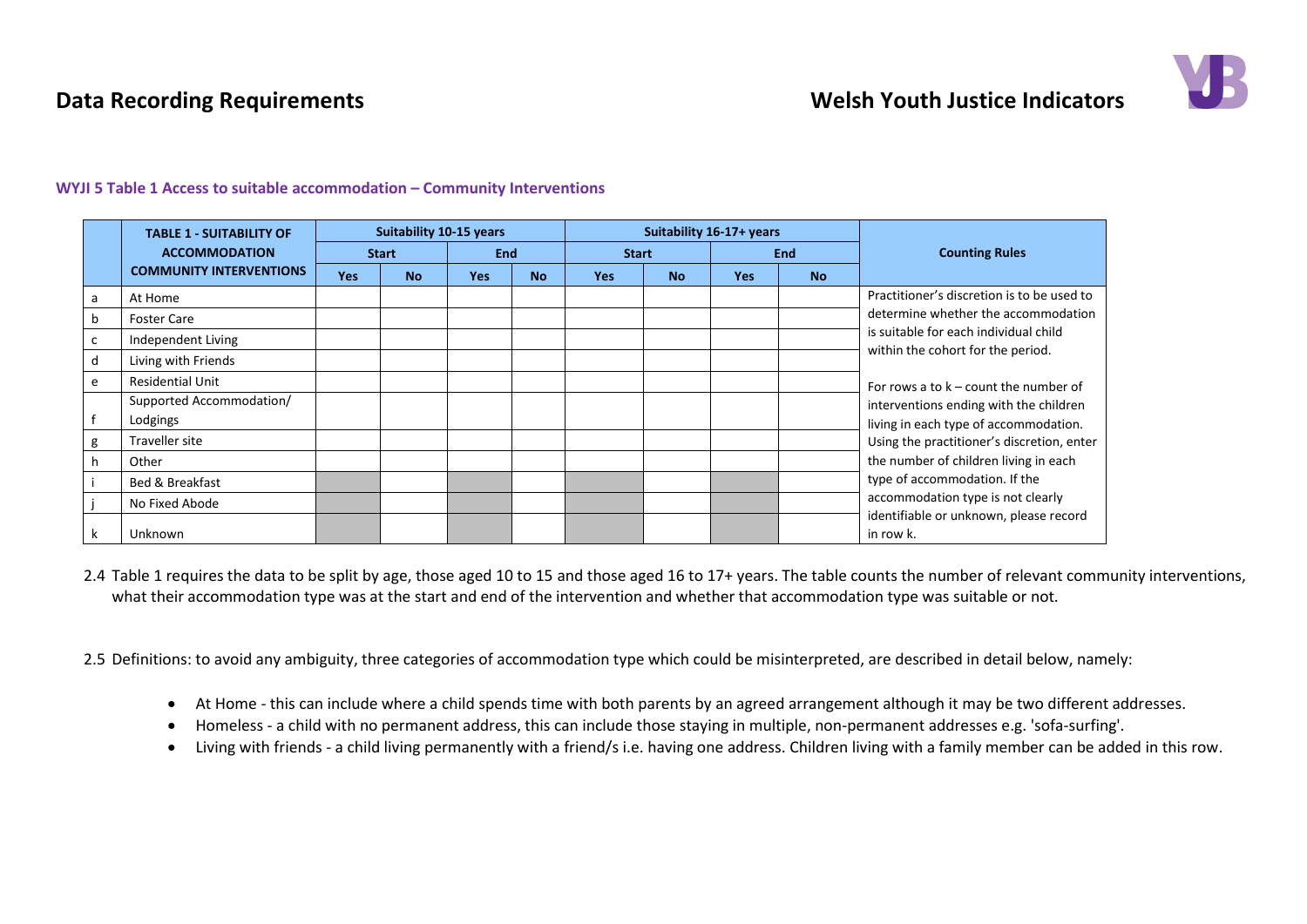## **Data Recording Requirements Welsh Youth Justice Indicators**



#### **WYJI 5 Table 2 Access to suitable accommodation – Custodial Sentences**

|   | <b>TABLE 2 -</b>                               |     | <b>Suitability 10-15 years</b> |            |           |            | Suitability 16-17+ years |              |           |            |           | <b>Counting Rules</b> |           |                                                                                                                                                        |
|---|------------------------------------------------|-----|--------------------------------|------------|-----------|------------|--------------------------|--------------|-----------|------------|-----------|-----------------------|-----------|--------------------------------------------------------------------------------------------------------------------------------------------------------|
|   | <b>SUITABILITY OF</b><br><b>ACCOMM-ODATION</b> |     | <b>Start</b>                   | Release    |           | <b>End</b> |                          | <b>Start</b> |           | Release    |           | <b>End</b>            |           |                                                                                                                                                        |
|   | <b>CUSTODY</b>                                 | Yes | <b>No</b>                      | <b>Yes</b> | <b>No</b> | <b>Yes</b> | <b>No</b>                | Yes          | <b>No</b> | <b>Yes</b> | <b>No</b> | <b>Yes</b>            | <b>No</b> |                                                                                                                                                        |
| a | At Home                                        |     |                                |            |           |            |                          |              |           |            |           |                       |           | Practitioner's discretion is to be used to<br>determine whether the accommodation is                                                                   |
| b | <b>Foster Care</b>                             |     |                                |            |           |            |                          |              |           |            |           |                       |           | suitable for each individual child within the cohort<br>for the period.                                                                                |
| C | Independent Living                             |     |                                |            |           |            |                          |              |           |            |           |                       |           | Row a-k - count the number of interventions                                                                                                            |
| d | Living with Friends                            |     |                                |            |           |            |                          |              |           |            |           |                       |           | ending in which the children are living in each<br>type of accommodation. Using the practitioner's                                                     |
| e | <b>Residential Unit</b>                        |     |                                |            |           |            |                          |              |           |            |           |                       |           | discretion, enter the number who are living in                                                                                                         |
|   | Supported<br>Accommodation/<br>Lodgings        |     |                                |            |           |            |                          |              |           |            |           |                       |           | suitable (yes) or not suitable (no) accommodation<br>at the start, release date and the end of their<br>intervention.                                  |
| g | Traveller site                                 |     |                                |            |           |            |                          |              |           |            |           |                       |           | The 'start' is defined as the week before going<br>into the custodial establishment, the 'release'                                                     |
| h | Other                                          |     |                                |            |           |            |                          |              |           |            |           |                       |           | point refers to the week of leaving the custodial<br>establishment and the 'end' refers to the week<br>before the end date of the community element of |
|   | Bed & Breakfast                                |     |                                |            |           |            |                          |              |           |            |           |                       |           |                                                                                                                                                        |
|   | No Fixed Abode                                 |     |                                |            |           |            |                          |              |           |            |           |                       |           | the custodial sentence.                                                                                                                                |
|   | Unknown                                        |     |                                |            |           |            |                          |              |           |            |           |                       |           |                                                                                                                                                        |

2.6 Table 2 requires the data to be spilt by age, those aged 10 to 15 and those aged 16 to 17+ years. This table counts the number of custodial sentences ending.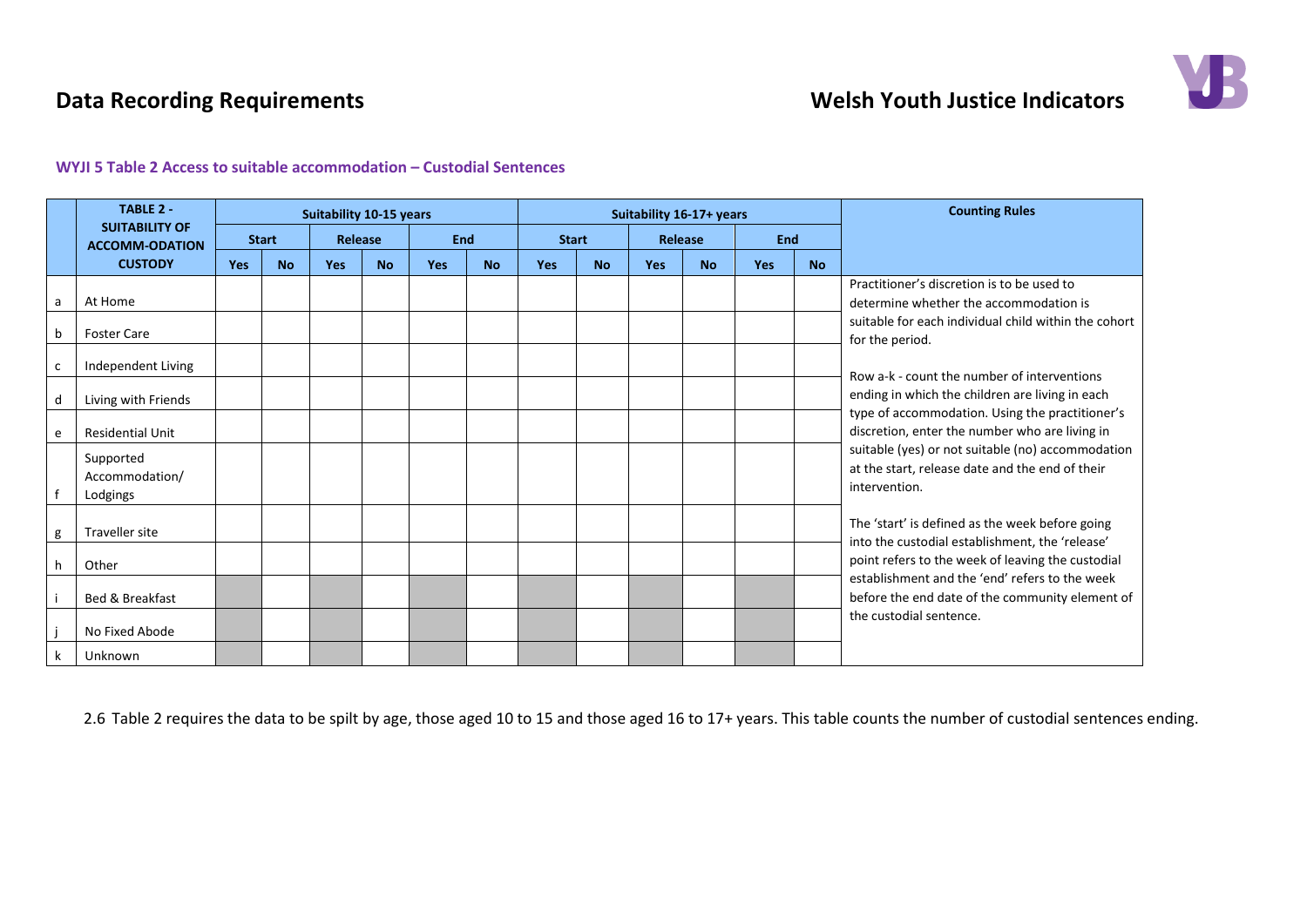## **Data Recording Requirements According Requirements According Requirements According Requirements** According Managements According Managements According Managements According Managements According Managements According Man



#### **WYJI 6 (SCY003): Access to appropriate specialist assessment and treatment services for children in the Youth Justice System with identified substance misuse needs**

### **Access to substance misuse services**

3.1 The objective of Substance Misuse Performance Measure is to report the percentage of referrals:

- Receiving a substance misuse assessment within five working days of the referral date
- If the child has been identified as requiring substance misuse treatment, this is received within 10 working days of assessment.
- 3.2 Information relating to the Tiers of treatment types for children will also be measured.
- 3.3 The substance misuse indicator is counting the number of interventions closing. The relevant interventions are Referral Orders, Youth Rehabilitation Orders and custodial sentences.
- 3.4 The indicator splits the data by the age of the children: those aged 10 to 15 years and those aged 16 to 17+ years.
- 3.5 'Substance' refers to illicit or illegal drugs, alcohol, volatile substances (gas, glue and solvents), over the counter medicines and prescription medicines.
- 3.6 The YJB approved assessment and planning tool should be used by YJSs to screen and assess children for substance misuse.

#### **Tier Definition**:

- 3.7 **Tier 1**: information and advice, screening and referral to specialist drug treatment services, provided by non-drug specialists (e.g. primary care)
- 3.8 **Tier 2**: information and advice by specialist drug services, triage assessment, referral to structured drug treatment, brief psychosocial interventions, harm reduction services (such as needle exchange) and aftercare
- 3.9 **Tier 3**: community-based drug assessment and structured treatment (including community prescribing, psychosocial interventions, and day programmes)
- 3.10 **Tier 4**: residential treatment, such as NHS inpatient units and voluntary sector rehabs.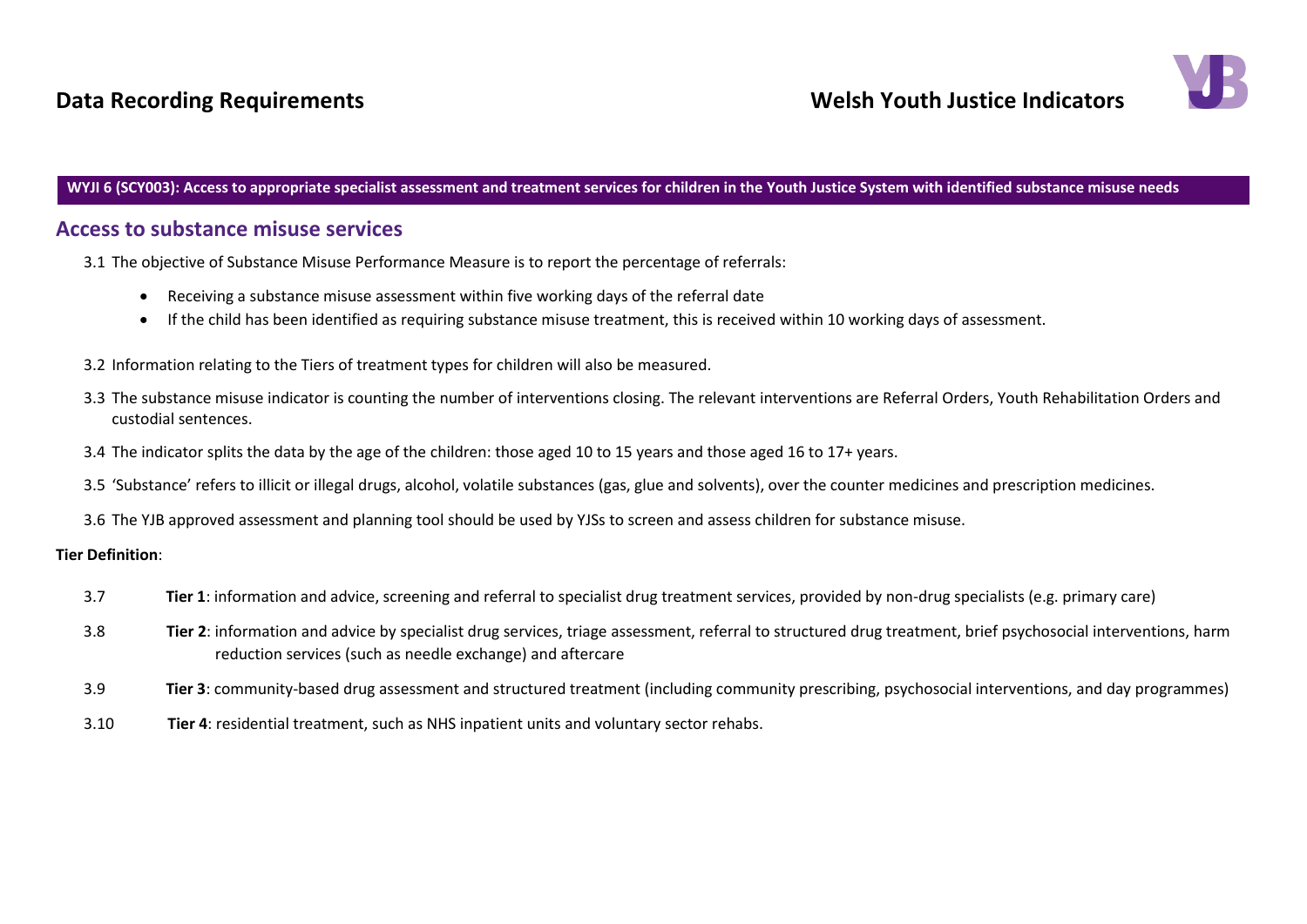## **Data Recording Requirements Welsh Youth Justice Indicators**



### **WYJI 6: Substance misuse**

|   | <b>TABLE 1 - SUBSTANCE MISUSE</b>             | 10-15yrs | $16-17+yrs$ | <b>Counting Rules</b>                                                                                |
|---|-----------------------------------------------|----------|-------------|------------------------------------------------------------------------------------------------------|
|   |                                               |          |             | Count all relevant interventions closing in the period (i.e. Referral Orders, Youth Rehabilitation   |
|   | Number of interventions closing               |          |             | Orders and Custodial sentences).                                                                     |
|   | Of the above:                                 |          |             |                                                                                                      |
|   |                                               |          |             | Of 'A' record number identified by screening requiring a substance misuse assessment (including      |
|   | Number identified by screening requiring SM   |          |             | those already receiving a service). Screening tool within the YJB approved assessment and planning   |
|   | assessment                                    |          |             | tool.                                                                                                |
|   | Number currently in receipt of a SM service - |          |             | Of 'B' number of children where an assessment has highlighted a SM issue, but the child is currently |
|   | therefore deemed another referral for         |          |             | in receipt of a service and it is therefore deemed another referral is not required.                 |
| c | assessment is not required                    |          |             |                                                                                                      |
|   | Number referred to SM Service for             |          |             | Of 'B' the number referred to a substance misuse service for assessment (excludes C).                |
| d | assessment                                    |          |             |                                                                                                      |
|   | Number refusing a SM Service (includes non-   |          |             | Of 'D' record those children who have refused a service including those who have been referred but   |
| e | attendance at appointment)                    |          |             | did not attend for SM assessment.                                                                    |
|   | Number commencing a SM assessment             |          |             | Of 'D' the number commencing an assessment (excluding E).                                            |
|   | Number commencing a SM assessment             |          |             | Of 'F' the number commencing an assessment within 5 working days of receipt of referral (count       |
| g | within 5 days of referral date                |          |             | does not include weekends).                                                                          |
|   | Number of children identified through         |          |             | Of 'F' the number identified as requiring treatment.                                                 |
|   | assessment requiring treatment                |          |             |                                                                                                      |
|   | Number receiving Tier 2 Service within 10     |          |             | Of 'H' the number receiving Tier 2 service within 10 working days (excludes weekends) of substance   |
|   | days of SM assessment                         |          |             | misuse assessment.                                                                                   |
|   | Number receiving Tier 3 Service within 10     |          |             | Of 'H' the number receiving Tier 3 service within 10 working days (excludes weekends) of substance   |
|   | days of SM assessment                         |          |             | misuse assessment.                                                                                   |
|   | Number receiving Tier 4 Service within 10     |          |             | Of 'H' the number receiving Tier 4 service within 10 working days (excludes weekends) of substance   |
|   | days of SM assessment                         |          |             | misuse assessment.                                                                                   |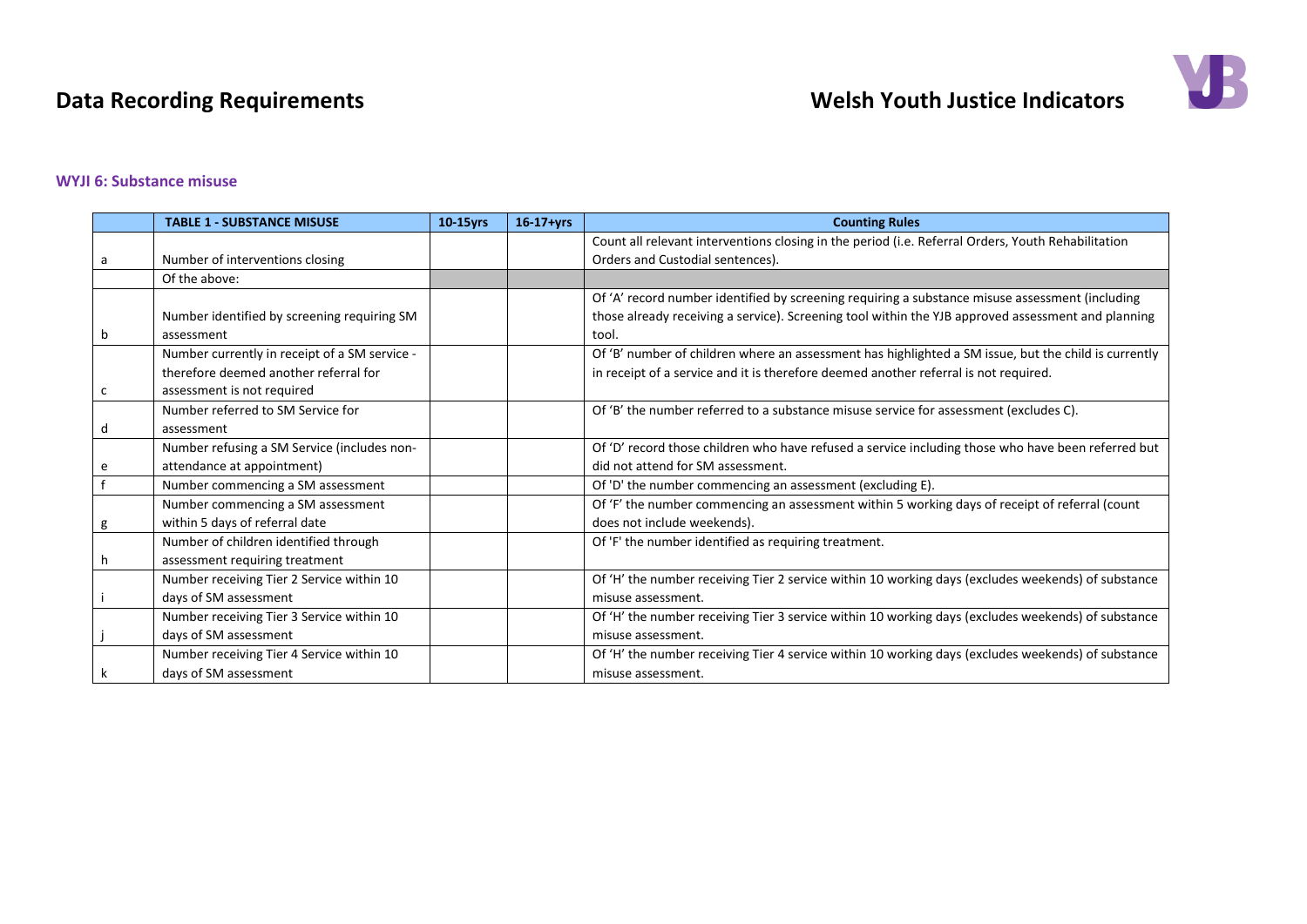## **Data Recording Requirements Constrained Act and Second Welsh Youth Justice Indicators**

**WYJI 7 (SCY003): Access to appropriate specialist assessment and treatment services for children in the Youth Justice System with identified mental health needs**

### **Access to mental health services**

- 4.1 The objective of the Mental Health Performance Measure is to report the percentage of children in the youth justice system identified requiring a mental health assessment:
	- Receiving a mental health assessment within 28 days of referral date.
	- If the child has been identified as requiring mental health treatment, this is received within 28 days of assessment.
- 4.2 Information relating to the Tiers of treatment types for children will also be measured.
- 4.3 The indicator is divided by the age of the children: those aged 10 to 15 years and those aged 16 to 17+ years.
- 4.4 YJSs to record the date of screening, date of referral, the date MH assessment commenced, and the Tier of service identified for all children referred for specialist mental health assessment. YJSs must record these items on their main CMS in line with CMS guidance.
- 4.5 The definition of CAMHS (Child and Adolescent Mental Health Service) embraces tiers 1-4 services or any other local arrangements e.g. Adult Mental Health Services.
- 4.6 Initial screening may be done using the YJB approved assessment and planning tool, while specialist assessment should be undertaken with a specific mental health assessment tool.
- 4.7 The Mental Health referral date should be the date of the actual receipt of the referral, i.e. the date that the mail/e-mail/facsimile arrives at the CAMHS work address.
- 4.8 The Mental Health assessment date should be the date that CAMHS first engages with the child and or their family/carers as part of the CAMHS following referral from the YJS. This may take the form of a home visit, clinical outpatients' appointment, appointment at the YJS, or an appointment in any other appropriate setting, e.g. at a school, pupil referral unit, a youth centre, or GP surgery, etc.
- 4.9 The assessment date recorded should be the date a child attended, and not an appointment offered which the child did not attend.
- 4.10 Assessment for a specific tier service should be carried out by a YJS health worker who is formally recognised as a member of the local CAMHS authorised to carry out assessment for that tier service. Their role is identified in a protocol agreement between the YJS and CAMHS, which must state that when the YJS based CAMHS worker undertakes assessment on behalf of the CAMHS for a specific tier service, that they receive supervision from that tier service and regularly attend CAMHS case meetings for that tier service.
- 4.11 The YJB approved assessment and planning tool should be used by YJSs to screen and assess children for mental health.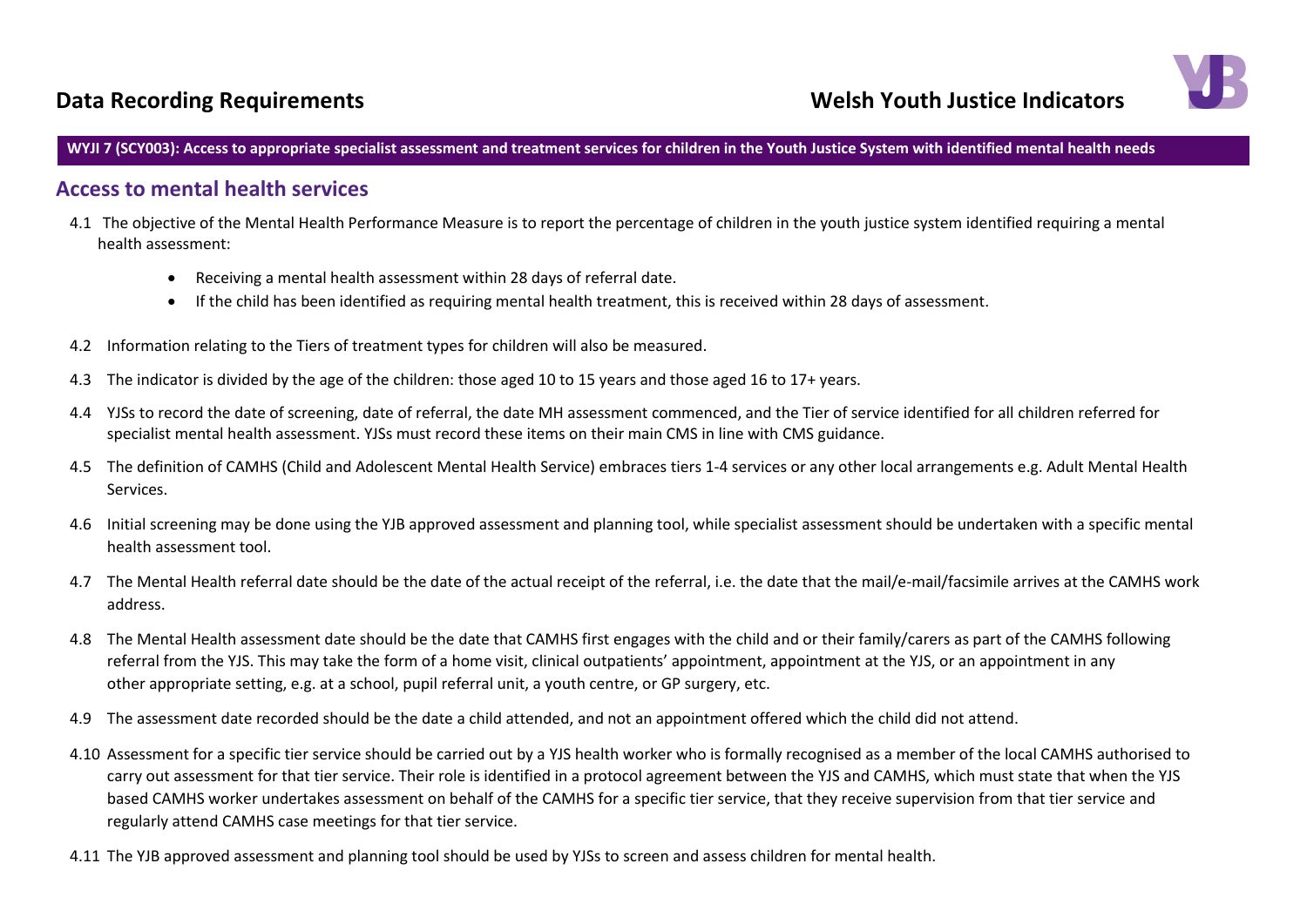## **Data Recording Requirements Constraining Constraining Constraining Welsh Youth Justice Indicators**



#### **Tier Definitions**

- 4.12 **Tier 1**: A primary level, which includes interventions by general practitioners, health visitors, residential social workers, youth justice workers, school nurses, teachers, social services and voluntary agencies. Tier 1 non-specialist staff identify mental health problems early in their development, offer general advice, and in certain cases, treatment for less severe mental health problems. Tier 1 staff also pursue opportunities for promoting mental health.
- 4.13 **Tier 2**: This level of service is provided by professionals working on their own, rather than with a team, who relate to others through a network. They include clinical child psychologists, educational psychologists, paediatricians, community child psychiatric nurses, child and adolescent psychiatrists, and YJS mental health workers. Such professionals offer training and consultation for other professionals and families, identify severe or complex needs and provide assessment that may trigger treatment at this level or in a different tier.
- 4.14 **Tier 3**: A specialist or team working at this level will deal with more severe, complex and persistent disorders. This level usually involves a multi-disciplinary team or service working in a community child mental health clinic or child psychiatry outpatient service. This level of service provides assessment and treatment of child mental health disorders, assessment for referral to Tier 4, contributions to the services, consultation and training at Tiers 1 and 2, and participation in research and development projects.
- 4.15 **Tier 4**: Services at this level deal with inpatient units and provide highly specialised services for those with severe or complex mental health problems. These services may need to be provided on a supra-district level, as not all districts can offer this level of expertise. A specialist working at this level might expect to provide services for adolescent inpatient units, specialist services for children with learning difficulties, outpatient teams for risk assessment, offence-specific treatments and specialist teams for neuro-psychiatric problems, and specialist supra-regional teams for children with sensory impairments.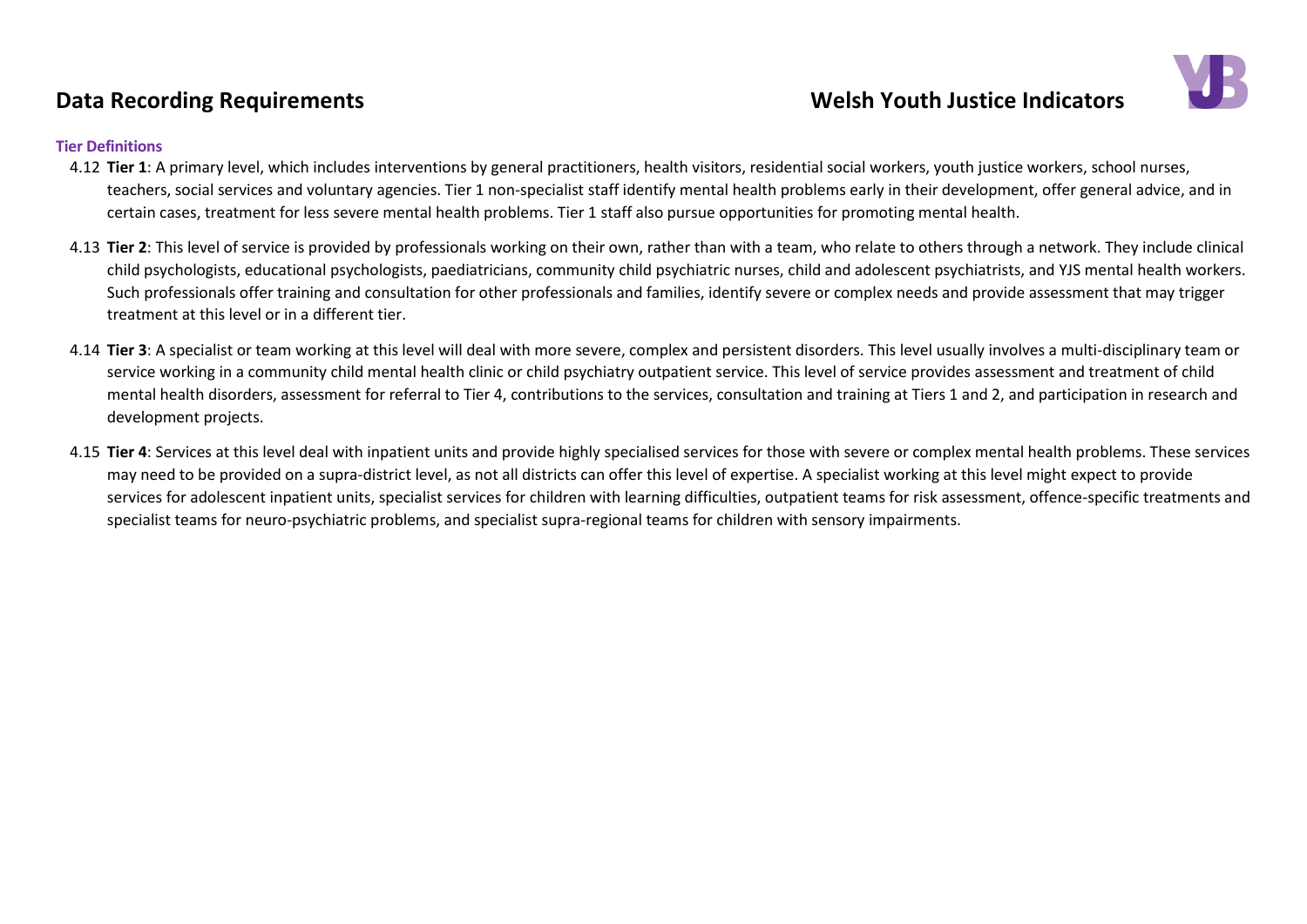## **Data Recording Requirements Welsh Youth Justice Indicators**



#### **WYJI 7 - Mental Health**

|   |                                                      | $10 - 15$ | $16-17+$ |                                                                               |
|---|------------------------------------------------------|-----------|----------|-------------------------------------------------------------------------------|
|   | <b>TABLE 1 - MENTAL HEALTH</b>                       | years     | years    | <b>Counting Rules</b>                                                         |
|   |                                                      |           |          | Count all relevant interventions closing in the period (i.e. Referral orders, |
| a | Number of Interventions Closing                      |           |          | Youth Rehabilitation Orders and custodial sentences).                         |
|   | Of the Above                                         |           |          |                                                                               |
|   |                                                      |           |          | Of 'A' record number identified by screening requiring a mental health        |
|   | Number identified via screening requiring a MH       |           |          | assessment. Screening tool is within the YJB approved assessment and          |
| b | Assessment                                           |           |          | planning tool.                                                                |
|   | Number currently in receipt of a MH service and it's |           |          | Of 'B' the number of children where an assessment has highlighted a SM        |
|   | therefore deemed another referral for assessment     |           |          | issue, but the child is currently in receipt of a service and it is therefore |
| с | is not required                                      |           |          | deemed another referral is not required.                                      |
|   |                                                      |           |          | Of 'B' the number referred for MH Assessment (excludes C)                     |
| d | Number referred for MH Assessment                    |           |          |                                                                               |
|   | Number refusing a MH Service (includes non-          |           |          | Of 'D' the number refusing a service with MH including those not attending    |
| e | attendance at appointment)                           |           |          | any related appointments.                                                     |
|   | Number commencing MH assessment                      |           |          | Of 'D' the number commencing a mental health assessment (excludes E)          |
|   |                                                      |           |          |                                                                               |
|   | Number commencing MH Assessment (within 28           |           |          | Of 'F' those commencing MH Assessment within 28 days of referral date. The    |
| g | days of referral date)                               |           |          | count is 28 consecutive days (count includes weekends).                       |
|   | Number of children identified through assessment     |           |          | Of 'F' those children identified as requiring treatment.                      |
| h | requiring treatment                                  |           |          |                                                                               |
|   | Number receiving Tier 2 Service (within 28 days of   |           |          | Of 'H' the number receiving a Tier 2 service within 28 days of MH assessment. |
|   | MH Assessment)                                       |           |          | The count is 28 consecutive days (count includes weekends).                   |
|   | Number receiving Tier 3 Service (within 28 days of   |           |          | Of 'H' the number receiving a Tier 3 service within 28 days of MH assessment. |
|   | MH Assessment)                                       |           |          | The count is 28 consecutive days (count includes weekends).                   |
|   | Number receiving Tier 4 Service (within 28 days of   |           |          | Of 'H' the number receiving a Tier 4 service within 28 days of MH assessment. |
| k | MH Assessment)                                       |           |          | The count is 28 consecutive days (count includes weekends).                   |

#### **Counting rules**

4.16 The table divides the data into those interventions for children aged 10 to 15 years and those aged 16 to 17+ years.

4.17 Age division to be counted as 10 to 15 years and 16 to 17+years.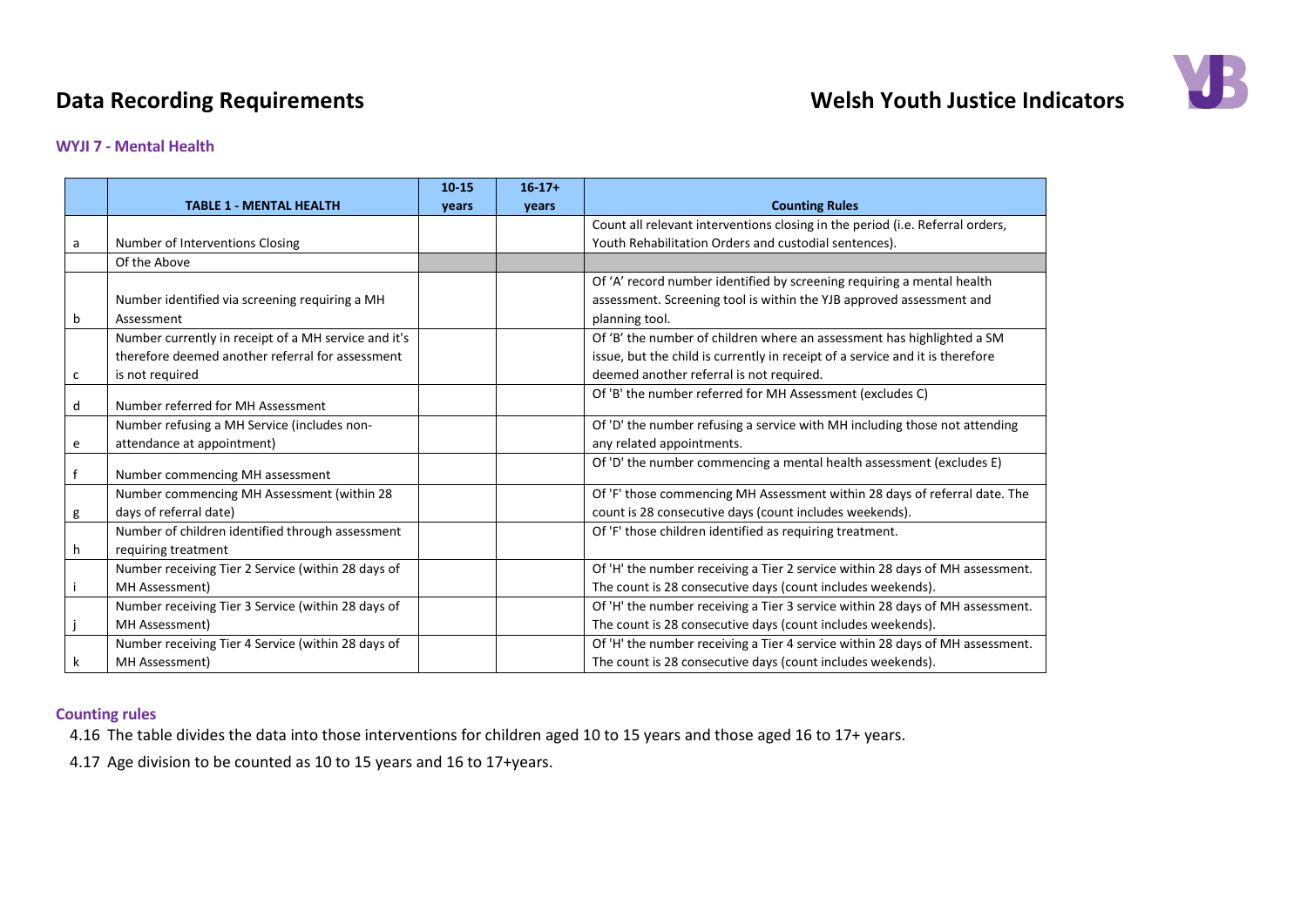## **Data Recording Requirements VJB Data Categories**

## <span id="page-36-0"></span>**Annex A: YJB Data Categories**

### **Ethnic classifications**

| $5 + 1$ category              | $18 + 1$ category                           |  |  |  |
|-------------------------------|---------------------------------------------|--|--|--|
|                               | <b>White British</b>                        |  |  |  |
|                               | White Irish                                 |  |  |  |
| White                         | White Gypsy or Irish Traveller              |  |  |  |
|                               | Any other White background                  |  |  |  |
|                               | White and Black Caribbean                   |  |  |  |
|                               | White and Black African                     |  |  |  |
| Mixed                         | White and Asian                             |  |  |  |
|                               | Any other Mixed background                  |  |  |  |
|                               | Asian Indian                                |  |  |  |
|                               | Asian Pakistani                             |  |  |  |
| Asian or Asian British        | Asian Bangladeshi                           |  |  |  |
|                               | <b>Asian Chinese</b>                        |  |  |  |
|                               | Any other Asian background                  |  |  |  |
|                               | <b>Black Caribbean</b>                      |  |  |  |
| <b>Black or Black British</b> | <b>Black African</b>                        |  |  |  |
|                               | Black British or Any other Black background |  |  |  |
|                               | Arab                                        |  |  |  |
| Other ethnic group            | Any other background                        |  |  |  |
| Unknown                       | Unknown                                     |  |  |  |

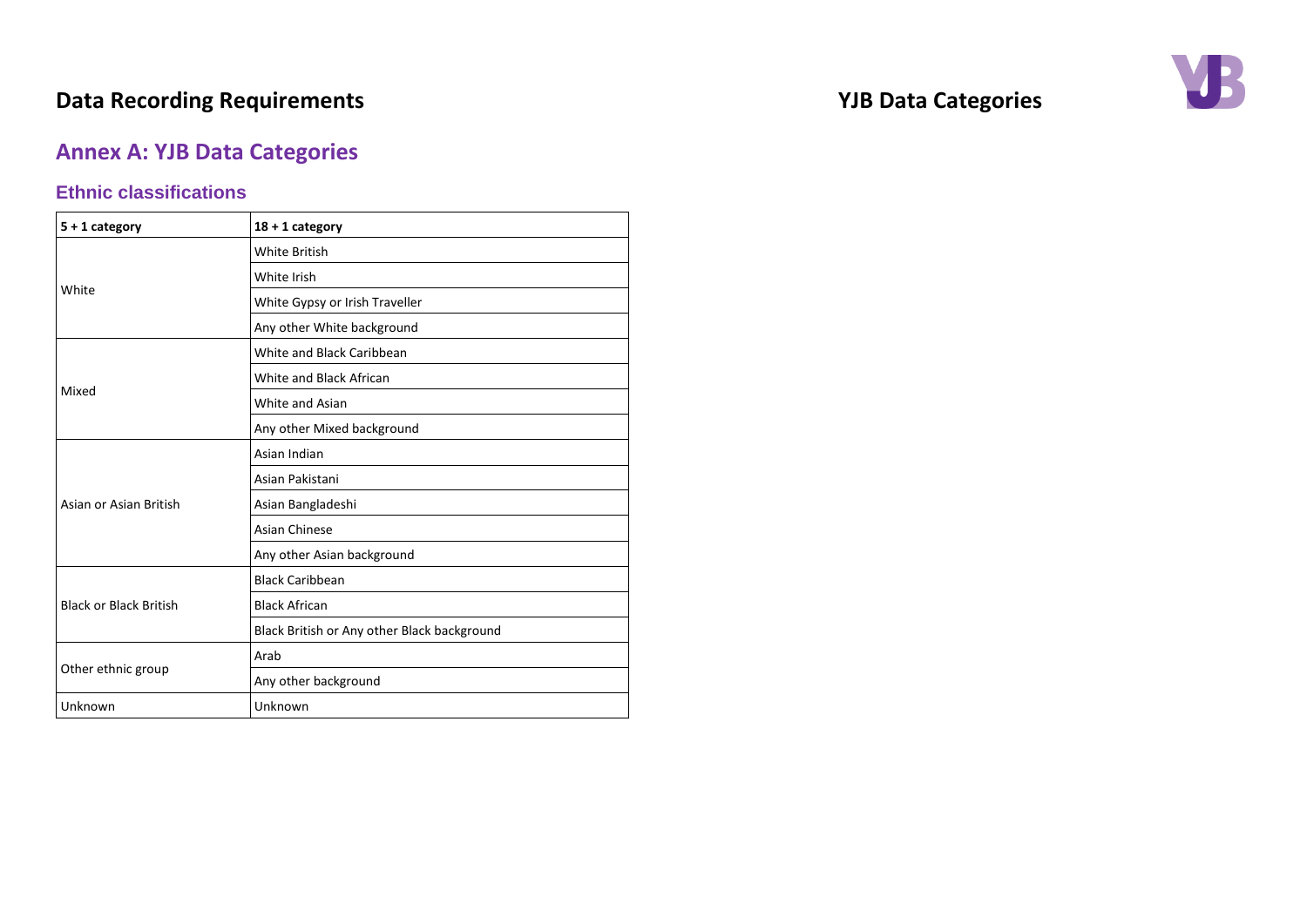## **Offence groups**

| Group         | Category                               |
|---------------|----------------------------------------|
|               | Violence Against Person                |
| Person        | Racially Aggravated Offences           |
|               | <b>Sexual Offences</b>                 |
|               | Death or Injury by Reckless Driving    |
| Motoring      | Motoring Offences                      |
|               | Robbery                                |
|               | Domestic Burglary                      |
| Theft         | Non-Domestic Burglary                  |
|               | <b>Vehicle Theft</b>                   |
|               | Theft & Handling                       |
|               | Fraud & Forgery                        |
|               | Arson                                  |
|               | <b>Criminal Damage</b>                 |
| Other         | Drugs Offences                         |
|               | Public Order                           |
|               | Other                                  |
|               | <b>Breach of Conditional Discharge</b> |
| <b>Breach</b> | Breach of Statutory Order              |
|               | Breach of Bail                         |

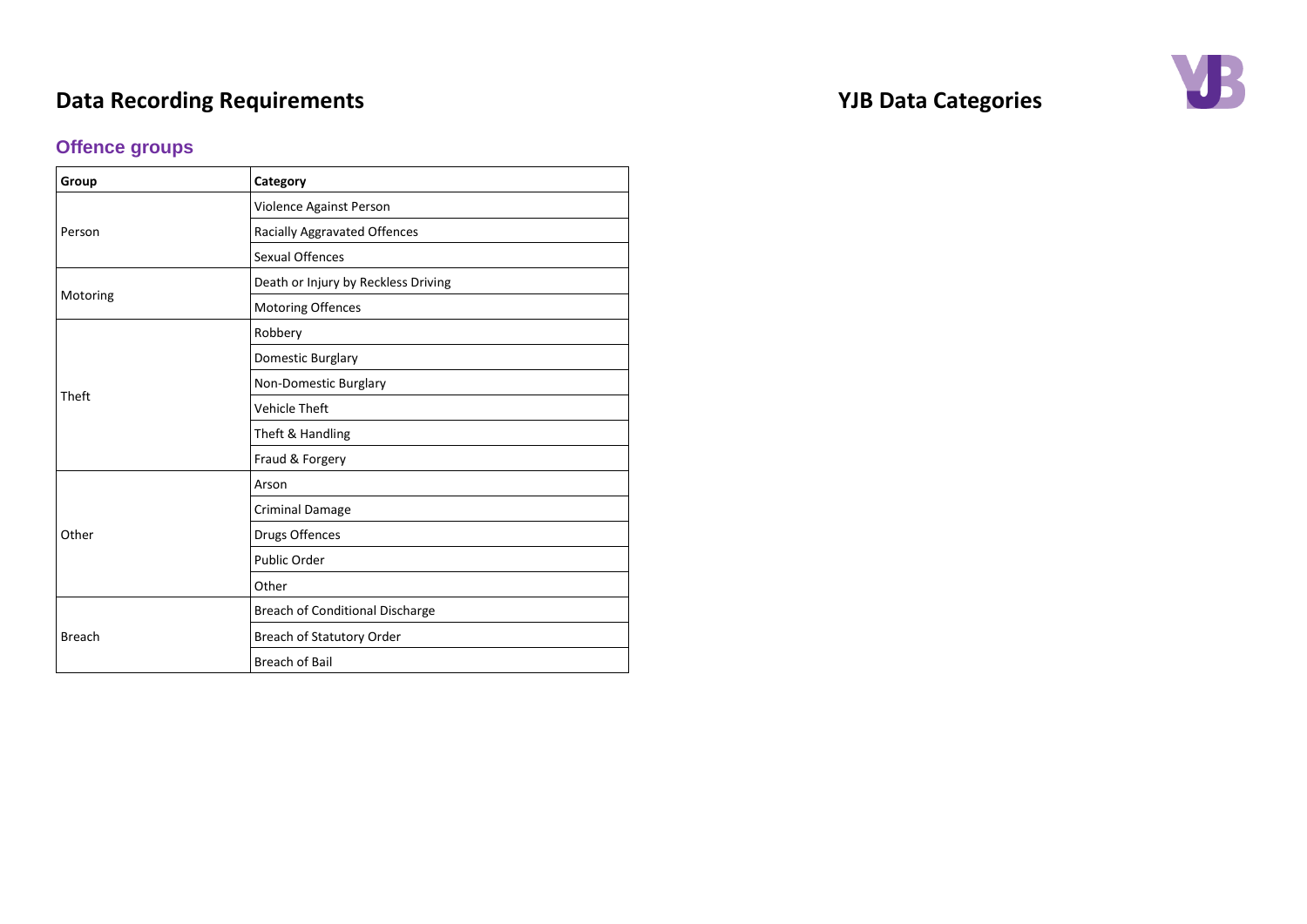### **Bail and remand status**

| Group                              | Category                                               |
|------------------------------------|--------------------------------------------------------|
|                                    | Unconditional bail                                     |
| Community remand                   | <b>Conditional bail</b>                                |
|                                    | Conditional bail with radio tag                        |
|                                    | Conditional bail with GPS tag                          |
|                                    | Bail supervision and support                           |
|                                    | Bail supervision and support with radio tag            |
|                                    | Bail supervision and support with GPS tag              |
|                                    | <b>ISS bail</b>                                        |
|                                    | ISS bail with radio tag                                |
| Community remand with intervention | ISS bail with GPS tag                                  |
|                                    | Remand to local authority accommodation                |
|                                    | Remand to local authority accommodation with radio tag |
|                                    | Remand to local authority accommodation with GPS tag   |
| Custodial remand                   | <b>Youth Detention Accommodation</b>                   |

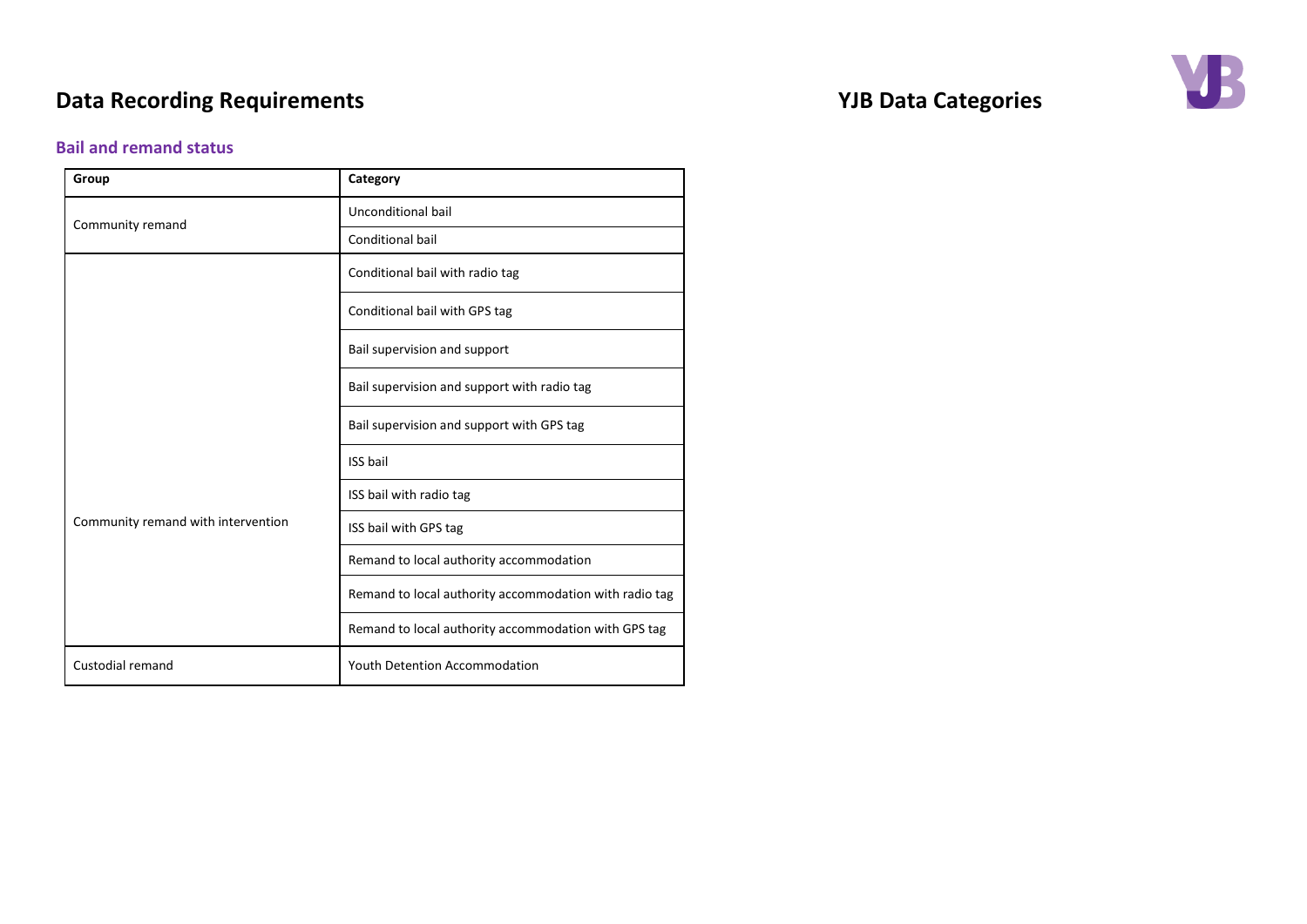### **Legal Outcome Types**

### **Civil orders**

The following civil orders are now available for YJSs to record:

| Criminal Behaviour Order           | A CBO prohibits the child from doing anything described in the order (which might include a condition<br>preventing specific acts which cause harassment, alarm or distress or preparatory acts which the<br>offending history shows are likely to lead to offences (for example the individual entering a defined<br>area);<br>Requires the child to do anything described in the order (for example, attendance at a course to<br>educate offenders on alcohol and its effects).                                                                                                            |
|------------------------------------|-----------------------------------------------------------------------------------------------------------------------------------------------------------------------------------------------------------------------------------------------------------------------------------------------------------------------------------------------------------------------------------------------------------------------------------------------------------------------------------------------------------------------------------------------------------------------------------------------|
| Gang Injunction                    | Gang injunctions allow courts to place a range of prohibitions and requirements on the behaviour and<br>activities of a person involved in gang-related violence. These conditions could include prohibiting<br>someone from being in a particular place or requiring them to participate in rehabilitative activities.                                                                                                                                                                                                                                                                       |
| <b>Community Protection Notice</b> | A Community Protection Notice (CPN) is aimed to prevent unreasonable behaviour that is having a<br>negative impact on the local community's quality of life.<br>Any person aged 16 years or over can be issued with a notice, whether it is an individual or a business,<br>and it will require the behaviour to stop and if necessary reasonable steps to be taken to ensure it is<br>not repeated in the future.                                                                                                                                                                            |
| Anti-Social Behaviour Injunction   | An ASBI is a civil order made by the county court to compel an adult (over the age of 18) to do<br>something, or to prevent a particular action or behaviour.<br>They can be applied for by social landlords against tenants, owner-occupiers and non-tenants.<br>Injunctions are used when someone is committing anti-social behaviour, including noise nuisance,<br>verbal abuse, visitors causing nuisance to neighbours, untidy gardens and threats of violence or actual<br>violence. Though ASBIs can't be given to children, they may still be given to those under YJS<br>supervision |
| Knife Crime Protection Order       | Knife Crime Prevention Orders (KCPOs) are an additional tool that the police can use to work with<br>young people and others to help steer them away from knife crime and serious violence by using<br>positive requirements to address factors in their lives that may increase the chances of offending,<br>alongside measures to prohibit certain activities to help prevent future offending.                                                                                                                                                                                             |
| Sexual Harm Prevention Order       | An SHPO is imposed either when an offender is being sentenced, or following a complaint made about<br>a person previously convicted or cautioned of a sexual offence where their behaviour suggests they<br>may reoffend, and it is deemed necessary to prevent this. Children as young as 10 can be given SHPOs                                                                                                                                                                                                                                                                              |
| <b>Stalking Protection Order</b>   | A SPO is a civil order which can be sought by the police for individuals who have carried out acts<br>associated with stalking, those posing a risk of stalking and where there is reasonable cause to believe<br>the order is necessary to protect the other person from that risk. Children as young as 10 can be given<br>SPO <sub>s</sub> .                                                                                                                                                                                                                                               |

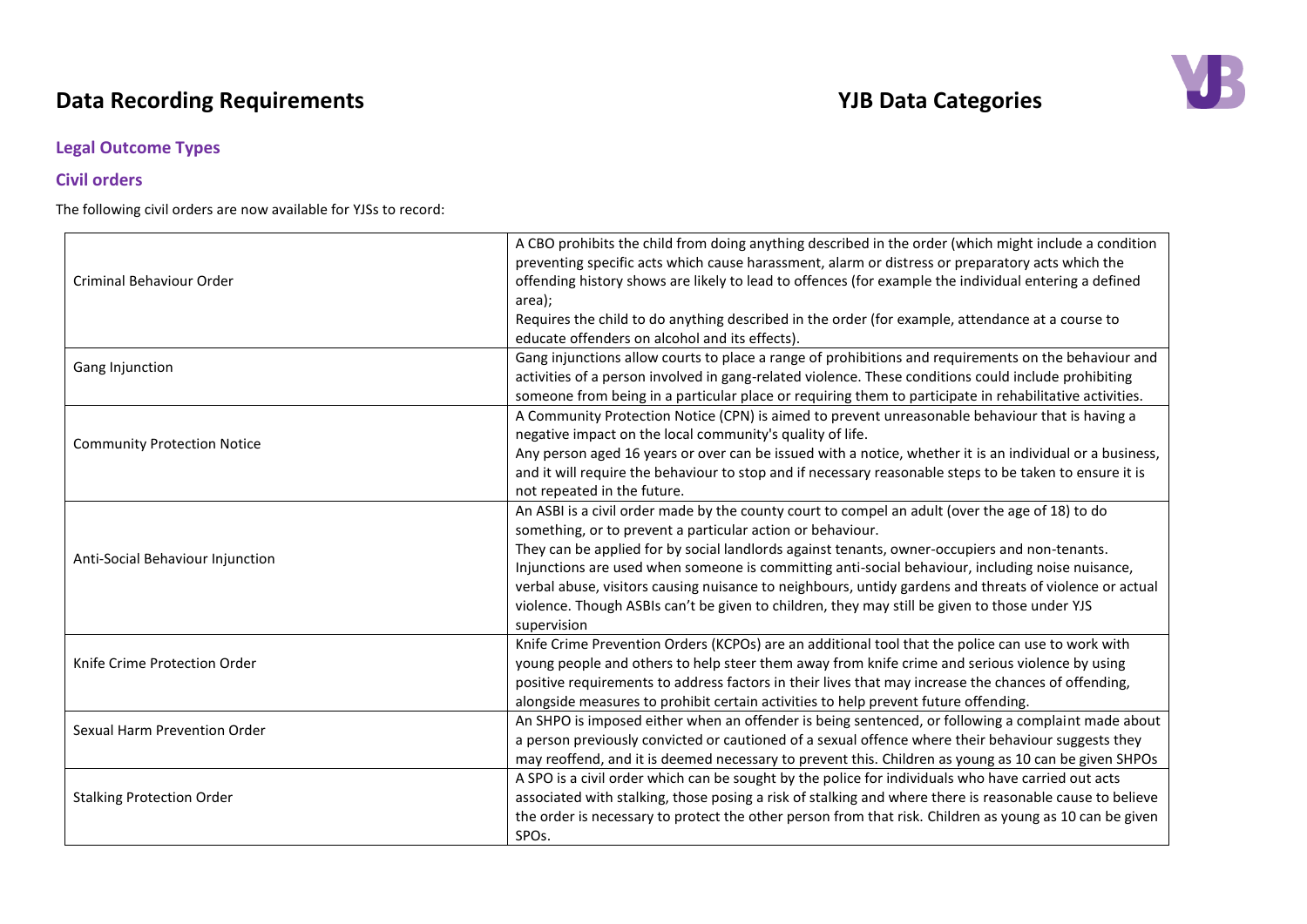## **Data Recording Requirements** *Data* **Categories** *YJB* **Data Categories**



### **Legal Outcome Types**

#### **Diversionary outcomes**

The recording of Community Resolutions with YJS involvement is mandatory, as well as other informal action undertaken by YJSs that are recorded in case management systems. This is so a more complete picture of YJS caseloads can be seen and give a better idea of the diversionary work undertaken by YJSs. YJSs may also wish to record those community resolutions that they were notified about by the police or were facilitated mainly by another agency, but the recording of this information is voluntary.

| <b>Outcome Type</b>                                | Mandatory<br><b>or</b><br><b>Voluntary</b> | <b>Description</b>                                                                                                                                                                                                                                                                                                                                                                                                                                                                                                                                                                                            |
|----------------------------------------------------|--------------------------------------------|---------------------------------------------------------------------------------------------------------------------------------------------------------------------------------------------------------------------------------------------------------------------------------------------------------------------------------------------------------------------------------------------------------------------------------------------------------------------------------------------------------------------------------------------------------------------------------------------------------------|
| Community Resolution - YOT<br>involvement          | Mandatory                                  | Outcome 8 Community Resolutions (CRs) facilitated by or partly by the YJS. A CR is a diversionary OOCD that can only be<br>used by Police when children have accepted responsibility for an offence. A process of multi-agency decision making<br>supports the consideration of referrals into the service to determine the outcome for children, proportionate to their<br>assessed level of need. This may involve the YJS delivering support/intervention that may or may not be voluntary. All<br>support should be proportionate, aimed at addressing unmet needs and supporting prosocial life choices. |
| Community Resolution - No<br>YOT involvement       | Voluntary                                  | CRs facilitated solely by the Police with no YJS involvement. This may include, for example, Street Restorative Justice<br>carried out by police officers or community support officers who have been trained to facilitate a conversation between<br>perpetrators, victims and other stakeholders at the time of attendance at the incident. Depending on local practice,<br>police may or may not pass the details of these CRs to YJS.                                                                                                                                                                     |
| Community Resolution -<br>Other agency facilitated | Voluntary                                  | CRs facilitated for the most part by another agency that is suited to meeting the needs of the child, e.g. social care or<br>health services. Depending on local practice, police and facilitating agencies may or may not pass the details of these<br>CRs to YJS.                                                                                                                                                                                                                                                                                                                                           |
| Other Informal Action - YOT<br>involvement         | <b>Mandatory</b>                           | Other diversionary outcomes given by the police where intervention/support may be offered to children to address<br>identified needs and facilitated by or partly by YJS. These outcomes include but are not limited to No Further Action -<br>Outcome 22. No Further Action - Outcome 21. No Further Action - Outcome 20. Detailed definitions are available on<br>the YJB Resource Hub. Local practice around these outcomes may vary across different YJS or police force areas and<br>may or may not be captured on YJS case management systems.                                                          |
| Other Informal Action - No<br>YOT involvement      | Voluntary                                  | Other diversionary outcomes given by the police where intervention/support may be offered to children to address<br>identified needs and facilitated by another agency with no YJS involvement. These outcomes include but are not limited<br>to No Further Action - Outcome 22. No Further Action - Outcome 21. No Further Action - Outcome 20. Detailed<br>definitions are available on the YJB Resource Hub. Depending on local practice, police and facilitating agencies may or<br>may not pass the details of these outcomes to YJS.                                                                    |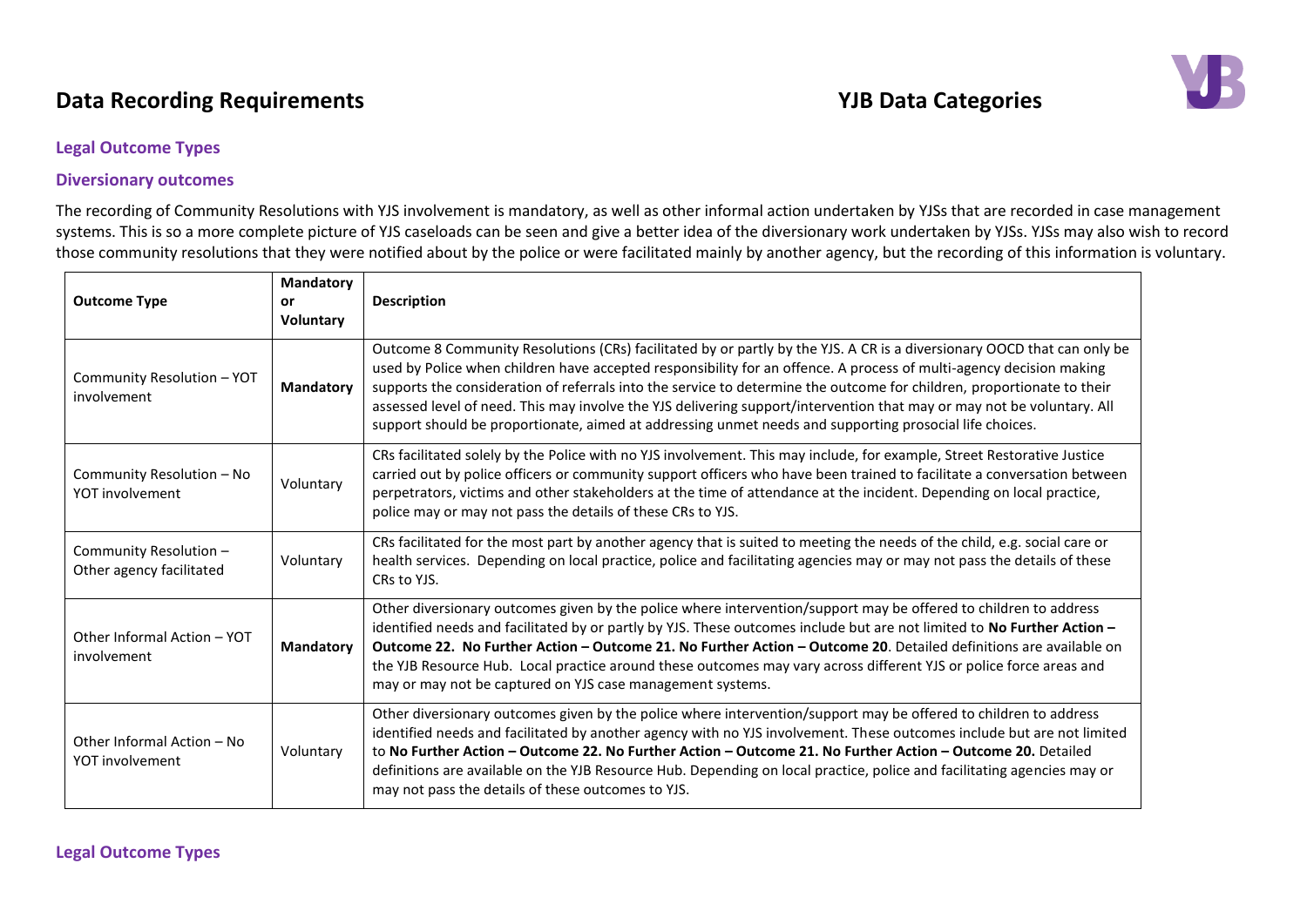### **Substantive outcomes**

| Category                         |  |
|----------------------------------|--|
| <b>Youth Caution</b>             |  |
| <b>Youth Conditional Caution</b> |  |
| Sentence Deferred                |  |
| Absolute Discharge               |  |
| <b>Conditional Discharge</b>     |  |
| <b>Bind Over</b>                 |  |
| Fine                             |  |
| <b>Compensation Order</b>        |  |
| Referral Order                   |  |
| <b>Reparation Order</b>          |  |
| Youth Rehabilitation Order       |  |
| Detention and Training Order     |  |
| Section 250                      |  |
| Section 254                      |  |
| Section 259                      |  |
|                                  |  |

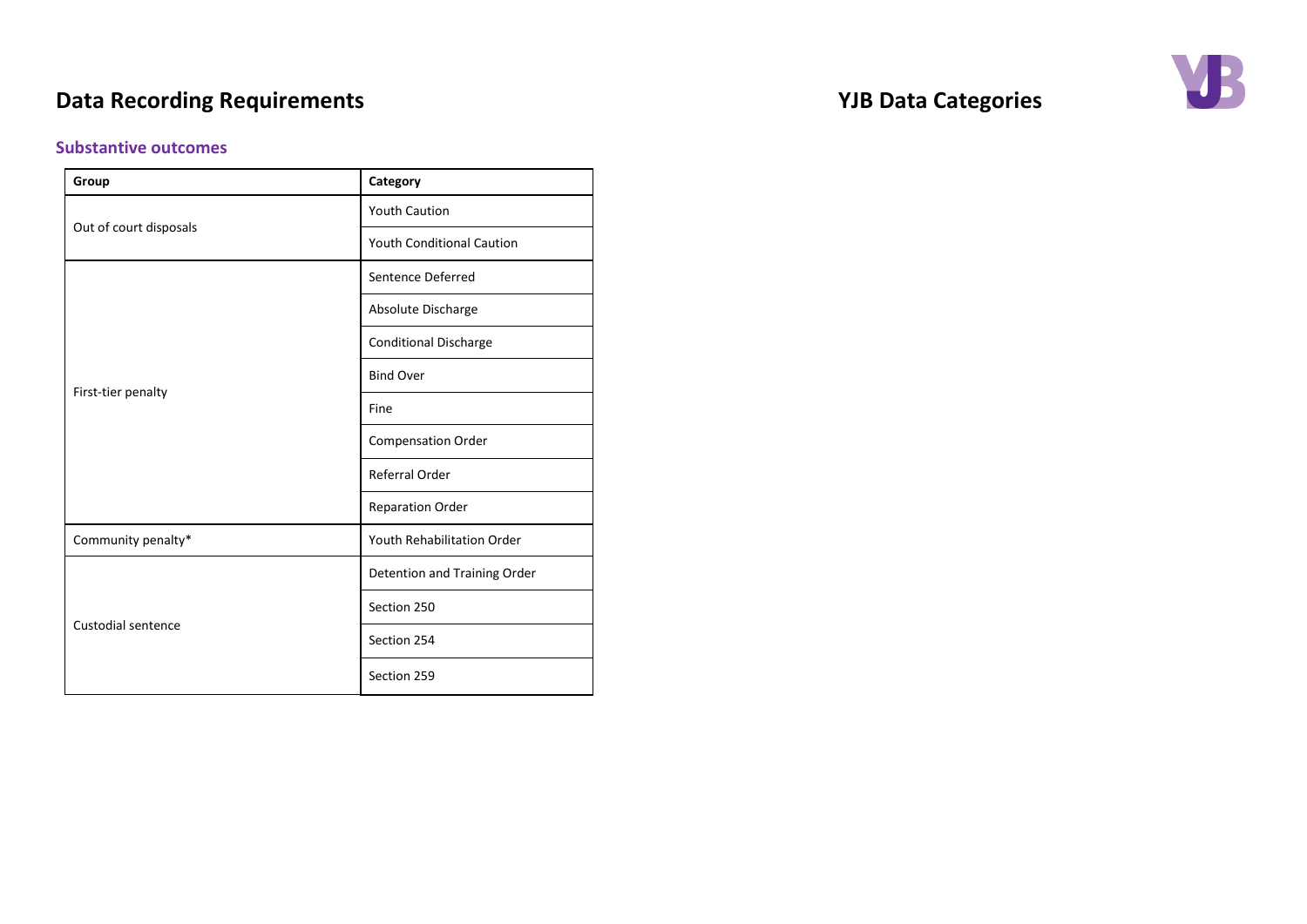

## <span id="page-42-0"></span>**Annex B: Case Level Data – Further Information**

This annex contains further information around specific mandatory case level data fields.

This information can be accessed from the hyperlinks in the Mandatory Case Level Data section.

### **Ethnicity**

YJSs must accurately record the self-defined ethnicity of each child on their CMS according to the 18+1 classification (see Annex B). The 18+1 classifications include Gypsy or Irish Traveller and Arab. This will be held as the *Ethnicity*, and the YJ Application Framework will calculate the ethnicity according to the 5+1 classification and hold this as the *Ethnic group*. The use of 18+1 is required for the Minimum Data Set agenda.

Gypsy or Irish Traveller includes Romany gypsies (see table below).

| White: Gypsy or Irish Traveller |                                 |
|---------------------------------|---------------------------------|
| White: Gypsy/Romany             |                                 |
| White: Gypsy/Traveller          |                                 |
| White: Irish Traveller          | White: Gypsy or Irish Traveller |
| White: Scottish Traveller       |                                 |
| White: Traveller                |                                 |
| White: Welsh Traveller          |                                 |

YJSs are asked to record ethnicity at the 18+1 level following forthcoming CMS releases. YJSs should continue to record ethnicity using the 16+1 categories in the meantime.

YJSs should make every effort to accurately determine the ethnicity of all children. Where YJSs are unable to do so, they should record the ethnicity as 'Not known', i.e. that the answer was not given by the child. YJSs must not record the ethnicity of a child using the 18+1 categories if the child has only been asked to self-define their ethnicity at the 5+1 level. Where YJSs have determined the ethnicity of a child only at the 5+1 level, they must also record 'Not known'.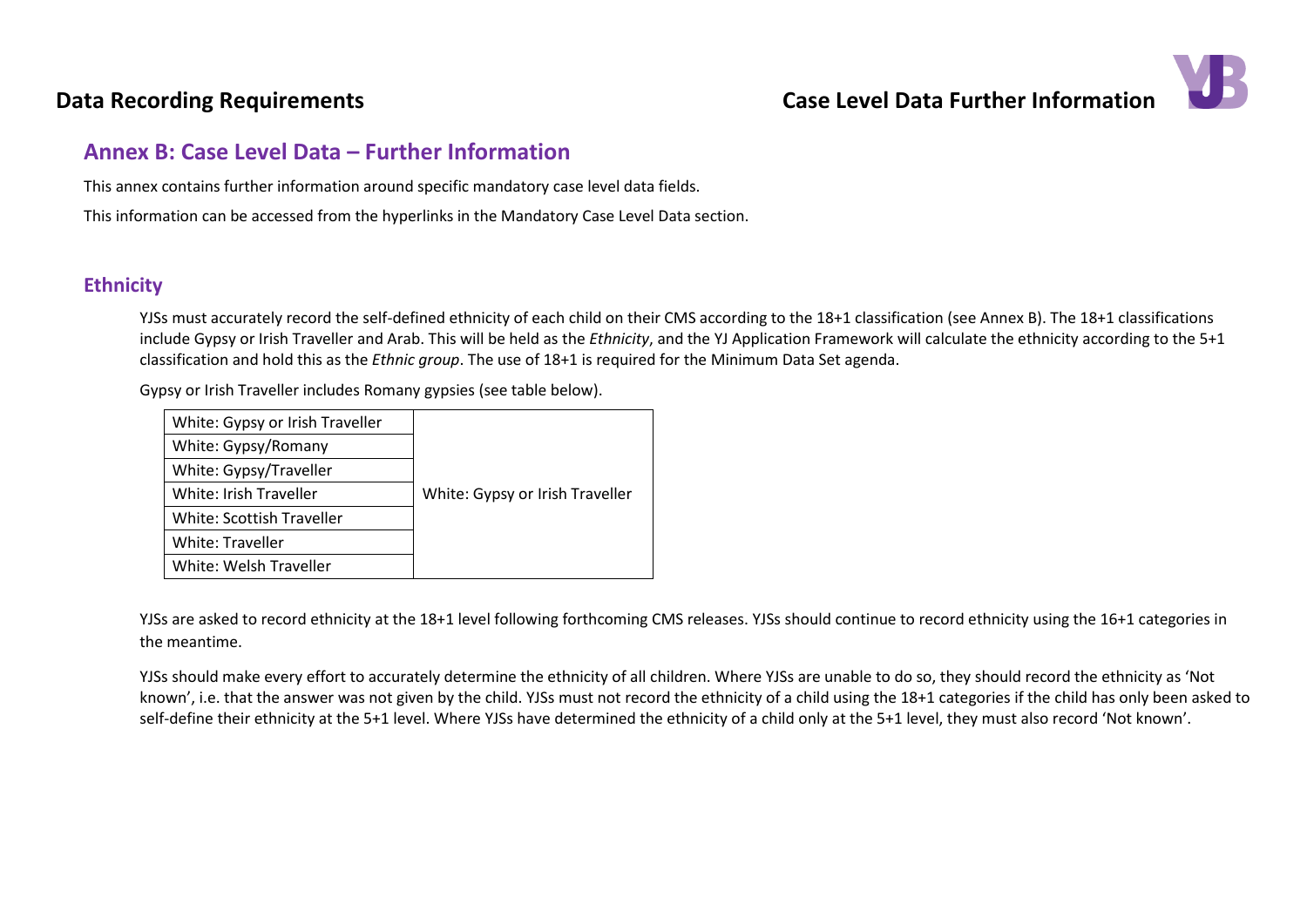## **Data Recording Requirements Case Level Data Further Information**



### **PNC number**

Mandatory data. Record in line with CMS guidance. Recording of PNC numbers locally may be helpful for YJSs for local PNC checks.

PNC numbers must be sent in the following format (where 'y' represents year, 'n' represents a numerical value and 'A' represents a text value).

### 'yyyy/nnnnnnnA'

YJSs should have robust processes in place to ensure accurate PNC numbers are input into the CMS for children who are cautioned or sentenced, however in exceptional circumstances where PNC numbers cannot be obtained, the value should be set as '0000/0000000A'.

## <span id="page-43-0"></span>**Local/other status**

YJSs must record, in line with CMS guidance, whether children recorded on their CMS have local area status or not. Some YJSs have the choice of 'Other' or the name of one or more local areas for this field. Others can record 'Local' or 'Other' in relation to multiple dates, in which case a full history is submitted.

Where a YJS (the 'Host' YJS) is caretaking a child who has not been formally transferred, the Host YJS should record them as 'Other'. The 'Home' YJS, for whom the Host YJS is caretaking, should retain 'Local' status for such children and ensure a complete record for the child is maintained periodically.

Where formal transfer of a child is anticipated but a test period is agreed to assess the stability of the placement, the Home YJS should also continue to record the child as 'Local' and the Host YJS as 'Other' until the transfer is formalised. When formal transfer takes place, the Home YJS must hold a complete data record up to the date of transfer, or to an earlier date from which data recording responsibility is passed on if this is agreed between the two YJSs. The new Home YJS must hold a complete record from this point forward.

For Looked-after Children, the YJS in the local authority that designated the child as a Looked-after Child should in all cases keep a historically complete record for the child and record them as 'Local'. The record should be complete for mandatory data items, but completeness is at YJSs' discretion for other data items. Any other YJSs working with these children should record them as 'Other' and should keep as complete a record for these children during the period they work with them as for their local children.

YJSs covering the areas of more than one local authority are required to record the local authority to which children on their CMS are allocated, and some such YJSs may choose to use Local/Other status for this purpose.

<span id="page-43-1"></span>Note that although YJSs may use local methods for flagging out-of-area children, the YJB requires all YJSs to also record the Originating Young Person ID, Transfer in date and Transfer out date, as described in this guidance.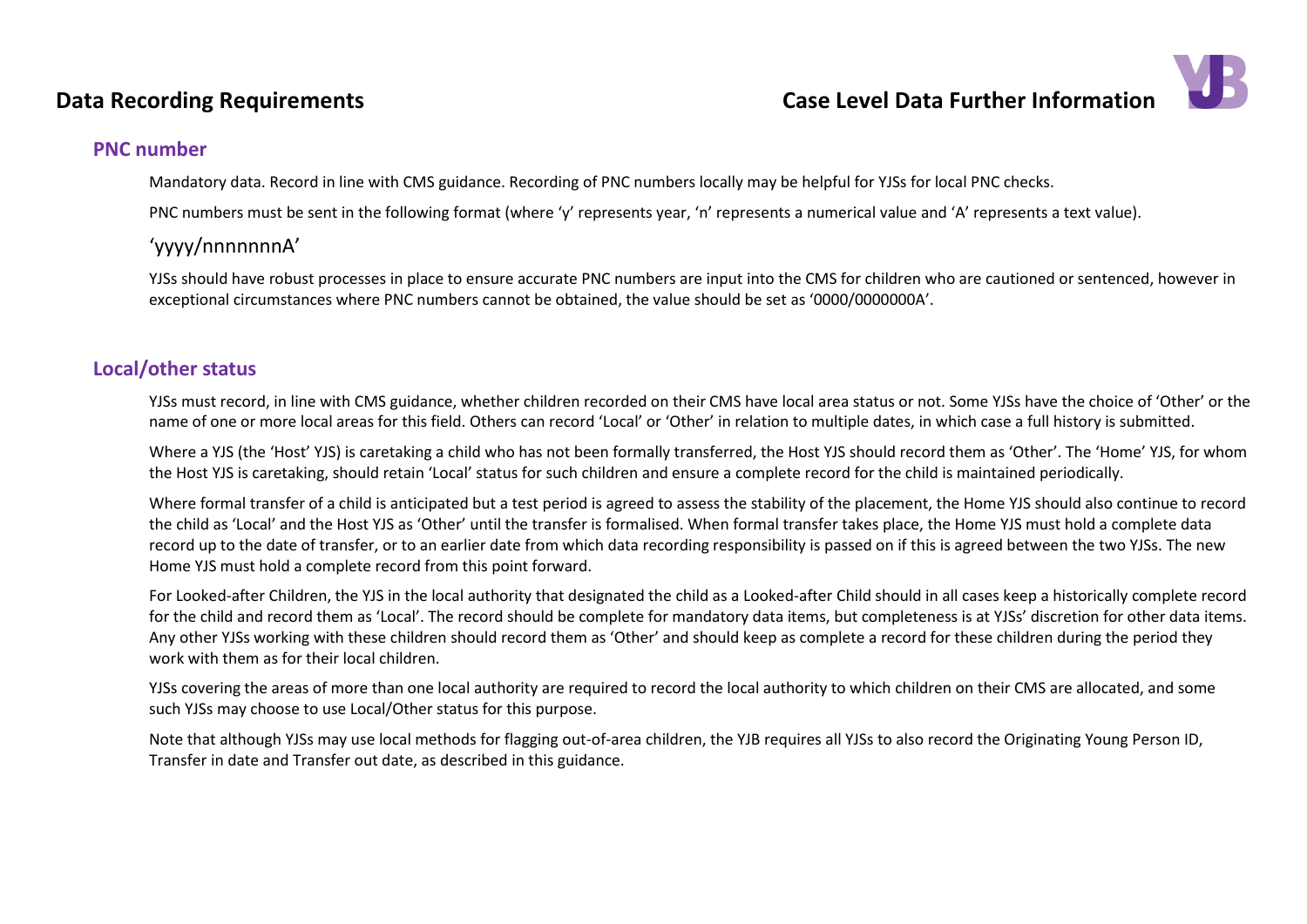

### **Offences**

### **CMS Offence description YJB Offence type**

For each offence, YJSs must record the CMS Offence description from the list of offences on their CMS. The CMS will map each offence to a YJB Offence type (see Annex B). Both the YJB Offence type assigned by the CMS, and the CMS offence description recorded by YJSs will be sent to YJAF when the case-level submission is made.

All breach offences which reach the stage of being listed in court, and all other offences which result in a substantive outcome or Referral Order extension must be recorded. YJSs are not required to record offences which result in any other outcome, or which do not lead to an outcome because proceedings are withdrawn, dismissed, etc, though YJSs will likely record most of these prior to the outcome being decided.

The offence list reflects that of the Police National Legal Database (PNLD) and is in line with other criminal justice agencies.

### <span id="page-44-1"></span>**Offence date**

YJSs must ensure the date of each offence on their CMS is recorded accurately. They should use CMS or YJB exception reports to check if any offences are recorded as having a date which falls outside expected values.

### <span id="page-44-0"></span>**Arrest date**

<span id="page-44-2"></span>YJSs must try to ensure the arrest date of each offence on CMS is recorded accurately. This is most important where the arrest date occurs considerably later than the offence date, and particularly if a child's birthday falls between the offence and arrest dates. Where arrest dates are not recorded, standard YJB reports that need to refer to this date must use offence date instead, which can lead to anomalous data.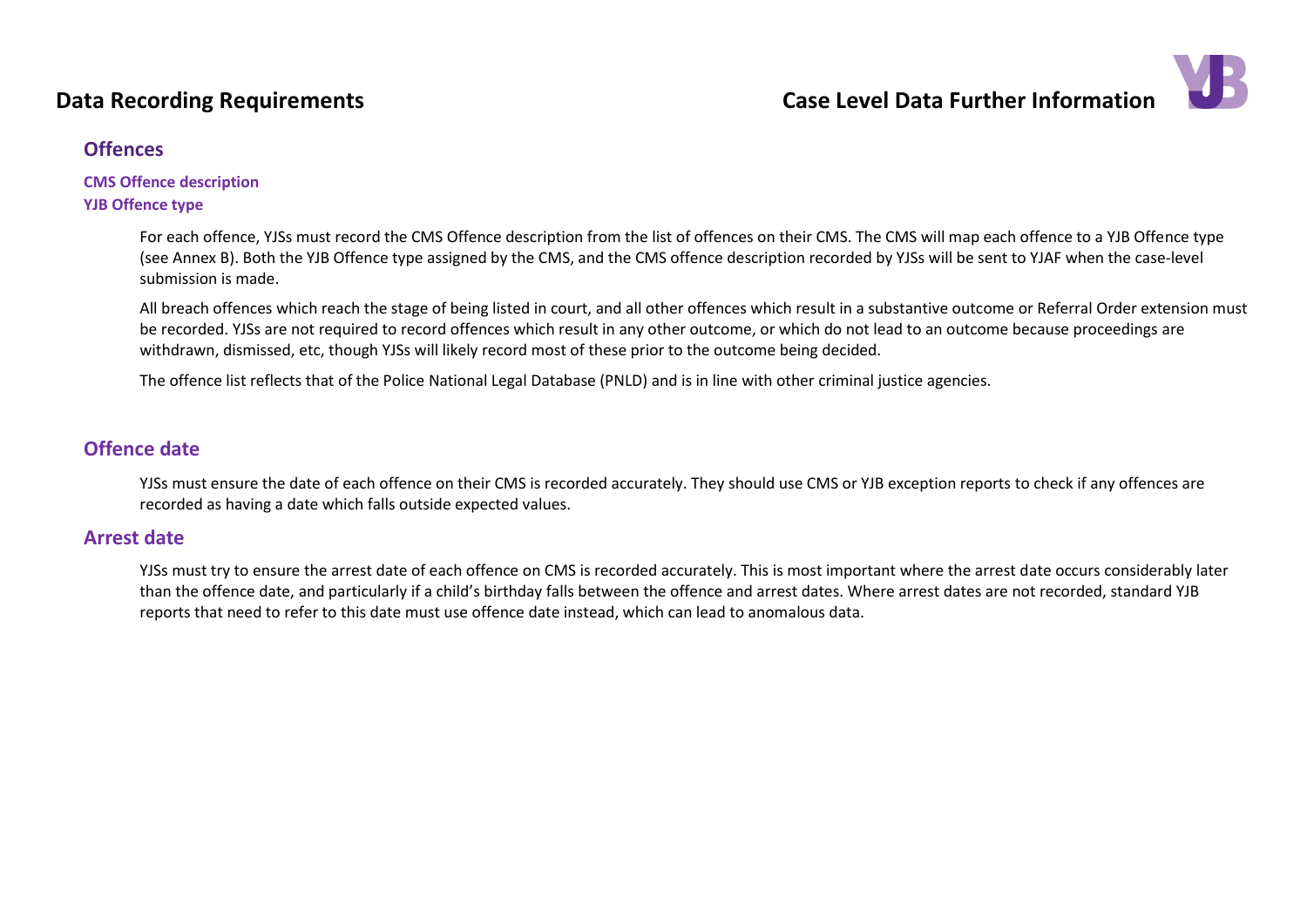## **Data Recording Requirements Case Level Data Further Information**



## **CMS Remand decision description**

### **YJB Remand decision type**

The remand status that a court applies to a child must be recorded for each hearing, from the lists available on CMS, unless sentence is passed. The CMS will map each remand decision to a YJB Remand decision type (see Annex B).

Only the most restrictive remand status, i.e. that appearing latest in the list in Annex B, should be recorded in cases where different statuses are applied in relation to different offences at the same hearing. Alternatively, in these circumstances, YJSs may choose to create separate hearing records to record the more and less serious decisions separately.

For hearings at which sentence is passed, no remand status should be recorded, and the value 'Sentenced' will be passed to the YJB for this data item in these cases.

Offences for which sentence is not being passed should not be recorded against hearings at which sentence is passed for other offences. Again, in these circumstances, separate hearing records should be created to record separately those offences for which sentence is passed and those not.

Remand decisions where the child is electronically tagged must be recorded as such.

If a child is already serving a custodial sentence and appears in court in relation to another offence, then the 'technical' remand decision must also be recorded, regardless of whether it is remand to youth detention accommodation, conditional bail or any other decision.

## <span id="page-45-0"></span>**CMS Sentence proposal description YJB Sentence proposal type**

YJSs must record the main proposal for sentence they make to the court for all cases that lead to a substantive outcome, i.e. the proposed sentence ranked highest in the list of substantive outcomes in Annex B. The CMS will map each sentence proposal to a YJB Sentence proposal type.

Both the YJB Sentence proposal type assigned by the CMS, and the CMS Sentence proposal description recorded by YJSs will be sent to YJAF when the case-level submission is made.

<span id="page-45-1"></span>For cases that do not lead to a substantive outcome, YJSs are not required to record the proposal, though they will likely record it for these cases prior to the outcome being decided.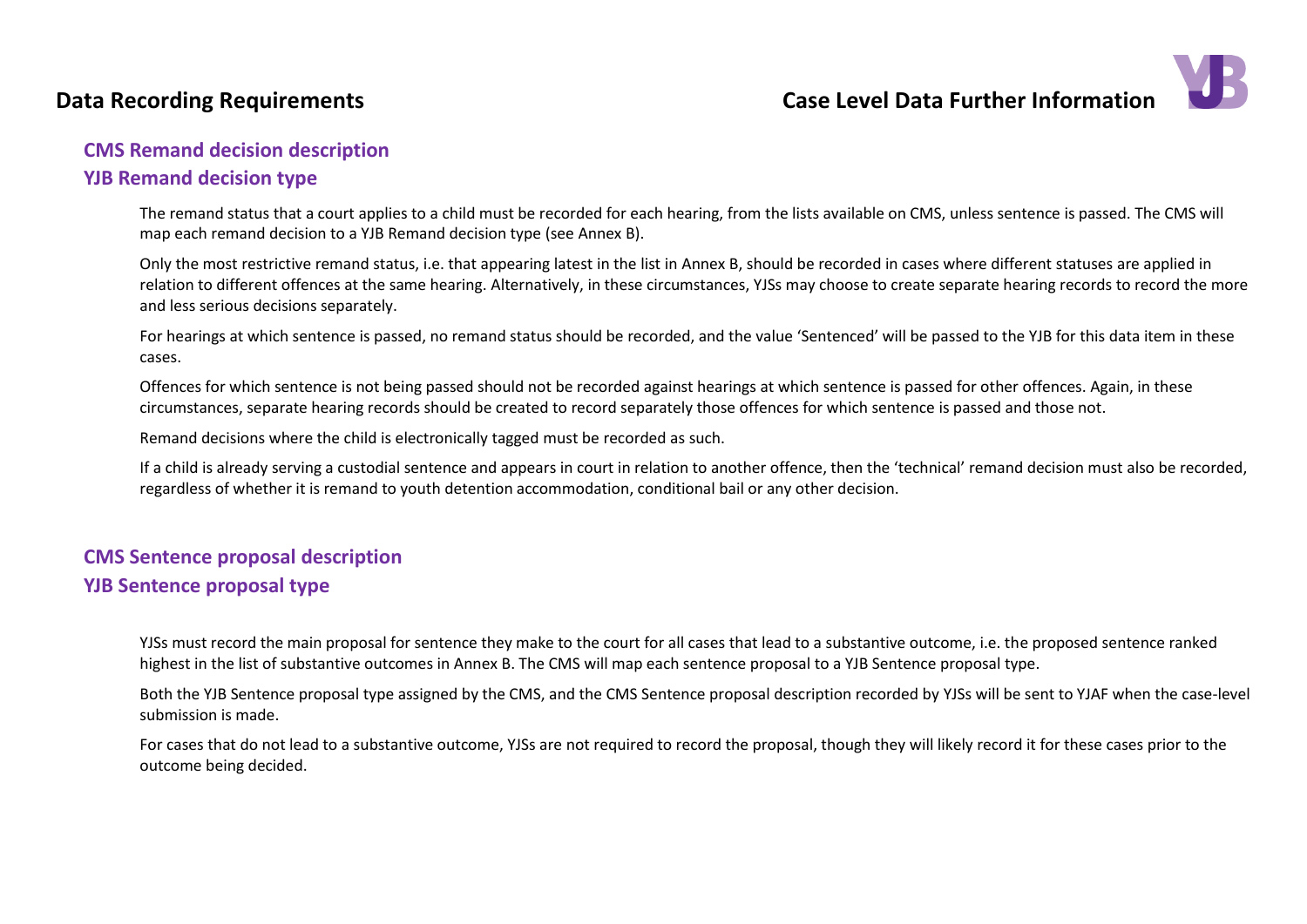

## <span id="page-46-0"></span>**Legal outcomes**

**CMS Legal outcome description YJB Legal outcome type Legal outcome requirement**

> YJSs must record the legal outcome of each offence, pre-court or court, from the lists available on their CMS, except as noted below, for all children they supervise. The CMS will also map each outcome to one of the YJB outcome types (see Annex B).

For each outcome, both the YJB Legal outcome type assigned by the CMS and the CMS legal outcome description recorded by YJSs will be sent to the YJB when the case-level submission is made.

Cautions and conditional cautions must be recorded. Robust data-sharing processes must be in place to ensure information about these pre-court outcomes are obtained from police, including the gender, ethnicity (18+1 category), date of birth, offence(s) and outcome date, in timely fashion.

### **YJSs are now required to record diversionary outcomes with YJS intervention including Community Resolutions where the YJS works with the child and other informal action where work is carried out by the YJS with a child – see Annex B for more information.**

YJSs are not required to record other pre-court outcomes, including community resolutions that are facilitated exclusively by the police or other agency, etc, for the purposes of the YJB's monitoring responsibility, though YJSs may choose to record some or all of these, particularly as police are encouraged to notify them of other pre-court disposals via Police Electronic Notification to YJSs (PENY).

Court outcomes defined as substantive outcomes (see Annex B) must be recorded. All such outcomes imposed in court, and not just the most restrictive on liberty, must be recorded.

Where a single outcome is given against more than one offence in court, the outcome must be recorded against each offence.

Where more than one outcome of the same type is imposed at the same sentencing occasion for each of a number of offences, in order to impose a longer sentence than the maximum allowed for the individual offences, then the outcome must also be recorded against each of the relevant offences.

Where an outcome is given for one offence and 'No separate penalty' is given in court for other offences at the same sentencing occasion, then 'No separate penalty' must be recorded against the relevant offences. 'No separate penalty' must not be recorded as an outcome of an offence unless it has specifically been given for that offence in court.

For the purposes of compiling data on numbers of outcomes, the YJB will count all outcomes of the same type given on the same outcome date as a single outcome.

Referral Order extensions must be recorded as such, in line with CMS guidance and not to be opened as a new referral order. This is in order to distinguish extensions from second Referral Orders which are allowed in certain circumstances under the provisions of the Criminal Justice and Immigration Act 2008.

For Youth Rehabilitation Orders (YRO), **YJSs must record each requirement imposed**, which will be passed to the data field *Legal outcome requirement*.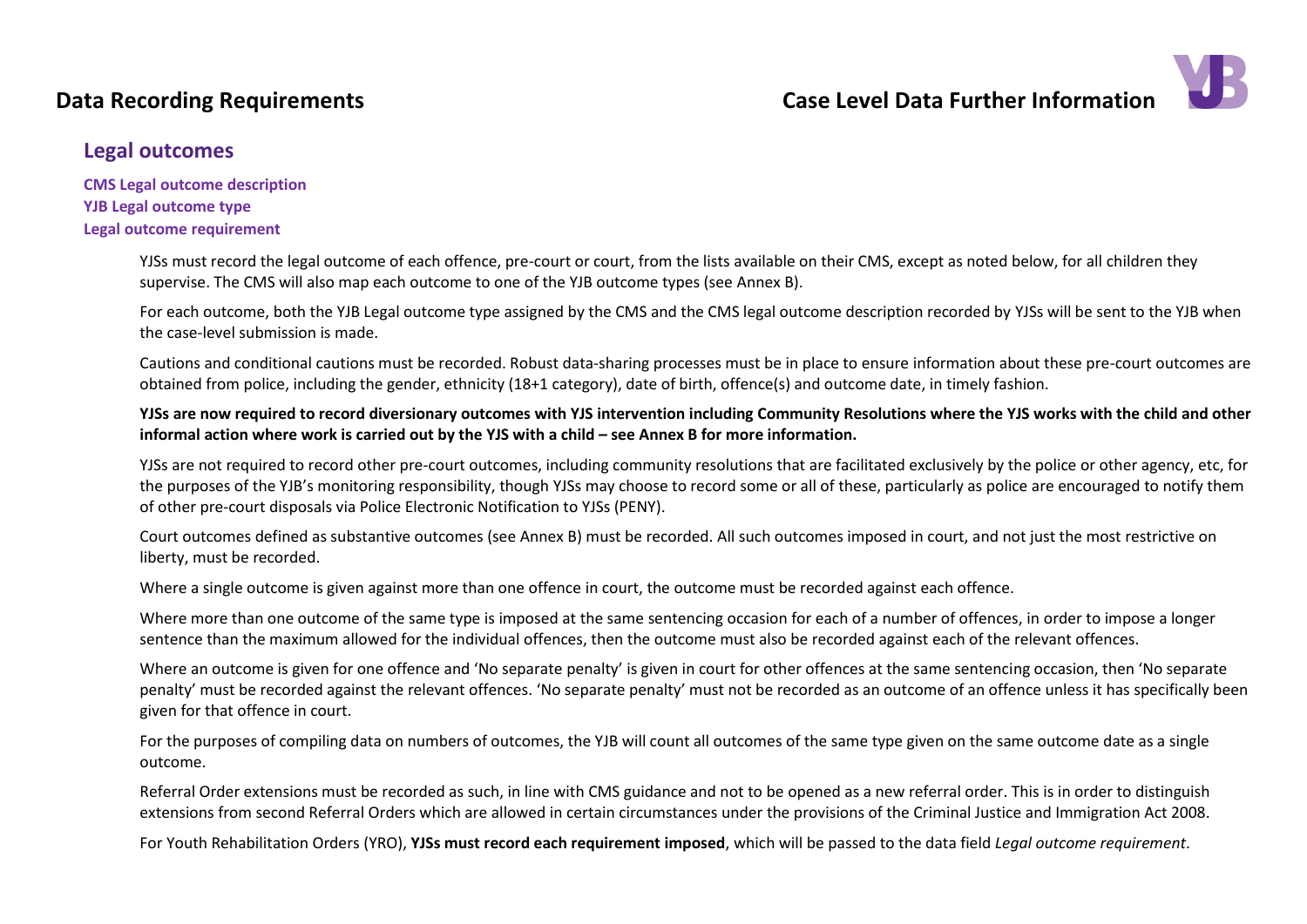## **Data Recording Requirements Case Level Data Further Information**



For the Youth Default Order, YJSs must record whether the curfew, attendance centre or unpaid work requirements have been given. Requirements or conditions for other outcomes are not mandatory.

For YROs with Intensive Fostering or Intensive Supervision and Surveillance (ISS), **these must be specifically recorded as the legal outcome**, including for YRO ISS whether it is a 12-month extended or standard-length Band 1 or Band 2 regime The *Legal outcome requirements* must also be recorded.

Where ISS is given with a Supervision Order or Community Rehabilitation Order, YJSs must select categories from CMS lists that reflect both the court order and the ISS.

The outcomes of all breach offences which have reached the stage of being listed in court must be recorded. Against all offences of breach of a statutory order where breach has been proved, in addition to any fine or other substantive outcome imposed, YJSs must record whether the previous order was revoked or allowed to continue (or varied).

If spent when the child is referred, these outcomes do not need to be recorded, though YJSs may choose to do so. Robust data-sharing processes should be in place to ensure information about these outcomes is obtained from other agencies involved in the process.

YJSs are not required, for the purposes of the YJB's monitoring commitments, to record other court outcomes which are not substantive outcomes, or outcomes where a finding of guilt is not established because the case is withdrawn, dismissed, etc., except as noted above for breach offences.

Where outcomes are quashed on appeal, YJSs must record any new outcomes that are given and, in line with CMS guidance, record against the original outcomes their status of 'quashed'.

As the recording of outcomes on two or more different dates against the same offence(s) may relate to appealed outcomes or to outcomes revoked for resentencing, YJSs should take care with recording these different scenarios.

The Sentencing Act 2020 brought together legislation from previous criminal justice acts and as a result the names of the long-term custodial sentences have changed to reflect the section of the Sentencing Act 2020, they are found in.

| <b>Sentencing Act 2020 sentence name</b> | Formerly known as |
|------------------------------------------|-------------------|
| Section 250                              | Section 91        |
| Section 254                              | Section 226B      |
| Section 259                              | Section 90        |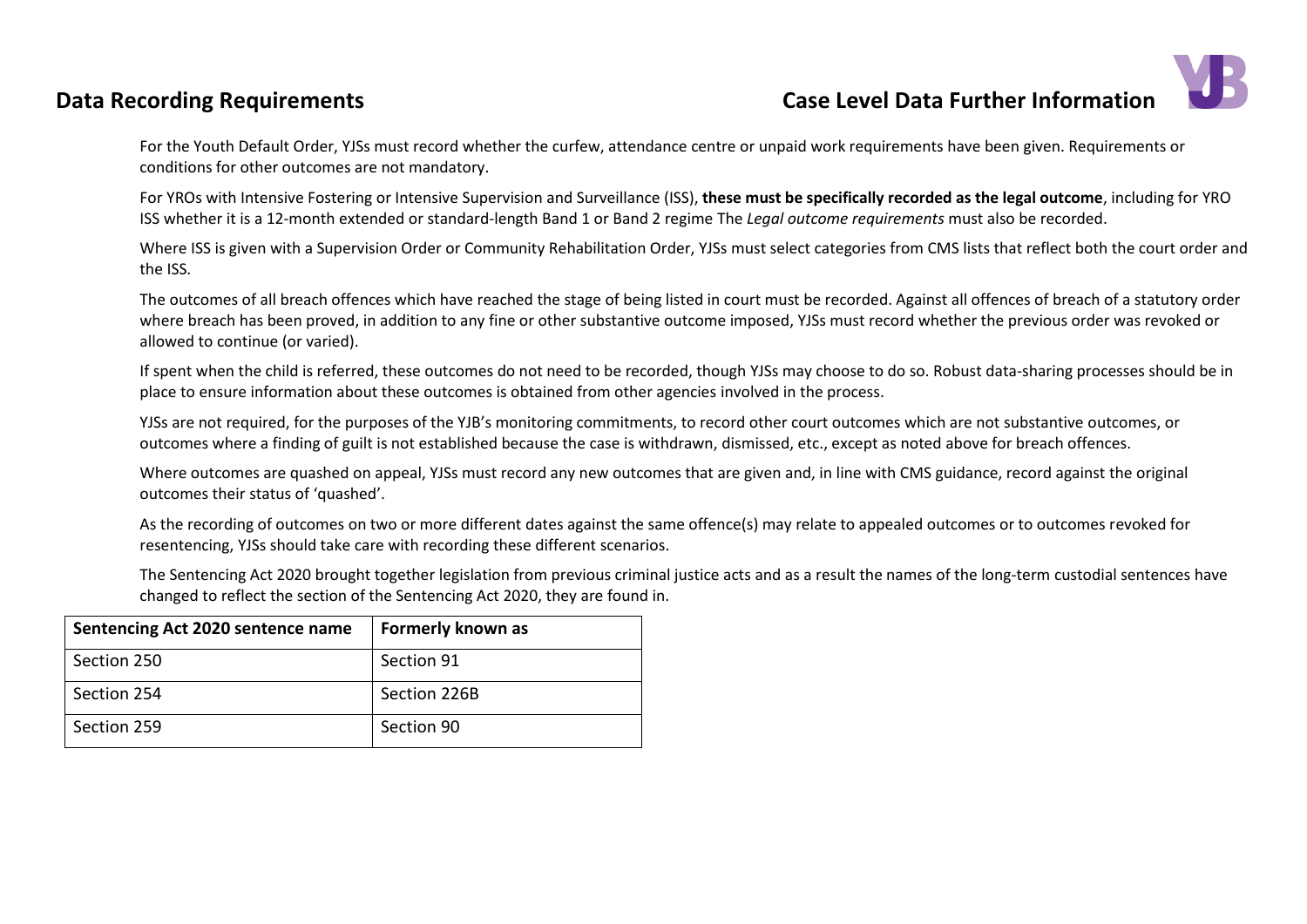## **Data Recording Requirements Case Level Data Further Information**



### <span id="page-48-0"></span>**Offence knife-related status**

YJS CMS's automatically populate this box when certain offences are recorded but YJSs still can check and uncheck this box themselves.

YJSs must record whether any offence was 'knife-related', in line with CMS guidance. YJSs should flag as knife-related any offences of 'Having a bladed article in a public place', or of 'Possession of an offensive weapon' where these relate to a knife, or any other offences where a knife or the threat of a knife was a feature of the offence, for example a robbery at knifepoint.

Offences involving other sharpened objects should also be recorded as knife related.

YJSs should record that an offence is knife-related only when the charges states this is part of the offence charges even if it's not the primary offence. If the original charges have this but are later removed, the recording of "Offence knife related status" must also be changed to reflect this and set as NO. Failure to do this can impact on the sentencing of children.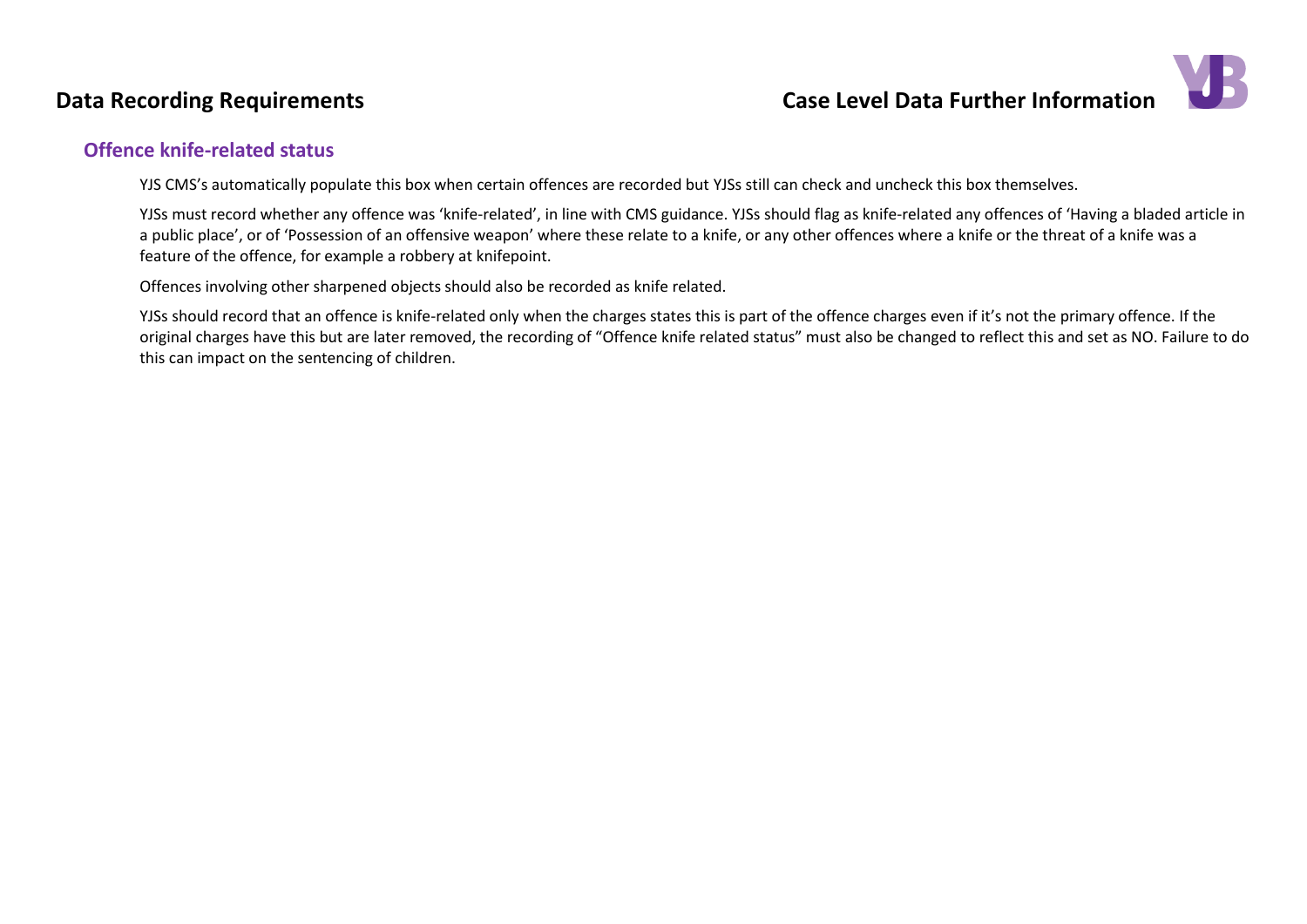

### <span id="page-49-0"></span>**Originating Young Person ID**

YJSs should record the Originating Young Person ID (OYPID) where applicable, in line with CMS guidance. If recorded reliably, together with Transfer in date and Transfer out date, it will help link records in the YJ Application Framework for children who move between YJSs or are Looked-after Children placed out of area, and assign data to the YJS or local authority responsible for them at different times.

YJSs must record all data for out of area Looked-after Children they supervise in the same way as for all other children they supervise. Note that the YJB still requires YJSs to pass data for out of area Looked-after Children to the YJS in the placing local authority.

OYPID must be recorded for children who received a substantive outcome (pre-court or court) at one or more previous YJSs and formally become the current YJS's responsibility, whether via direct transfer or sometime after leaving the previous YJS. It is not required for those who have not received any such outcome, or those the current YJS is only caretaking.

OYPID must also be recorded for Looked-after Children placed out of area. OYPID may be recorded for Looked-after Children from a YJS's own authority as well, at their discretion.

OYPID must be left unrecorded where, to the knowledge of the current YJS, a child has not previously been supervised by another YJS and is not an out of area Looked-after Child.

Where recorded, OYPID will always consist of a CYPID and a YJB two-letter YJS code (see Annex E), separated by a dash. In some cases, a further dash and the letters 'LAC' are appended. Note that since the CYPID itself sometimes ends in a two-letter code, an OYPID derived from such a CYPID will end with two sets of two letters (and '-LAC' if applicable). Note also that the OYPID must be entered for children who transfer between YJSs even when the CMS allows the CYPID itself to be transferred.

For out of area Looked-after Children not previously supervised by another YJS, the host YJS should contact and ask the YJS in the placing authority to create a record for them if one does not exist, and the CYPID and YJB two-letter code for the placing authority YJS, with '-LAC' added to the end, should be recorded by the host YJS as the OYPID. If this is not possible, the host YJS's local CYPID may be used.

Where a YJS ascertains that a child has been supervised by a previous YJS, they must try to obtain the OYPID or CYPID recorded for the child by the previous YJS.

If the previous YJS has an OYPID recorded for the child, then the current YJS must record the same OYPID for this child on their own CMS. If YJSs fail to do this, there is potential for a child being counted more than once.

If the previous YJS has no OYPID recorded for the child, then OYPID must be recorded as the CYPID from the previous YJS with the YJB two-letter code for the previous YJS added to the end. This should also be done if the previous YJS has failed to record an OYPID it should have (because the child came to them as an out of area Looked-after Child or was supervised still earlier by a further YJS). The current YJS is not required to obtain the OYPID from earlier YJSs if the immediately preceding YJS has not done so.

Where OYPID has been recorded with '-LAC' for a child who later ceases to be a Looked-after Child, the OYPID should not be changed.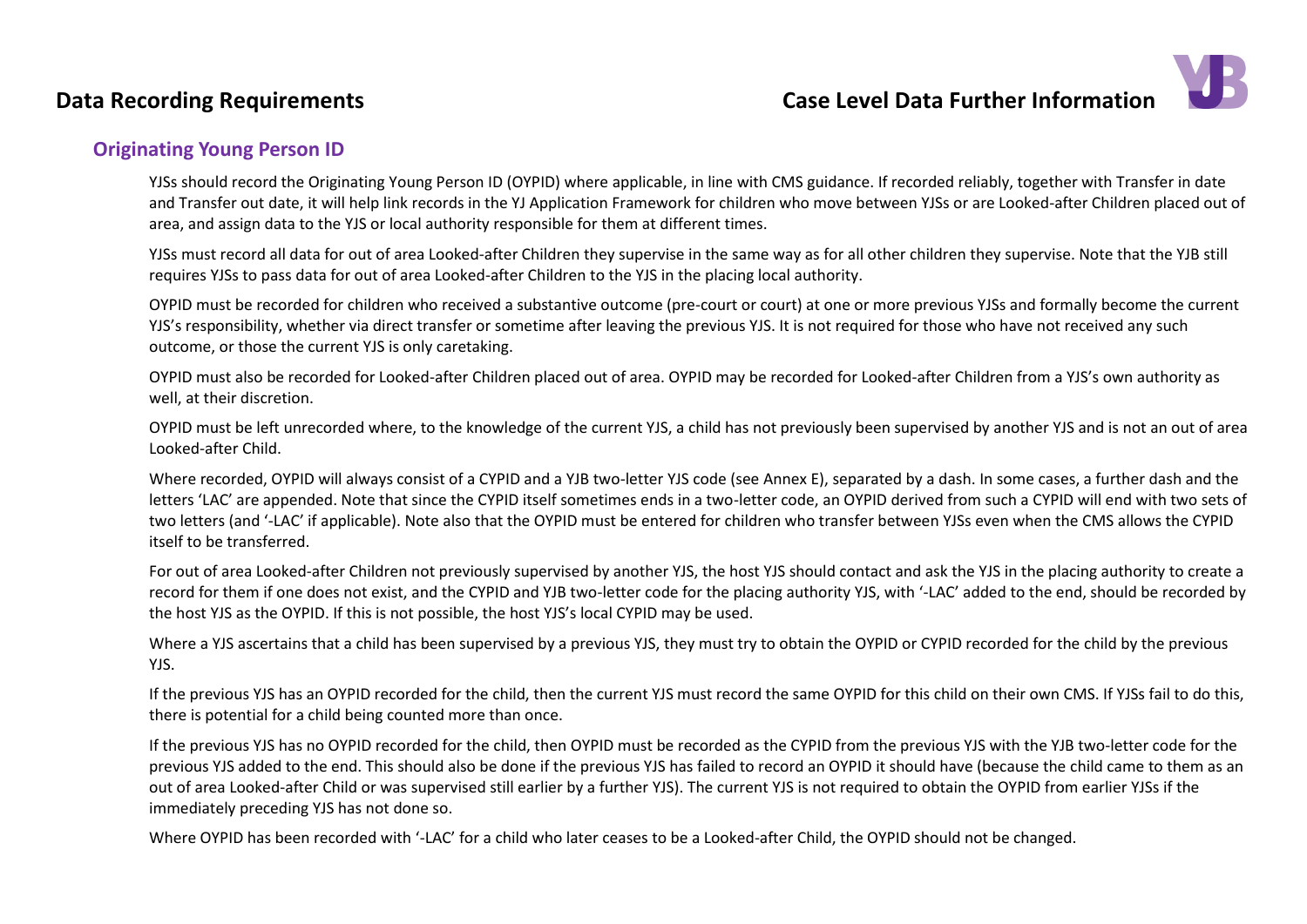# **Data Recording Requirements Case Level Data Further Information**



If a YJS is certain a child has been at a previous YJS but is unable to discover which one, OYPID may be recorded as the current CYPID, a dash, and the letters 'XX'.

The table overleaf gives examples of how OYPID should be recorded for a child referred to a YJS 'CC', who was previously supervised by YJS 'BB' and/or by YJS 'AA' still earlier, and/or was designated as a Looked-after Child by local authority 'AA'.

| Child<br>designated LAC<br>in area AA | Child<br>assigned CYPID<br>1111AZ by YJS AA | Child<br>assigned CYPID<br>2222 by YJS BB | OYPID YJS CC must record<br>for child assigned<br>CYPID 3333CC by YJS CC |
|---------------------------------------|---------------------------------------------|-------------------------------------------|--------------------------------------------------------------------------|
| -                                     |                                             | -                                         | not recorded                                                             |
| -                                     |                                             | yes                                       | 2222-BB                                                                  |
| -                                     | Yes                                         |                                           | 1111AZ-AA                                                                |
|                                       | Yes                                         | yes                                       | 1111AZ-AA                                                                |
| yes                                   |                                             |                                           | 3333CC-AA-LAC                                                            |
| yes                                   |                                             | yes                                       | 1111AZ-AA-LAC (or 3333CC-AA-LAC)                                         |
| yes                                   | yes                                         |                                           | 1111AZ-AA-LAC                                                            |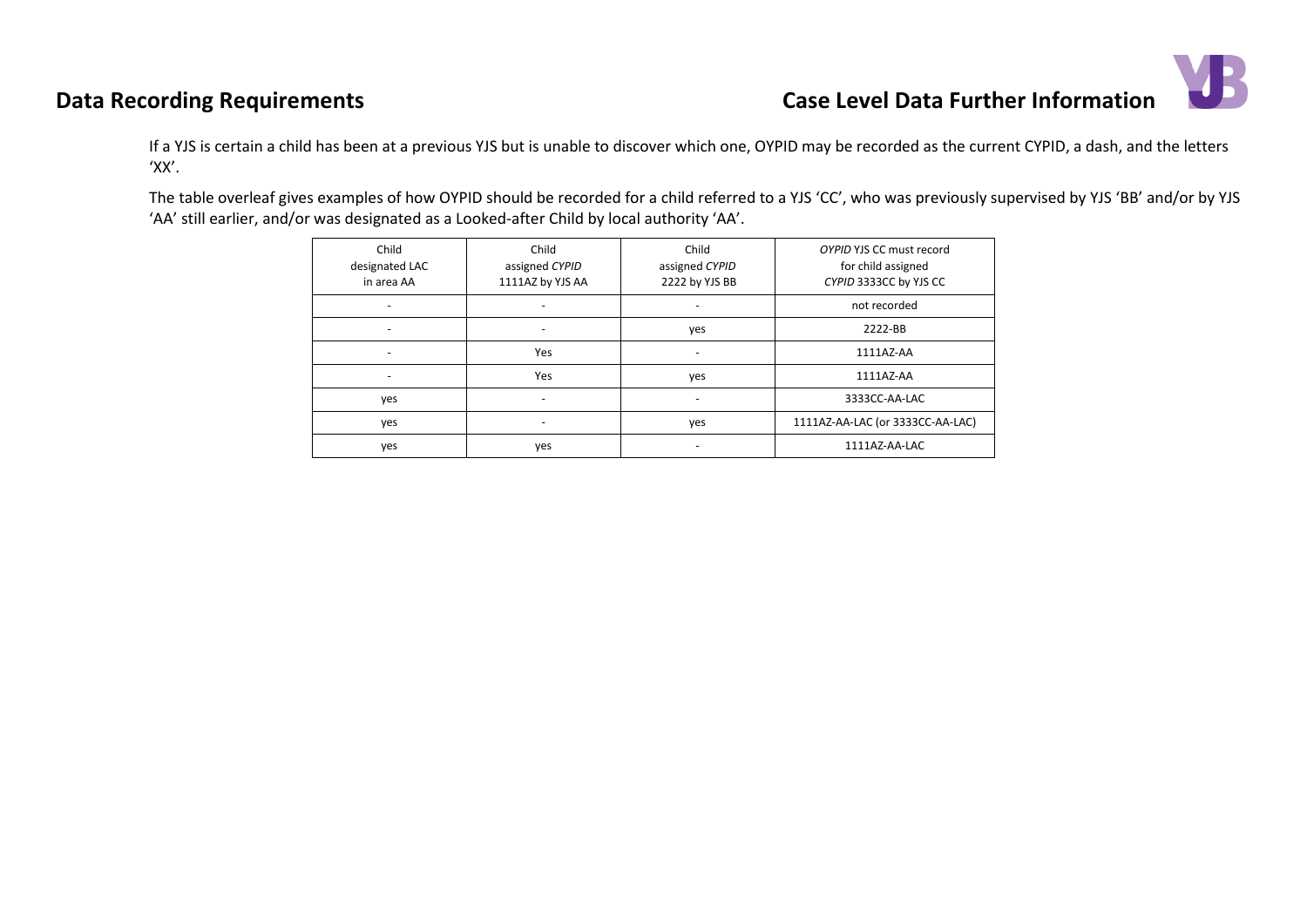

### <span id="page-51-0"></span>**Intervention programmes**

**CMS Programme description YJB Programme type Programme requirement**

> YJSs must create a (intervention) programme record and record the programme type, from the lists available on their CMS, for all programmes which they manage. The CMS will also map each programme to one of the YJB programme types.

For each programme, the CMS will submit both the *YJB Programme type* assigned by the CMS and the *CMS Programme description* recorded by the YJS.

YJSs must record Youth Conditional Cautions where at least one post-assessment contact with the child has occurred. They may also choose to record these where only the assessment contact has occurred, or the programme was agreed but later refused.

YJSs must record Bail Supervision and Support programmes if made as a condition of bail.

Programmes resulting from relevant community-based penalties (see Annex B) must be recorded. YJSs must also record Attendance Centre Order, Curfew, Community Punishment Order or Youth Default Order programmes where they are responsible for managing these. Where YJSs do not manage such programmes, they may still choose to record them locally.

Where a child receives more than one of the same types of sentence at the same sentence hearing, YJSs should record this as one programme.

Where a child receives more than one type of YJS-managed programme at the same hearing, both must be recorded.

Where a child on one programme starts on a second programme of the same type at a later date which is to run concurrently, YJSs must record a separate programme.

YJSs may consider adopting an approach of managing concurrent programmes using the most recent programme record only, and recording contacts, Assets and intervention plans only against this most recent programme. However, this should only be done where a full assessment of the impact on practice and performance has been undertaken, and the advice of the YJB sought.

As a minimum, separate programme records must be created and the end date of the 'non-active' programmes recorded. Local recording conventions that make clear to practitioners that concurrent programmes are being managed must also form part of such a strategy.

YJSs should consider assessing the impact of the introduction of the YRO before deciding if such an approach is desirable.

For Youth Rehabilitation Orders (YRO), **YJSs must record each requirement imposed**, which will be passed to the data field *Programme requirement*.

For the Youth Default Order, YJSs must record whether the curfew, attendance centre or unpaid work requirements have been given.

Requirements or conditions for other programmes are not mandatory.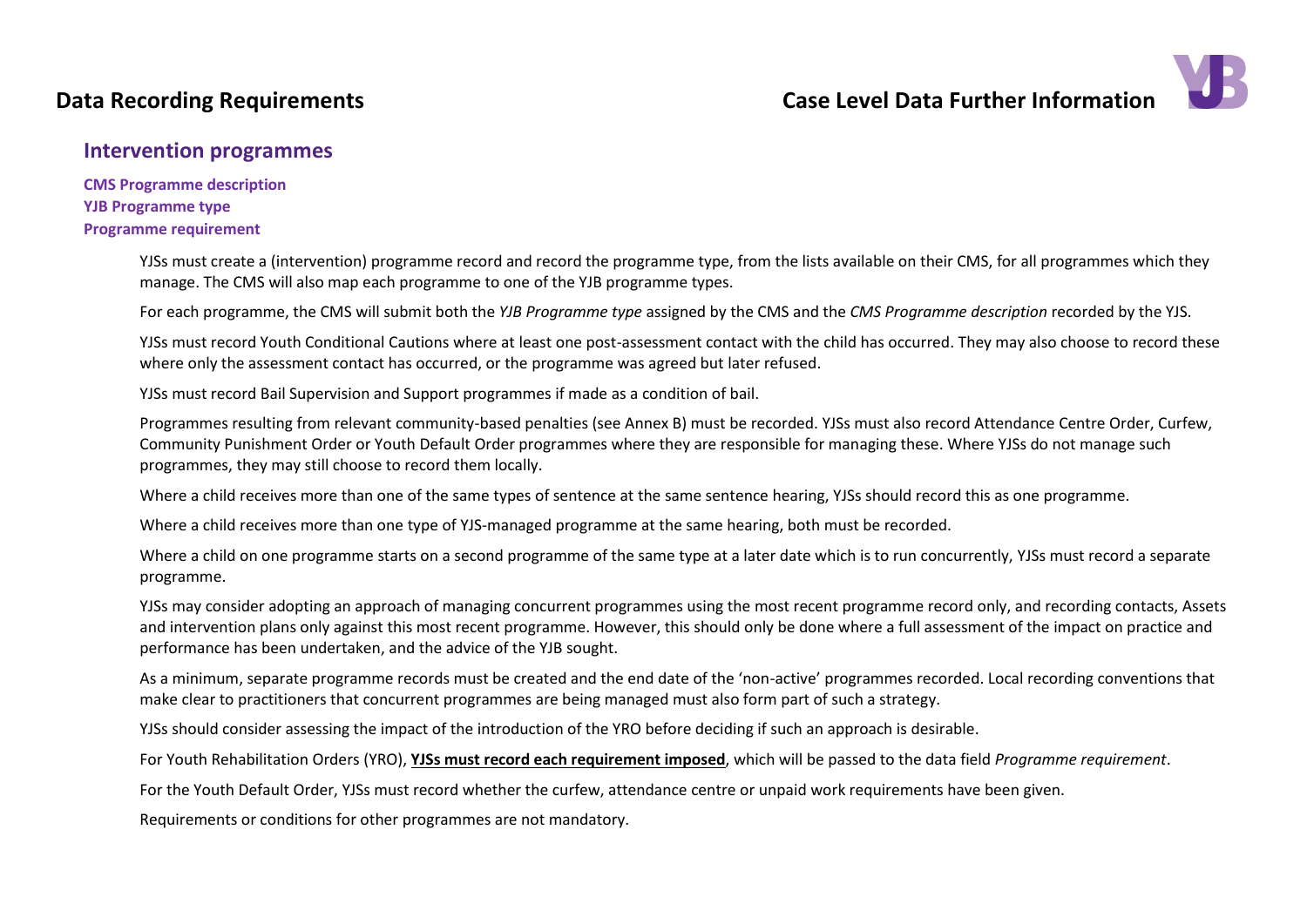## **Data Recording Requirements Case Level Data Further Information**

For YROs with Intensive Fostering or Intensive Supervision and Surveillance (ISS), **these must be specifically recorded as the** *Programme type* and for YRO ISS whether it is a 12-month extended or standard-length Band 1 or Band 2 regime. Each *Programme requirement* must also be recorded.

For ISS (as opposed to YRO ISS), YJSs must record a programme type from the lists on their CMS that reflects both the ISS and the substantive outcome. YJSs should follow CMS guidance where this states that separate programmes should be recorded for the substantive outcome and ISS element, and should only consider using a single programme to manage both elements where a full assessment of the impact is carried out, as described above.

The most important consideration is to distinguish between statutory and ISS contacts, and YJSs should refer to the Contacts and breach instigation section below for further guidance on recording contacts. YJSs should also consider assessing the impact of the introduction of YRO ISS before considering changes to ISS recording practice.

Programmes resulting from custodial sentences listed as substantive outcomes in Annex B must be recorded. Note that for the purposes of *YJB Programme type*, the custodial and community elements (or licence period) of custodial sentences are considered separate programmes.

Where a CMS treats them as a single programme, the CMS will map each such programme to the two separate elements when the case-level submission is made. Where a CMS treats them as two separate programmes, YJSs must create two separate programme records, one for the custodial and one for the community element.

Where still relevant, YJSs must record Integrated Resettlement Support programmes, managing them as a single programme rather than separate phases as was the case with the Resettlement and Aftercare Programme.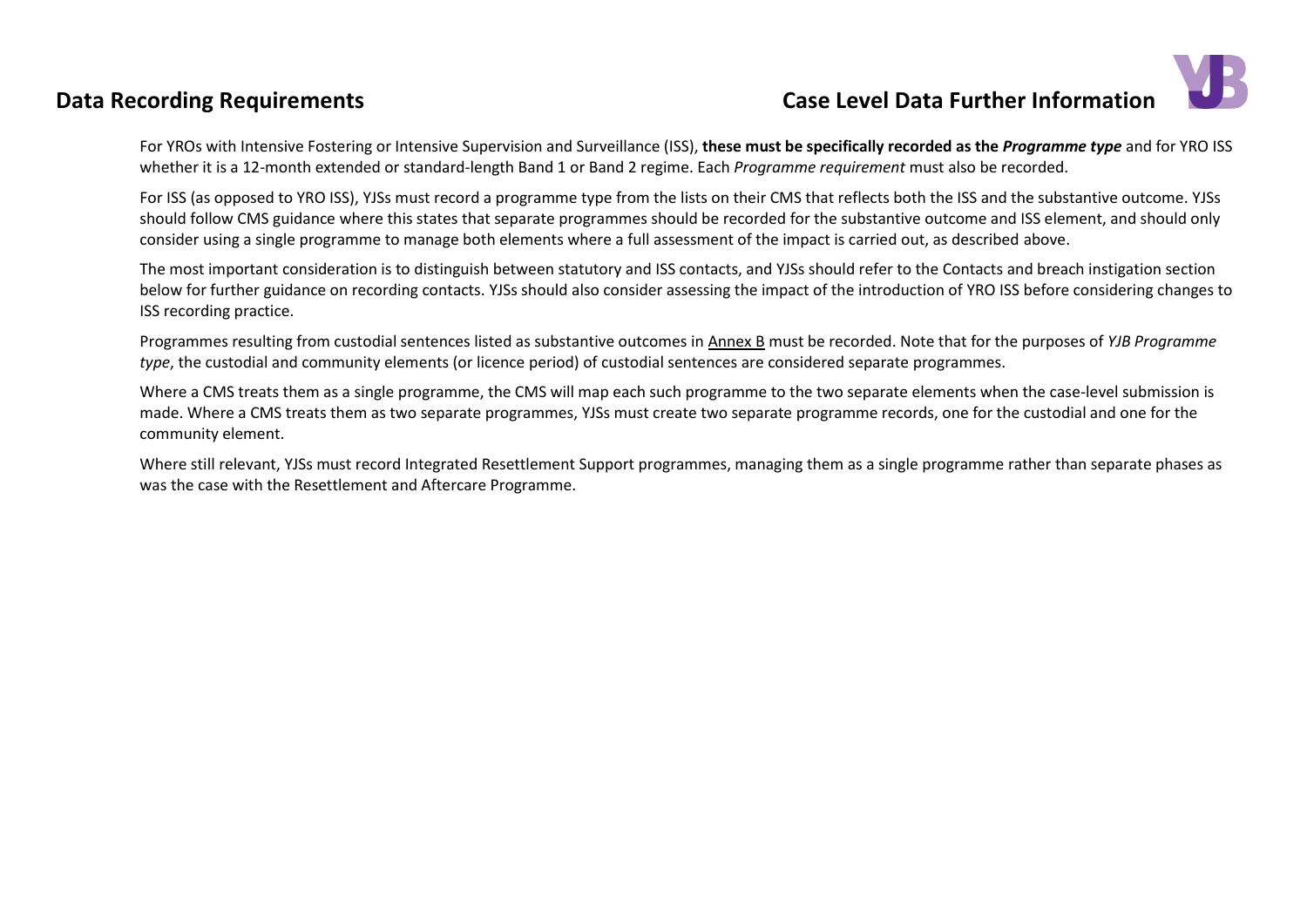

#### <span id="page-53-0"></span>**Programme start date**

**Programme end date Programme requirement start date Programme requirement end date**

The Programme start date must be recorded for all recorded programmes.

For Bail Supervision and Support programmes, the start date must be the date of the first contact with the child after the court has made BSS a condition of bail, which should normally be the same day.

For court outcomes, the Programme start date should be the same as the corresponding Legal outcome date.

For Referral Orders, the date the Referral Order contract is agreed and signed should also be recorded, in line with CMS guidance, and it will be this date the contract is signed that is passed to the YJB as the Programme start date.

For Youth Rehabilitation Orders (YRO), YJSs must also record the individual Programme requirement start date and Programme requirement end date of each requirement.

Where Youth Default Orders are recorded, YJSs must also record start and end dates of each requirement given. This recording is not required for other programmes.

Note that in YJAF the custodial and community elements of custodial sentences are treated as separate programmes. Where a CMS treats them as a single programme, YJSs must record the dates that the custodial element starts, the release from custody occurs and the community element ends, and the release date will be mapped to both the custodial element Programme end date and the community element Programme start date.

Where a CMS treats the two elements as separate programmes, YJSs must record the release date as the end date for the custody programme and the start date of the community programme.

For Integrated Resettlement Support (IRS), the start date should be the date core provision starts, and not the date of initial engagement. IRS is to be managed as a single programme rather than separate core and aftercare phases. YJSs may choose whether to use IRS codes to manage any other resettlement programmes which are not formally IRS.

The Programme end date must be recorded for all programmes recorded by the YJS. Where a programme ends early for any reason, including revocation of the order, revocation for good progress, or transfer of the child to another YJS, to the Probation service or out of England and Wales, the end date recorded must be the date of revocation, transfer or other relevant date from which termination applies for any other reason.

Where more than one sentence of the same type is imposed at the same hearing to run concurrently, the Programme end date should reflect the longest sentence term imposed.

Where the sentences are to run consecutively, the end date should reflect the sum of the terms.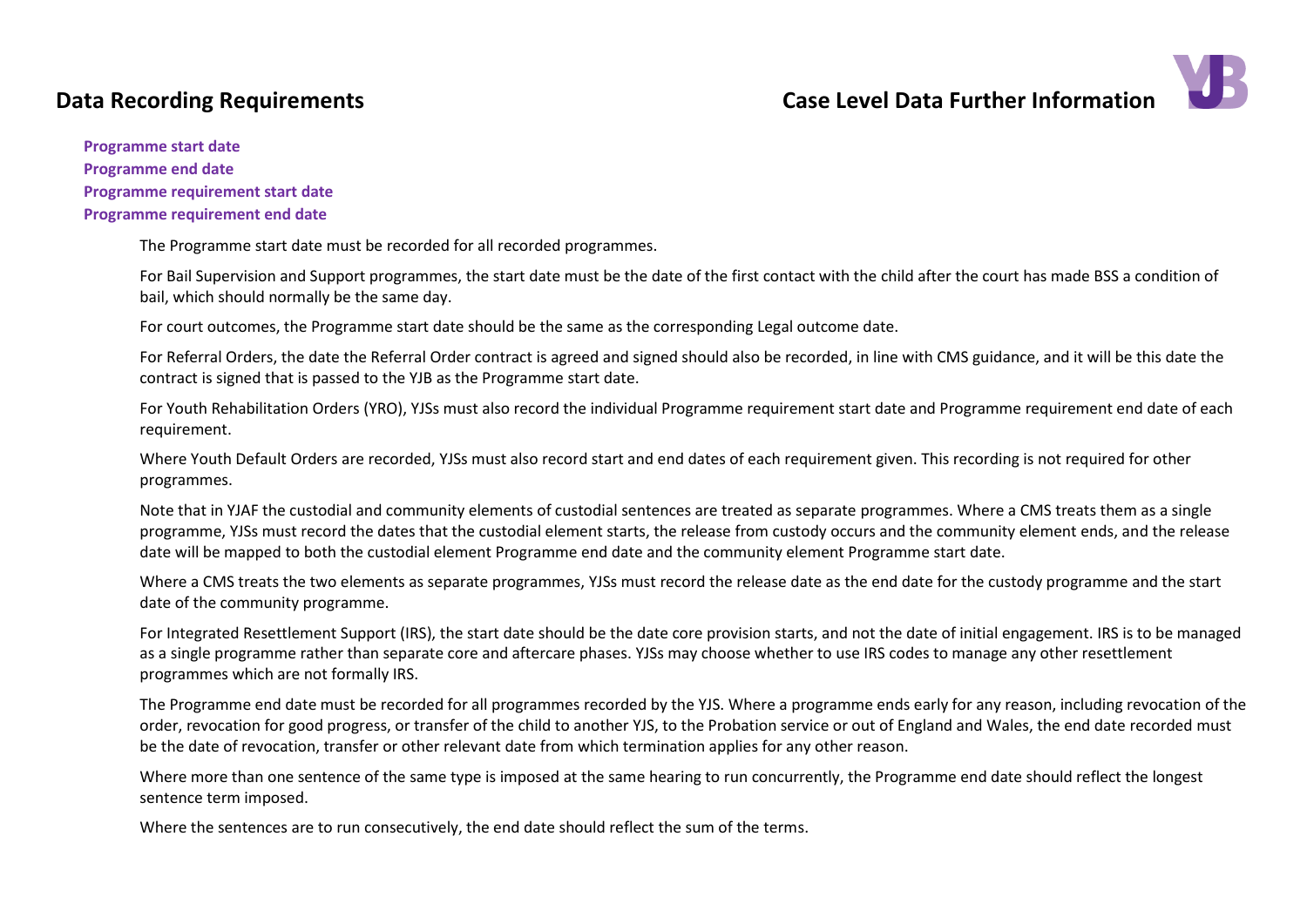

### <span id="page-54-0"></span>**Accommodation**

Suitable accommodation means accommodation:

- which so far as reasonably practicable is suitable for the child in the light of their needs, including their health needs and any needs arising from any disability;

- in respect of which the responsible authority has satisfied itself as to the character and suitability of the landlord or other provider; and

- in respect of which the responsible authority has so far as reasonably practicable considered the child's wishes and feelings; and education, training or employment needs.

Practitioners should make a professional judgement based on the individual needs and circumstances of each child. Therefore, accommodation may only be deemed to be suitable if:

- The support needs of the individual child are being met in order to assist them to sustain the accommodation.

- Where appropriate, there is a clear strategy to assist the child to move on towards independent living.

**No fixed abode or bed and breakfast accommodation should never be deemed suitable.**